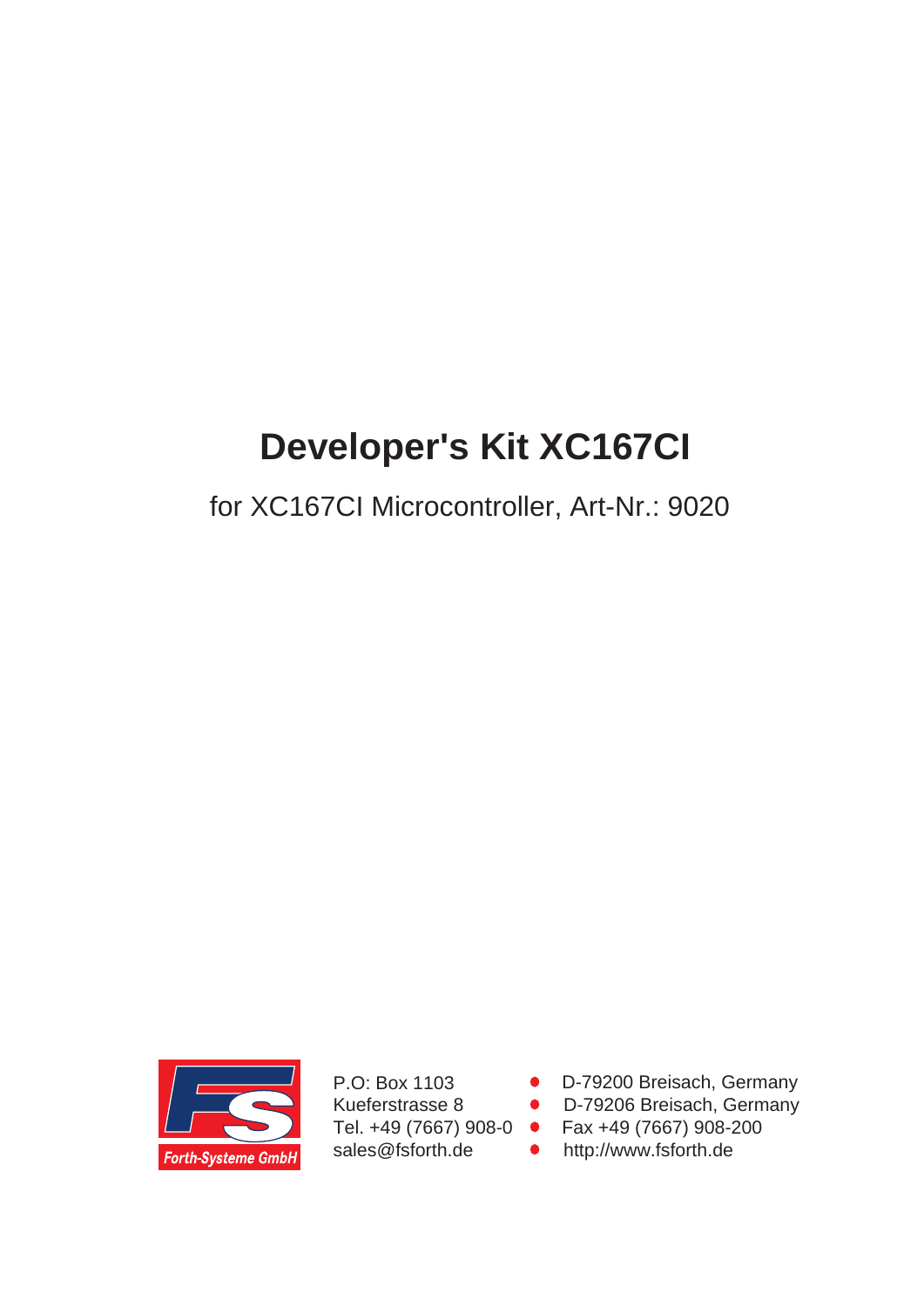Copyright 2004:

FS FORTH-SYSTEME GmbH Postfach 1103, D-79200 Breisach a. Rh., Germany

| Release of Document: | January 29, 2004 |
|----------------------|------------------|
| Filename:            | XC167Cl UMa.doc  |
| Author:              | Joachim Jaeger   |

All rights reserved. No part of this document may be copied or reproduced in any form or by any means without the prior written consent of FS FORTH-SYSTEME GmbH.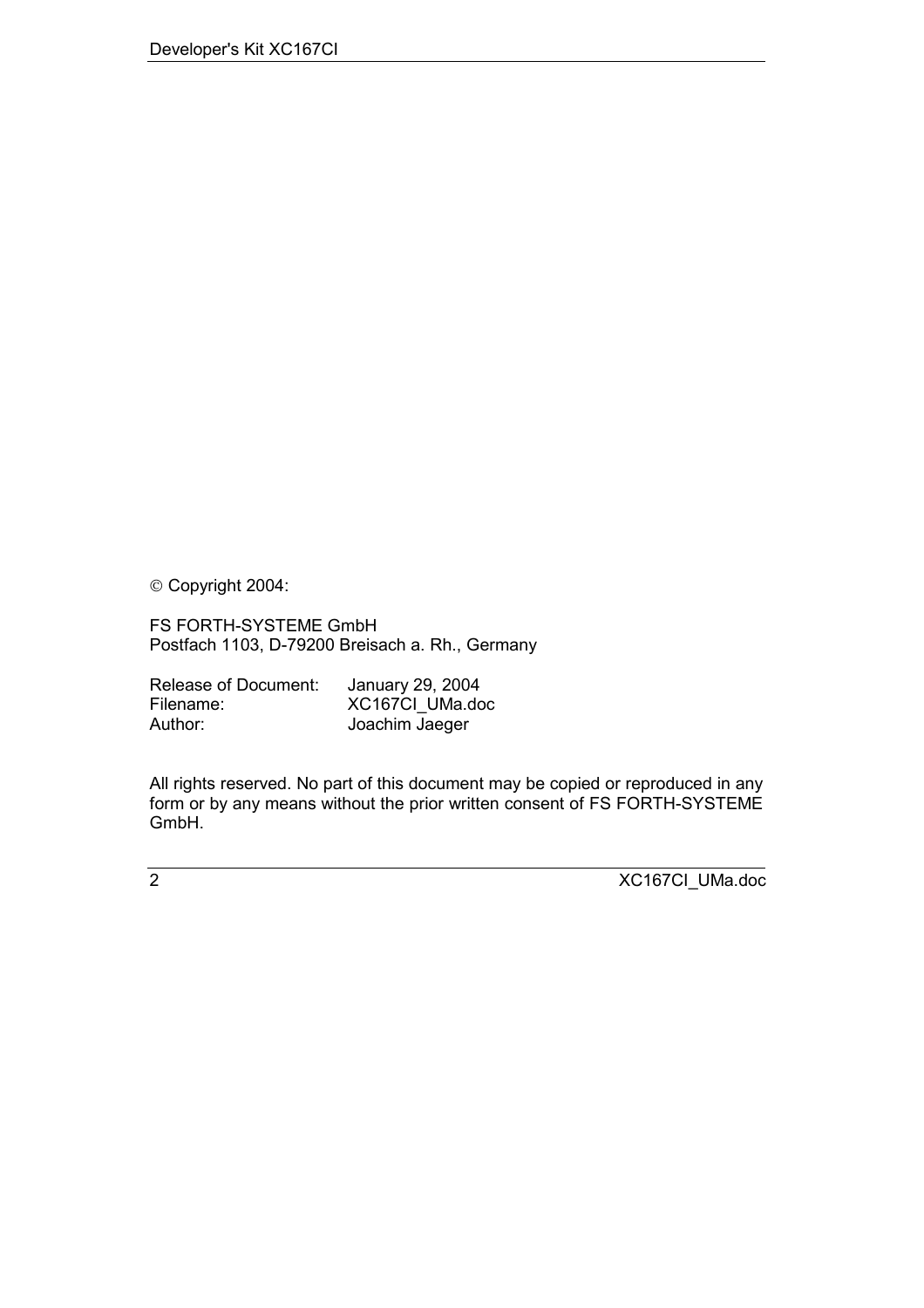### **Table of Contents**

| $1_{-}$ |                 |   |
|---------|-----------------|---|
| 2.      |                 |   |
| 3.      |                 |   |
| $4_{-}$ |                 |   |
| 5.      |                 |   |
| 6.      |                 |   |
|         |                 |   |
| 8.      |                 |   |
|         | XC167Cl_UMa.doc | 3 |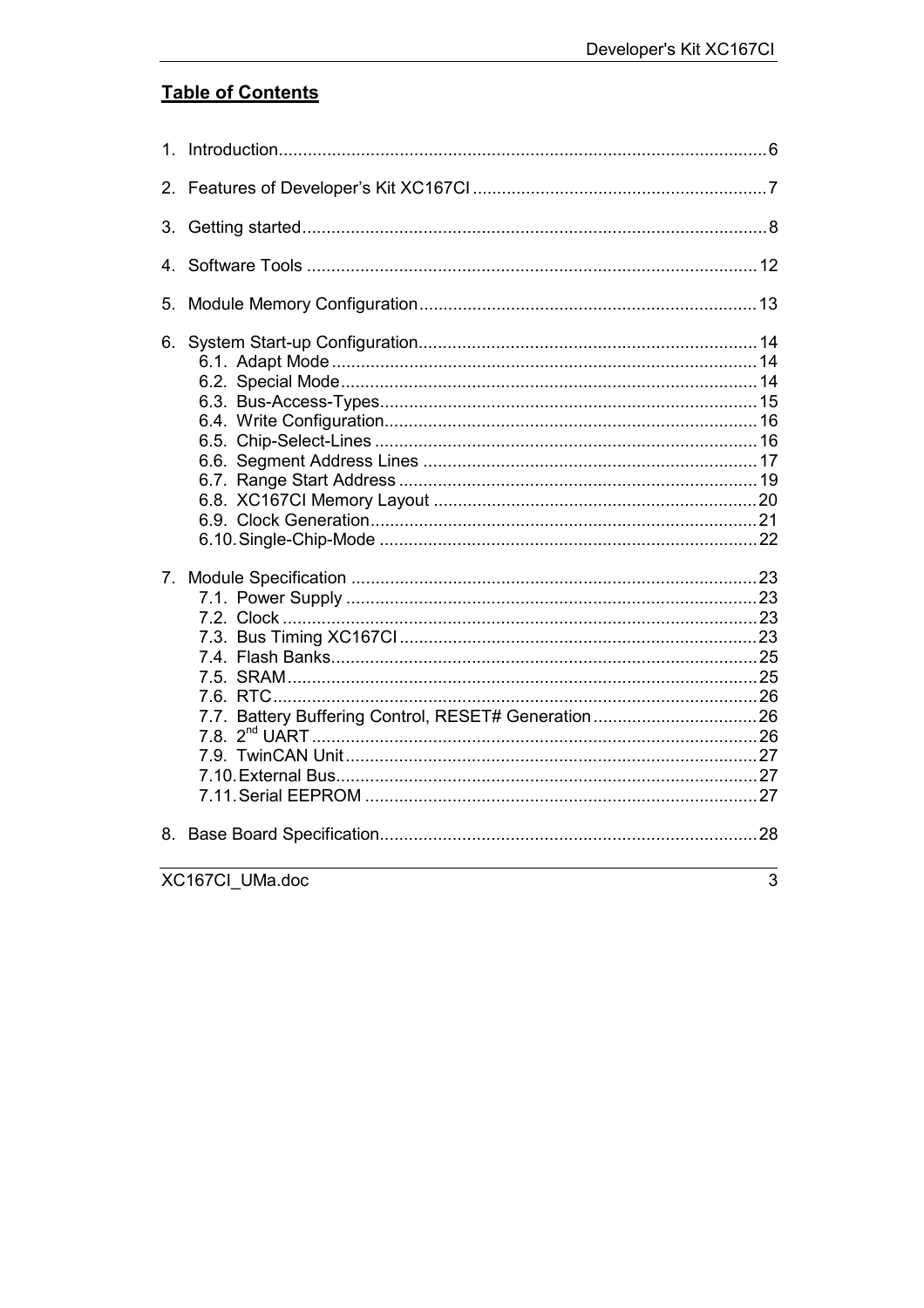|   | 11. Building the sample project with the TASKING C-Compiler  42 |  |
|---|-----------------------------------------------------------------|--|
|   |                                                                 |  |
|   |                                                                 |  |
|   |                                                                 |  |
|   | 12. Building the sample project with the KEIL C-Compiler  45    |  |
|   |                                                                 |  |
|   |                                                                 |  |
|   |                                                                 |  |
|   |                                                                 |  |
|   |                                                                 |  |
| 4 | XC167CI_UMa.doc                                                 |  |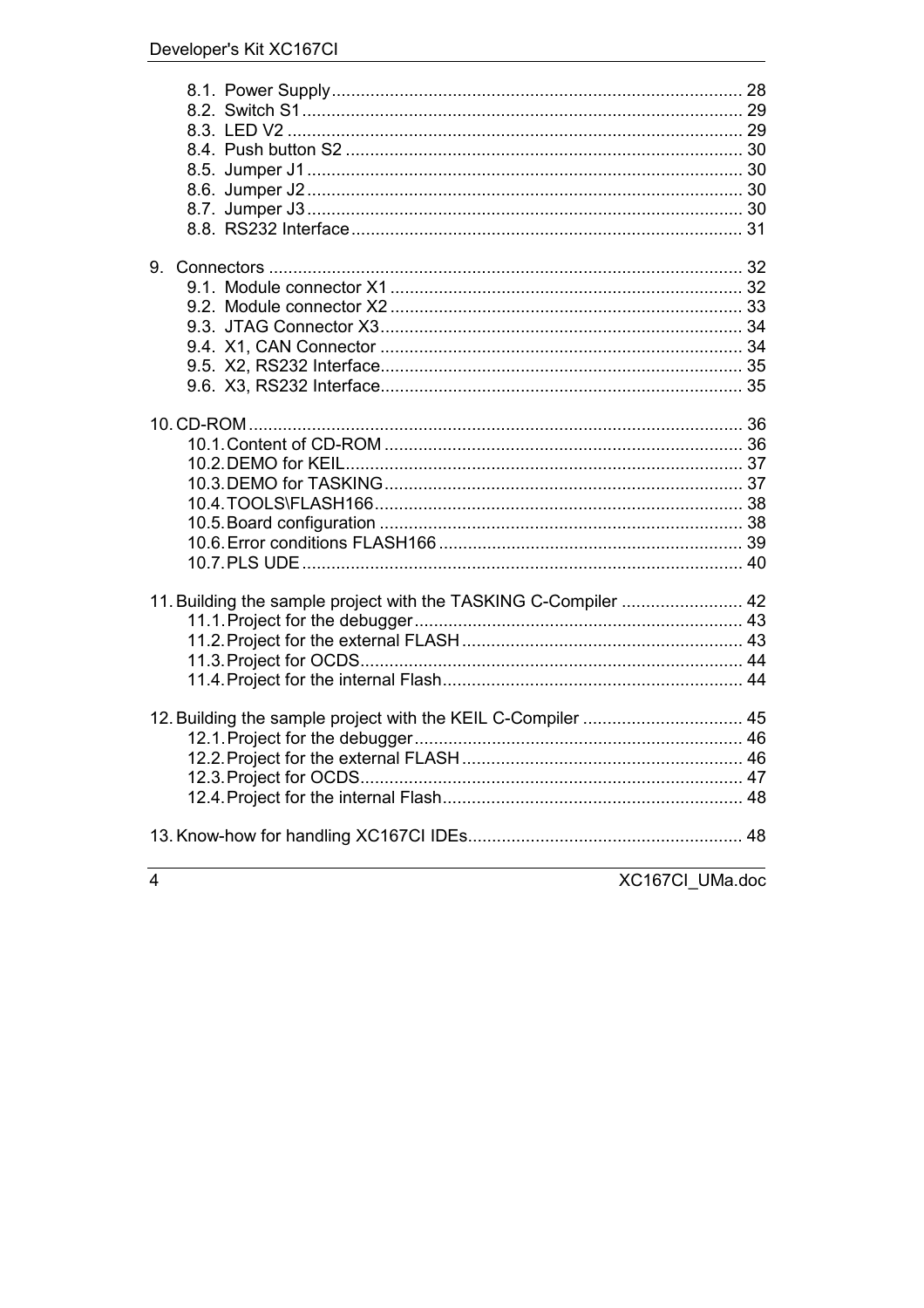XC167CI\_UMa.doc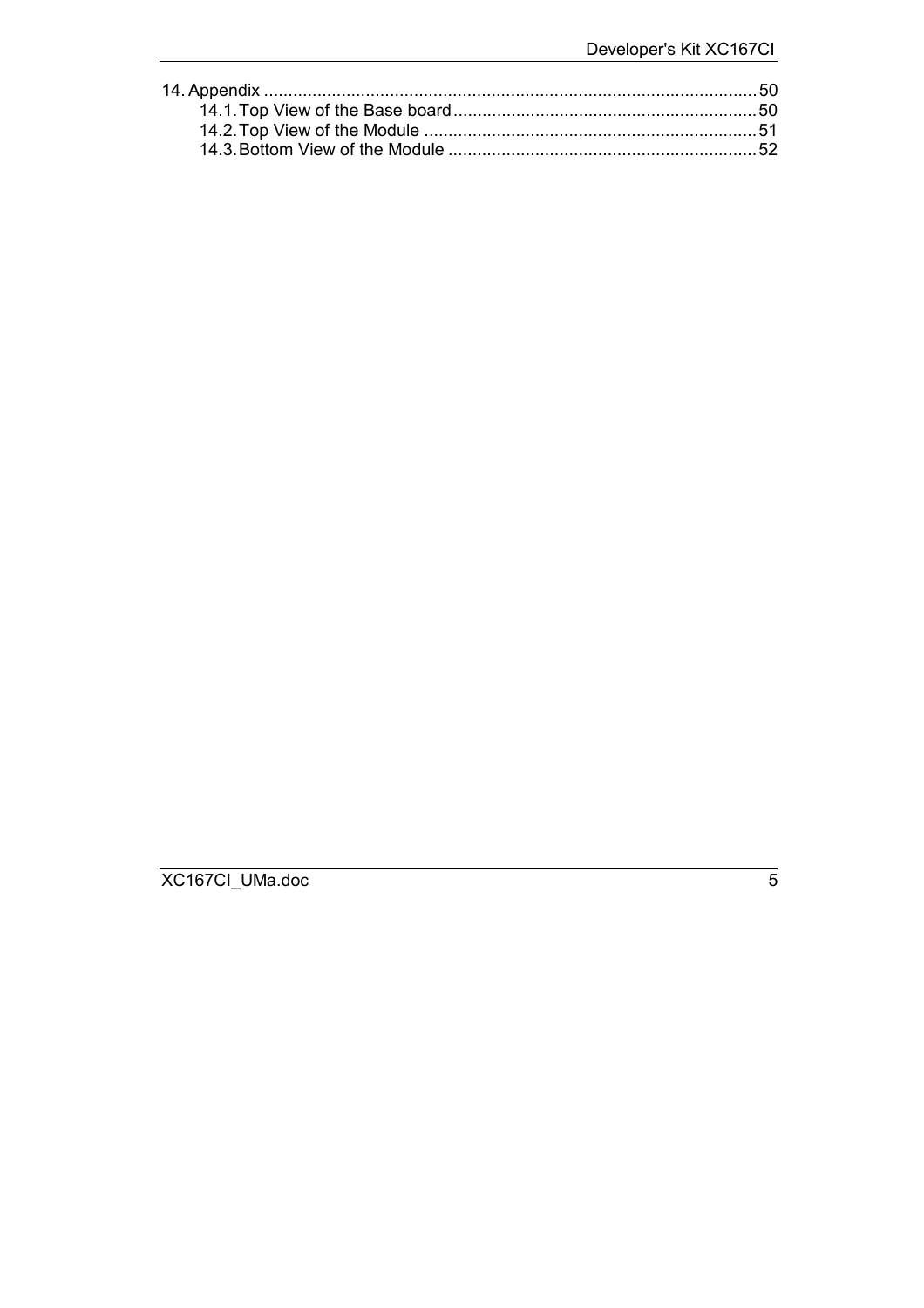### <span id="page-5-0"></span>**1. Introduction**

The product line of FS FORTH-SYSTEME got a brand new member of userfriendly, easy-to-use and powerful evaluation kit which is offered as "Developer's Kit XC167CI" (9020). The development kit consists of a base board (223) and a module (349), which is equipped with external SRAM and external FLASH memory.

The development kit is shipped with a XC167CI controller which provides a 128 kByte on-chip FLASH memory with 64bit read accesses, a 2 kByte on-chip Program SRAM memory to store code and data, a 4 kByte on-chip Data SRAM memory to store general data, a 2 kByte on-chip Dual Port RAM memory to store user defined variables, system stack and general purpose register banks, a TwinCAN module according to CAN specification V2.0 part B and with many additional I/O features. The module supports up to 4MByte external Flash memory and up to 1MByte Fast-SRAM which allows to build a large number of sophisticated applications.

The XC167CI is a derivative component of the Infineon XC series with many features. Please refer to the XC167CI datasheet on the CD-ROM shipped with this package. Check the web page of Infineon (*www.infineon.com*) for updated versions of the device datasheet. The Developer's Kit XC167CI promises a successful start-up development for beginners and experienced users. The kit comes with a Flash programming tool and a well prepared demo software which helps you to become an experienced specialist for XC167CI controller.

The engineers of FS FORTH-SYSTEME created these boards to fulfill a lot of current and future user requirements. Therefore the base board comes with one pre-assembled CAN transceiver. It can easily be used without the need of additional hardware. Furthermore the controller can run up to its maximum CPUclock of 40 MHz. For fast prototyping the boards include a small wire wrap field, a serial EEPROM, a set of LEDs, 8 DIP switches, and a Reset push button to make development easy and simple. Please refer to the following chapters to get more details about the XC167CI, the board's capabilities and the tools which are coming with the Developer's Kit XC167CI.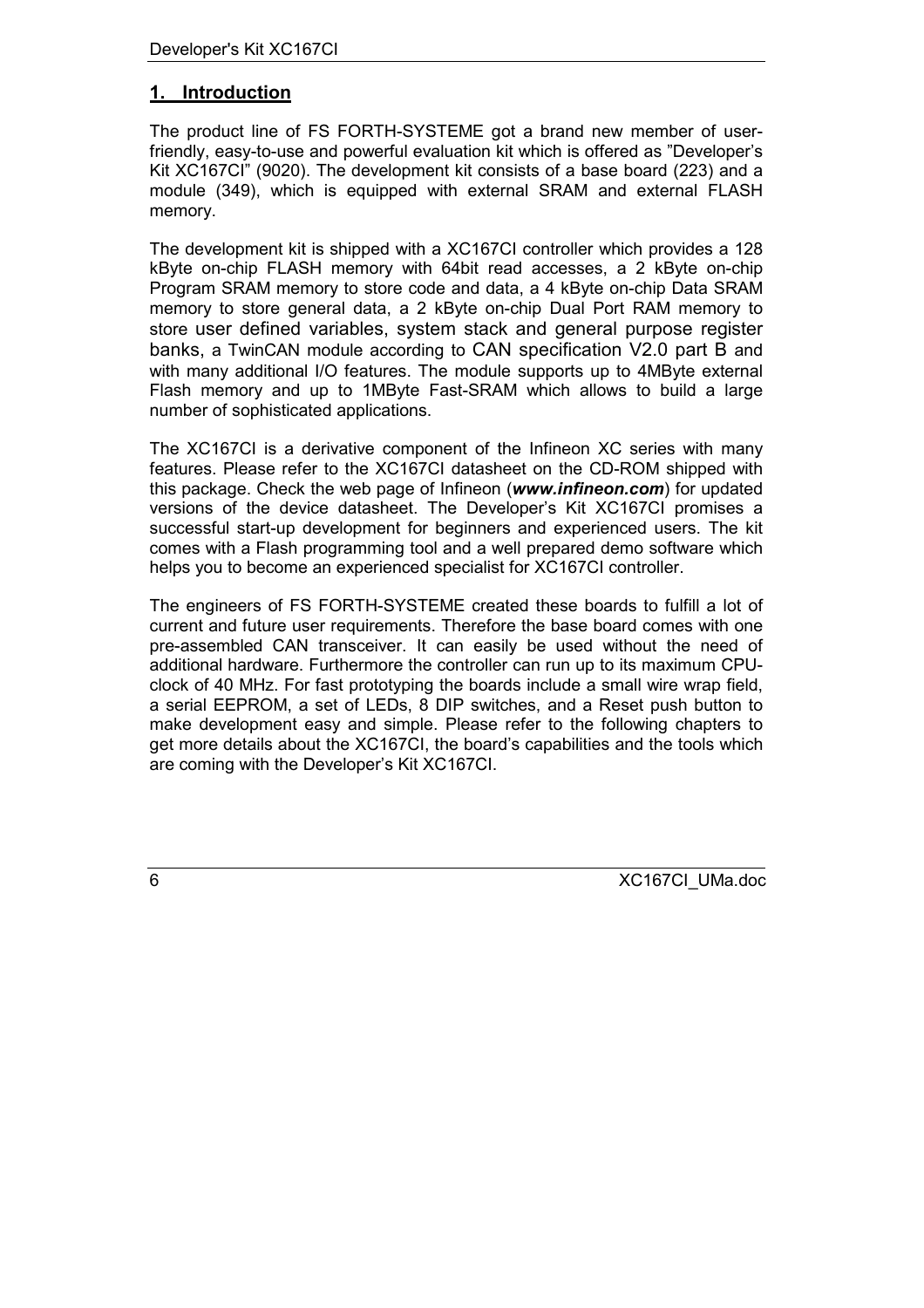### <span id="page-6-0"></span>**2. Features of Developer's Kit XC167CI**

- ♦ High Performance 16-bit CPU with 5-Stage Pipeline
- ♦ 1 MByte high speed SRAM
- ♦ 2MByte external Flash
- ♦ External serial EEPROM (24LC64, I2C-Interface) for user purposes
- ♦ External Real Time Clock (72423)
- ♦ 5MHz crystal oscillator device
- ◆ 16pin header for OCDS via JTAG interface
- ♦ One CAN transceiver (PCA82C250T, ±15V common mode offset voltage) on the base board
- ♦ One CAN plug (DSUB-9)
- ♦ Two RS232 interfaces one routed to a RS232 plug (DSUB-9) and the other one to a 10pin header
- ♦ 128 pin connector providing all CPU signals for user purposes
- ♦ Additional wire-wrap field for individual hardwired applications
- ♦ Power supply 90..264VAC/5VDC enclosed. Input voltage to the Evaluation Board (X4) connector is 5VDC only
- ♦ RS232-Interface cable enclosed
- ♦ Flash programming utility for easy downloading user specific code to external Flash memory.
- ♦ Hex-to-binary converter tool provided on CD-ROM as freeware
- ♦ C compiler (demo version only) provided by TASKING and KEIL
- ♦ Demo version of the UDE from PLS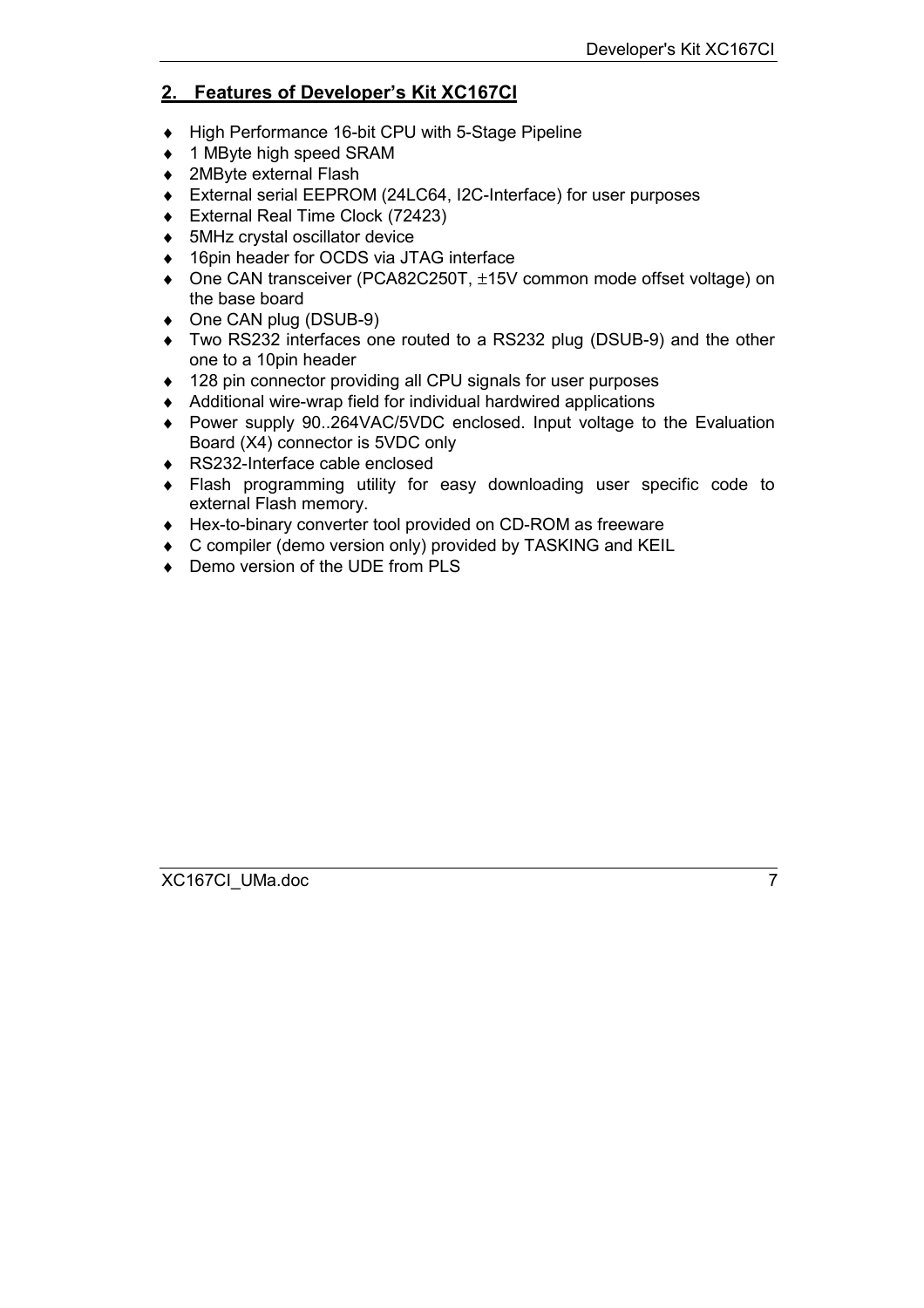### <span id="page-7-0"></span>**3. Getting started**

As already mentioned above, this paragraph intents to explain how you can run the board without writing own software. You will learn how the controller's internal bootstrap mode can be used to initiate a simple download of a binary program file to the embedded on-chip and external Flash memories. If you would like to use the environments of KEIL or TASKING you should refer to chapter [10.](#page-35-0)

First we recommend to create a project path to copy the demonstration software FLASH166, from CD-ROM. This software includes a bootstrap and a monitor program. The bootstrap module is a tiny piece of FS FORTH-SYSTEME firmware which is downloaded to the internal 2 kByte SRAM (IRAM) memory of the controller. It makes sure that other programs, like the monitor can be loaded to any memory location. For more details please refer to the following chapters. By the way: the user may select either, the external FLASH, the external SRAM memory, or the internal Flash memory to download his individual application software.

To setup your board successfully, please take care of the following steps:

- The board is pre-configured by FS FORTH-SYSTEME. See Figure 1 for jumper location. Refer to chapter [6 "System Start-up Configuration"](#page-13-0) for detailed information about these settings.
- ♦ Make sure that the BSL-Mode jumper J2 is closed. This will force the CPU to bootstrap mode right after reset or power on. The Bootstrap mode is always entered by the CPU whenever pin P0L.4 has been grounded prior to a reset.
- ♦ Connect the board's serial interface (X2) to COM1 or COM2 of your Personal Computer. Caution: CTS and RTS signals are not supervised by the board's serial interface and the bootstrap loader software.
- ♦ Copy the sample project, depending on your board, from the attached CD-ROM into your project path: "\Keil\C166\Examples\Boards\FORTH\_EVA167\_XC167\RTC72423\RTC724 23.BIN"
- ♦ Copy "FLASH166.EXE" and "FLASH166.OVL" onto your hard disk. Both files allow you to run the bootstrap loader and monitor in an opened DOS box.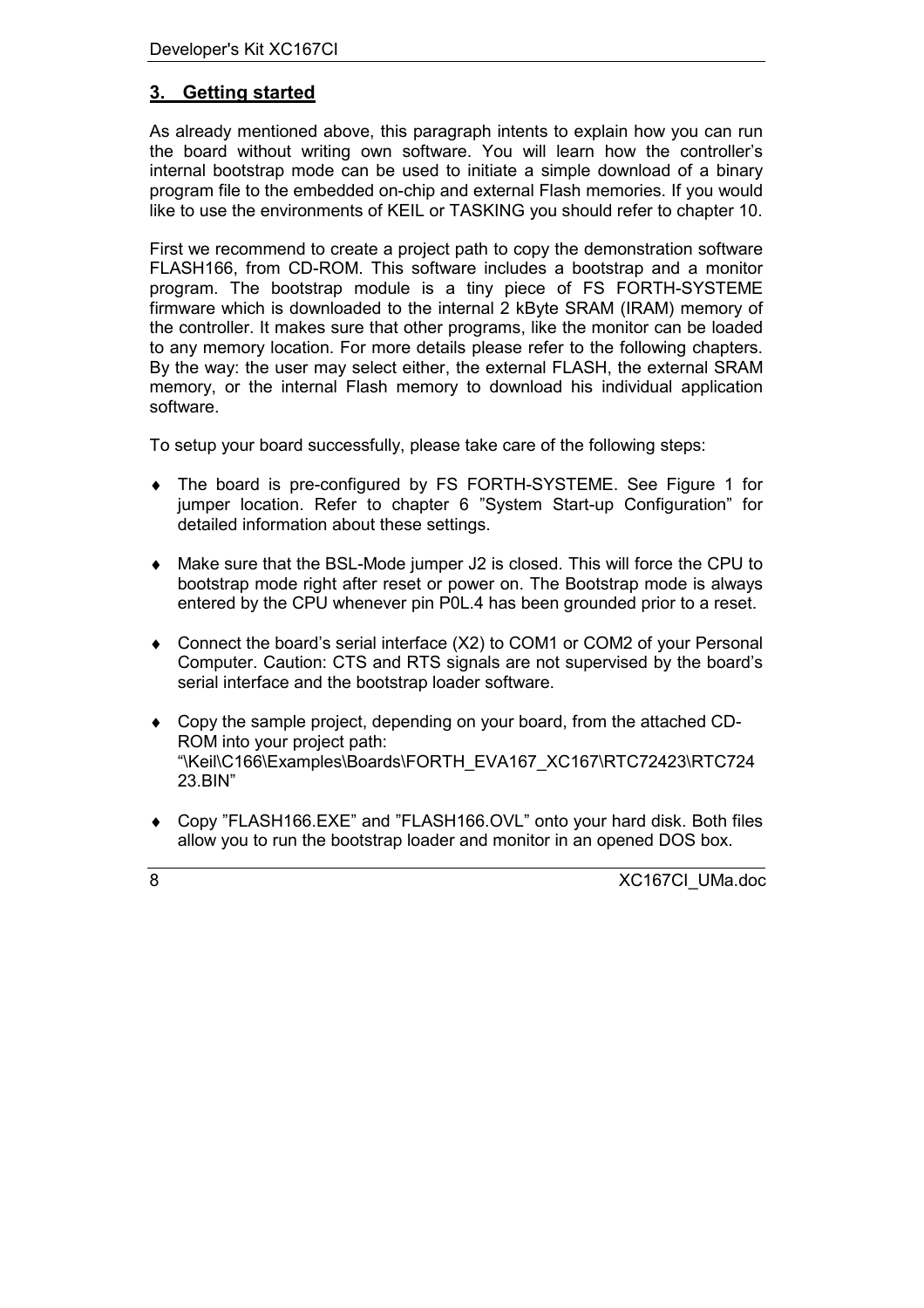- ♦ Make sure that the path of the "FLASH166" directory is included in your path environment, if you choose another directory than for your project before.
- ♦ Run the batch file PROG.BAT in a DOS box to program the application into the external Flash memory.
- ♦ The tool UDE from PLS is used to program the internal Flash memory, it is also provided on CD-ROM.
- ♦ Now remove the BSL-Mode jumper at J2, and press the reset button S2. Run a terminal program and select the line parameters: 9600Baud, No parity, 8 bit data, 1stopbit.

If everything is working properly a small text will appear on your PC screen as shown in Figure 3. Also the LEDs at port 6.6 and port 6.7 will represent a toggling light.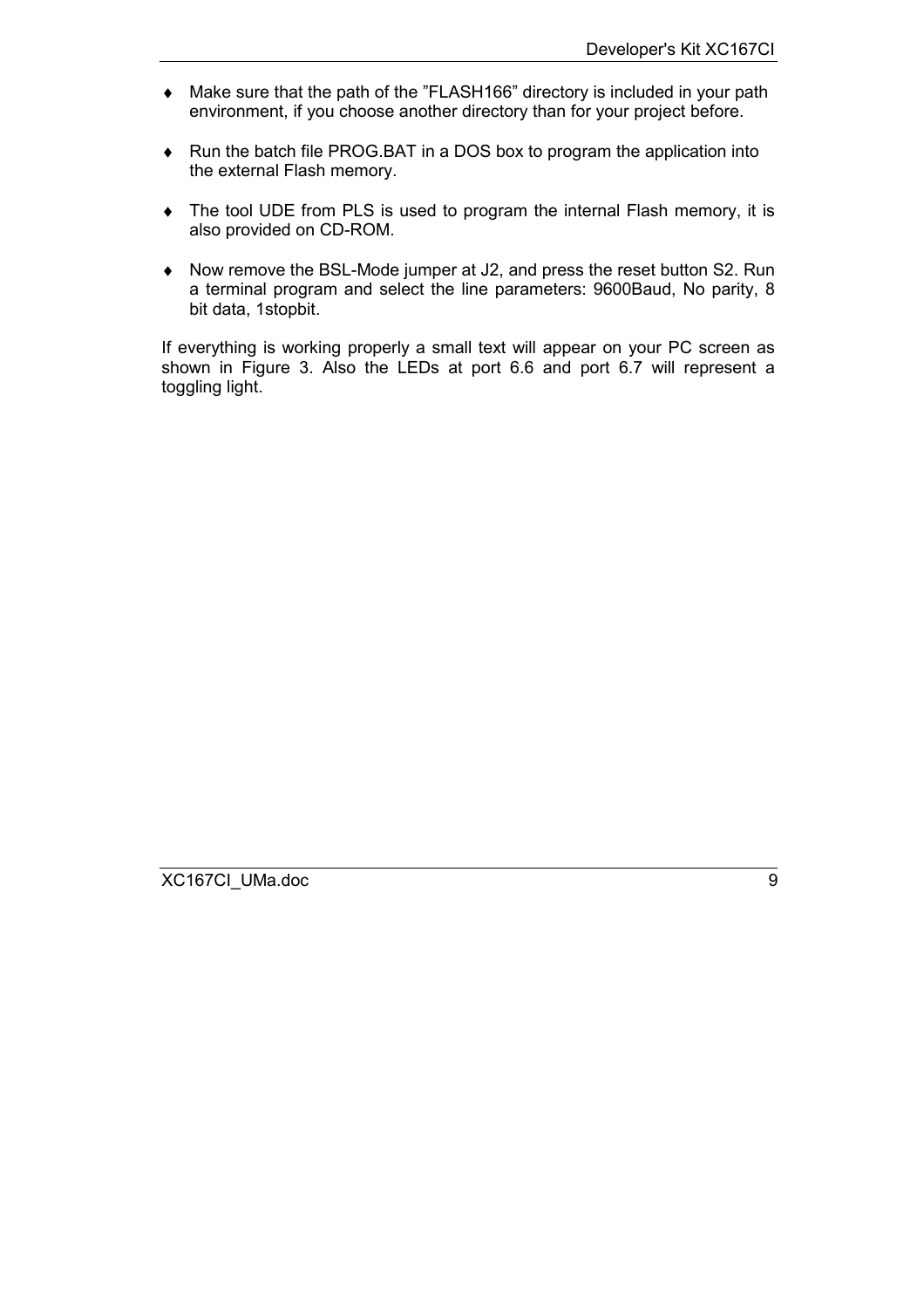Figure 1: Jumper location at base board



Figure 2: Jumper location at module



Single CHIP mode is disabled at the module by default (LB1 closed).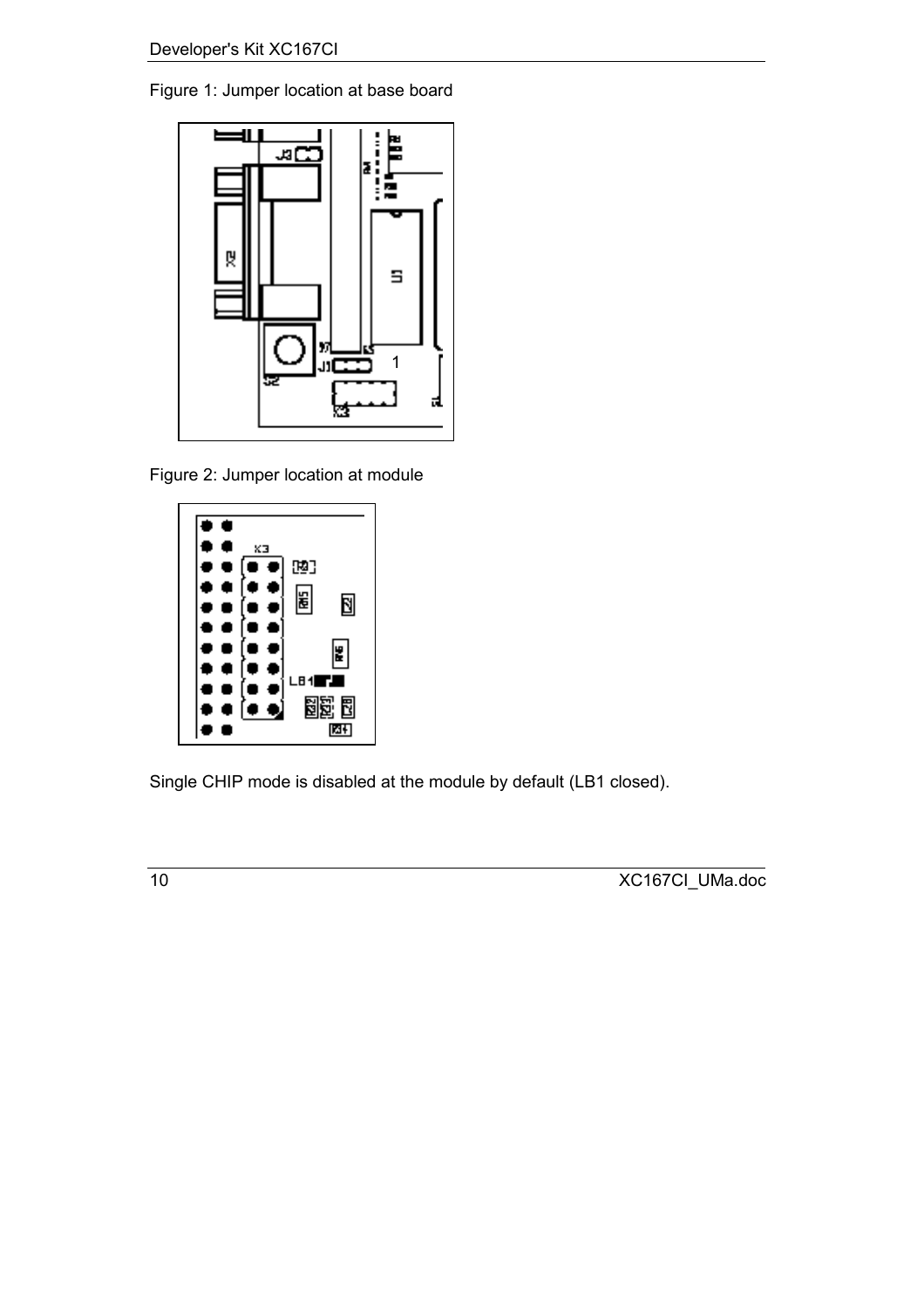### Figure 3: Output of the example RTC72423

**Test program for the Evaluation Board EVA XC167 (c) 2003, FS FORTH-SYSTEME GmbH RTC is read via polling 0:25:42 0:25:43**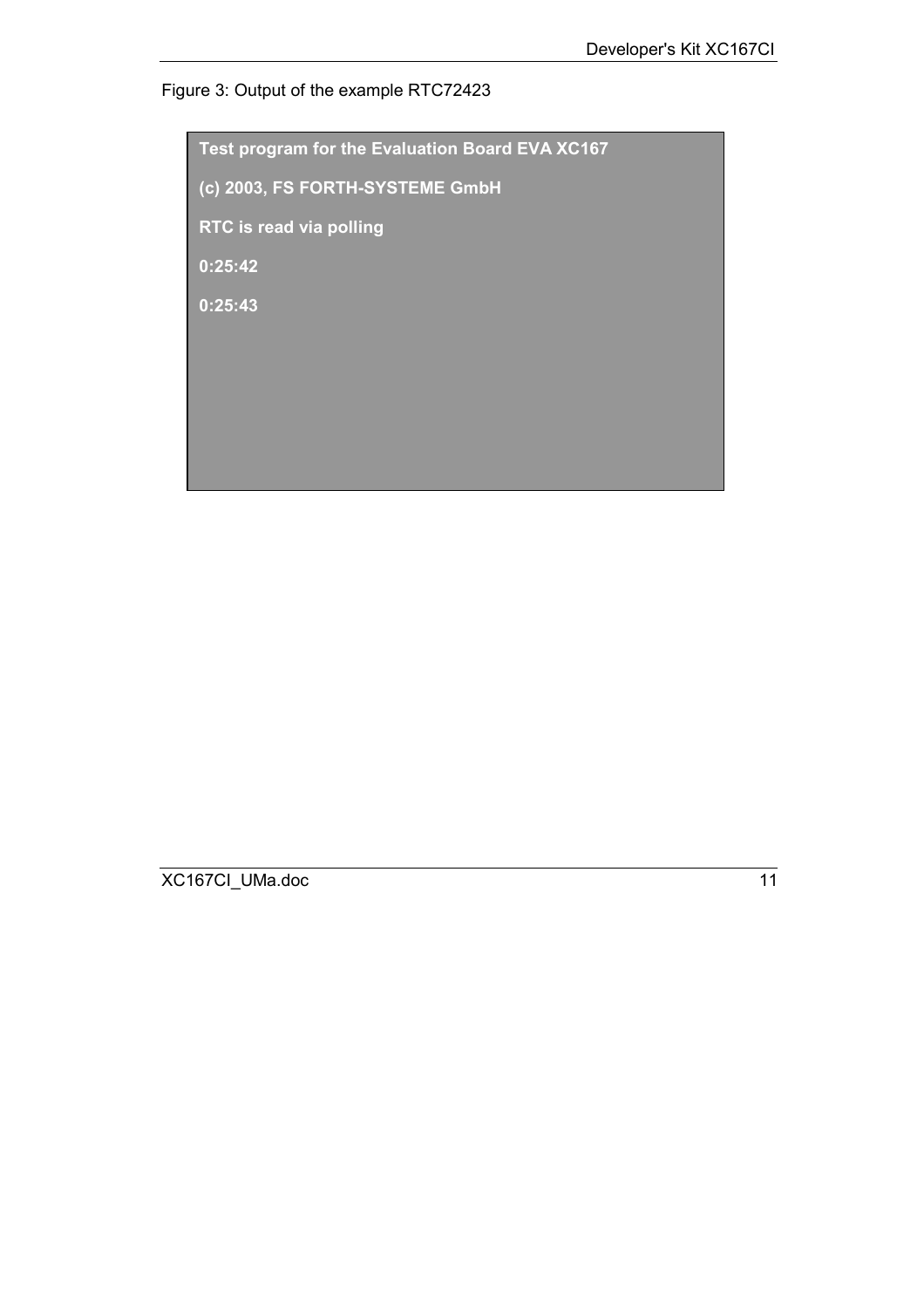### <span id="page-11-0"></span>**4. Software Tools**

The Development's Kit XC167CI always includes the bootstrap loader and monitor program (FLASH166) from FS FORTH-SYSTEME, as well as the UDE from PLS and the compiler from Keil and Tasking. That's everything you need to run your individual software on a XC167CI controller. This software is a part of the Development's Kit XC167CI.

FLASH166 package allows you

- ♦ to download your program to an external Flash or SRAM
- ♦ to request a memory dump from the target
- ♦ to test serial interface, CPU-I/Os and a lot of more things

#### UDE allows you

- ♦ to download your program to the internal Flash
- $\bullet$  to debug your application

If you would like to use a sophisticated programming tool which provides you the advantages and performance of "C", we would appreciate to make you an interesting offer at any time. FS FORTH-SYSTEME is distributor for KEIL and TASKING. Both companies are manufacturer of well known "C/C++" compilers and debugging tools. For the very first beginning you may use a free demo of the KEIL and TASKING "C" compilers which allow you to create individual programs with a restricted size of program code.

A detailed and well documented description of writing software with TASKING and KEIL environments is attached to this manual. If you want to run the XC167CI as a standalone controller you may use the UDE from PLS. It allows a fast download of your program into the internal memory section of the CPU.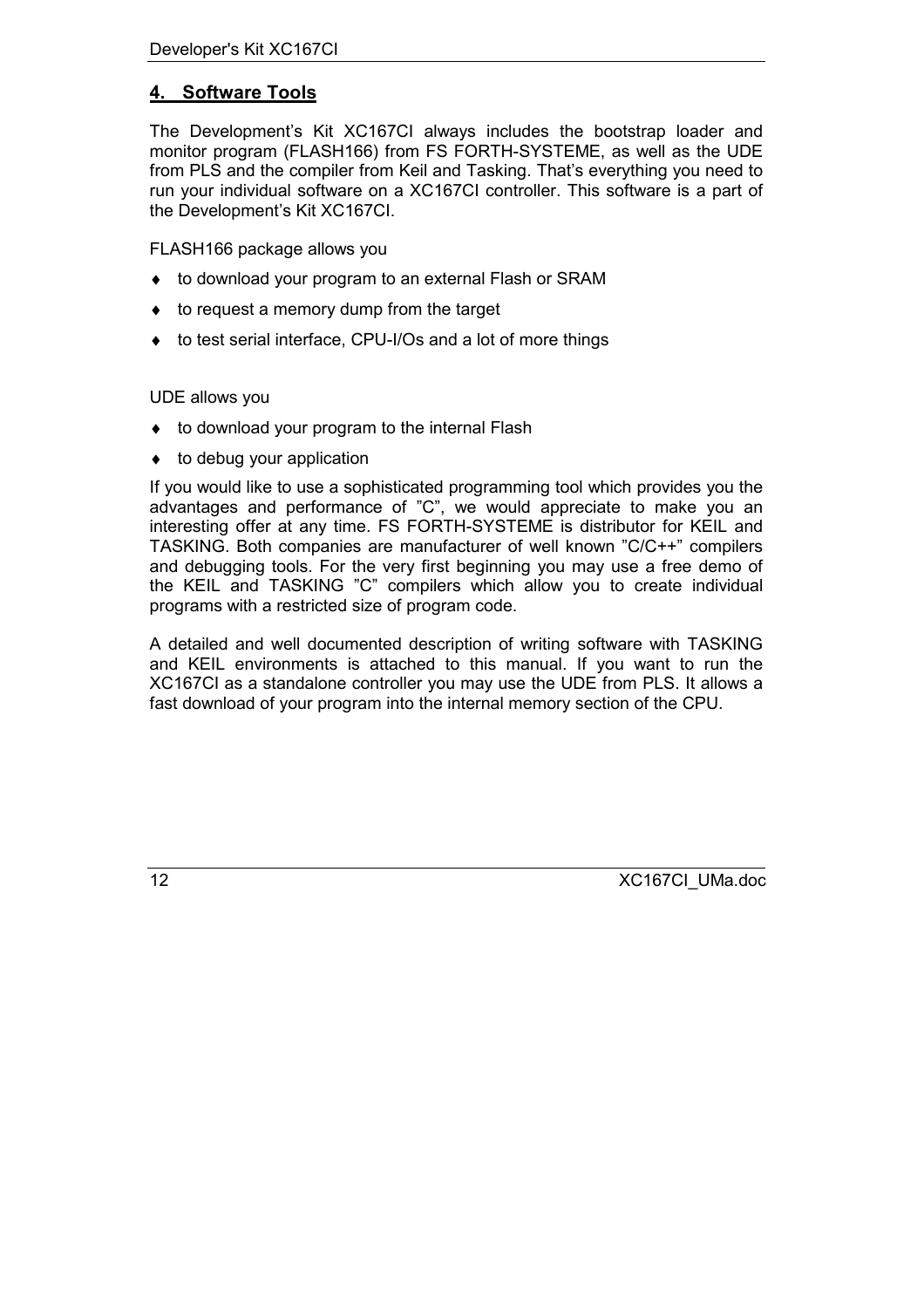### <span id="page-12-0"></span>**5. Module Memory Configuration**

The XC167CI module supports a number of memory architectures according to the capability of the XC167CI controller.

The XC167CI-module is provided with the following components:

Table 1: Memory on the module

|    | <b>Memory</b>           | Type              | <b>Chip-Select</b> | <b>Size</b>    |
|----|-------------------------|-------------------|--------------------|----------------|
|    | <b>FLASH, Boot</b>      | AM29F800T-70      | CS <sub>0</sub> #  | 512k * 16      |
| 2  | <b>FLASH</b>            | AM29F800T-70      | <b>CS3#</b>        | 512k * 16      |
| -3 | <b>SRAM, High Speed</b> | 2 * D434008ALE-15 | CS <sub>1#</sub>   | $2 * 512k * 8$ |

XC167CI\_UMa.doc 13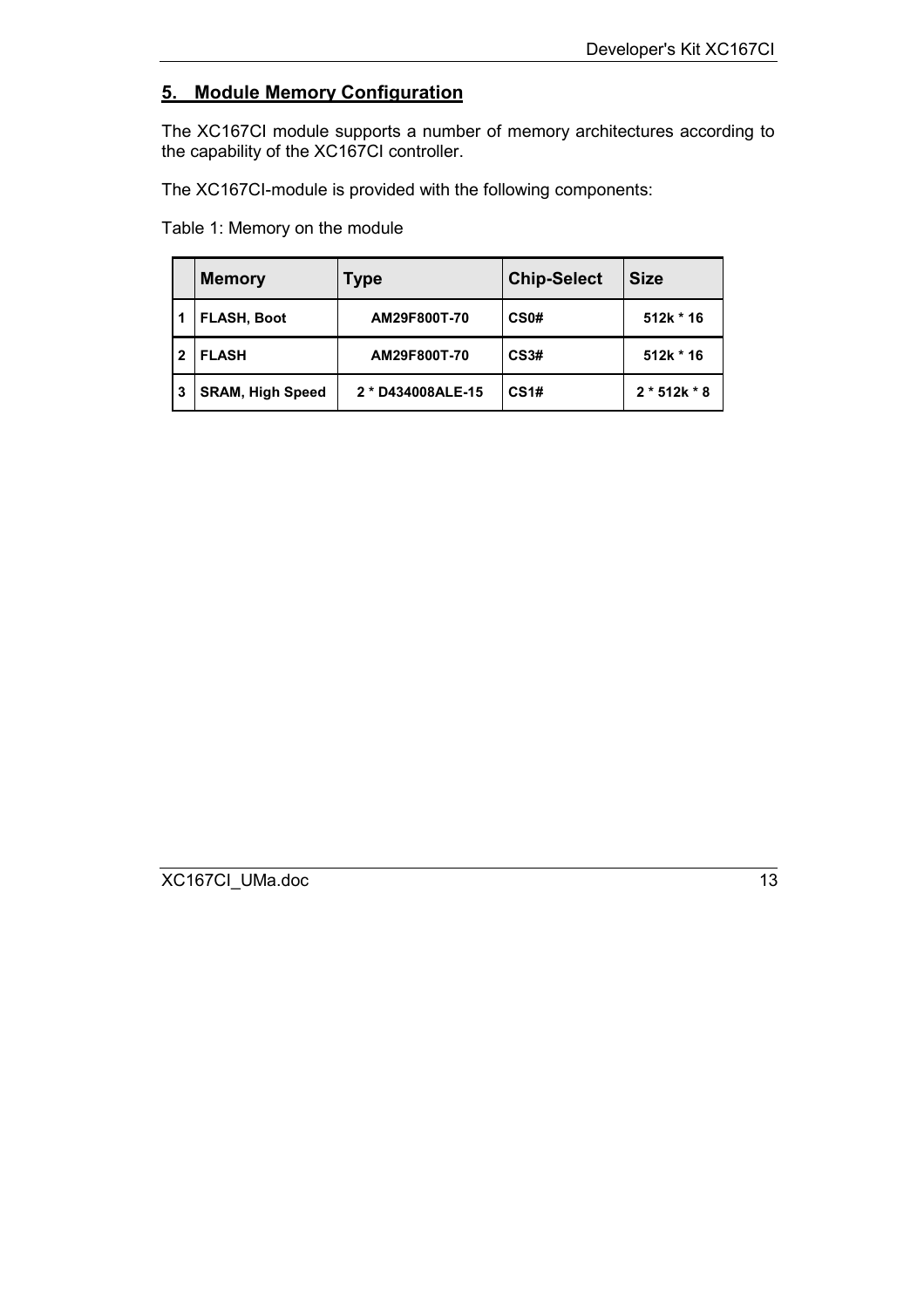### <span id="page-13-0"></span>**6. System Start-up Configuration**

Although most of the programmable features of the XC167CI are either selected during the initialization phase (software) or repeatedly done during the program execution (software), there are some configurations that MUST be selected earlier, because they are used for the very first access of the CPU (hardware). For example, the CPU has to know how to deal with the external bus interface since the external memory may be organized as an 8 bit multiplexed/non multiplexed or a 16 bit multiplexed/non multiplexed bus. These selections are made during reset at the pins of PORT0, which are read at the end of the internal reset sequence. During reset, CPU-internal pull-up devices at the PORT0 lines are active, so a high level will be read, if the respective pin is left open. To get a low level, the pin must be pulled down by an external resistor. These resistors are already provided on the module.

The following paragraphs explain the settings of these start-up configuration pins. The configuration is selected on the module by resistors connected to GND. If no resistor is fitted, the internal pull-up is active.

#### **6.1. Adapt Mode**

Pin P0L.1 selects the ADAPT Mode when low during reset. In this mode, the XC167CI goes into a passive, floating state, which is similar to the state during reset. This mode allows, to switch the XC167CI virtually off, so that an emulator may control the circuitry, since the pins are floating. This mode is used for special emulator purposes only.

Default: Adapt Mode off

#### **6.2. Special Mode**

PIN P0L.2 ... P0L.5

With these pins it is possible to select between user code, standard Bootstrap Loader and alternate Bootstrap Loader: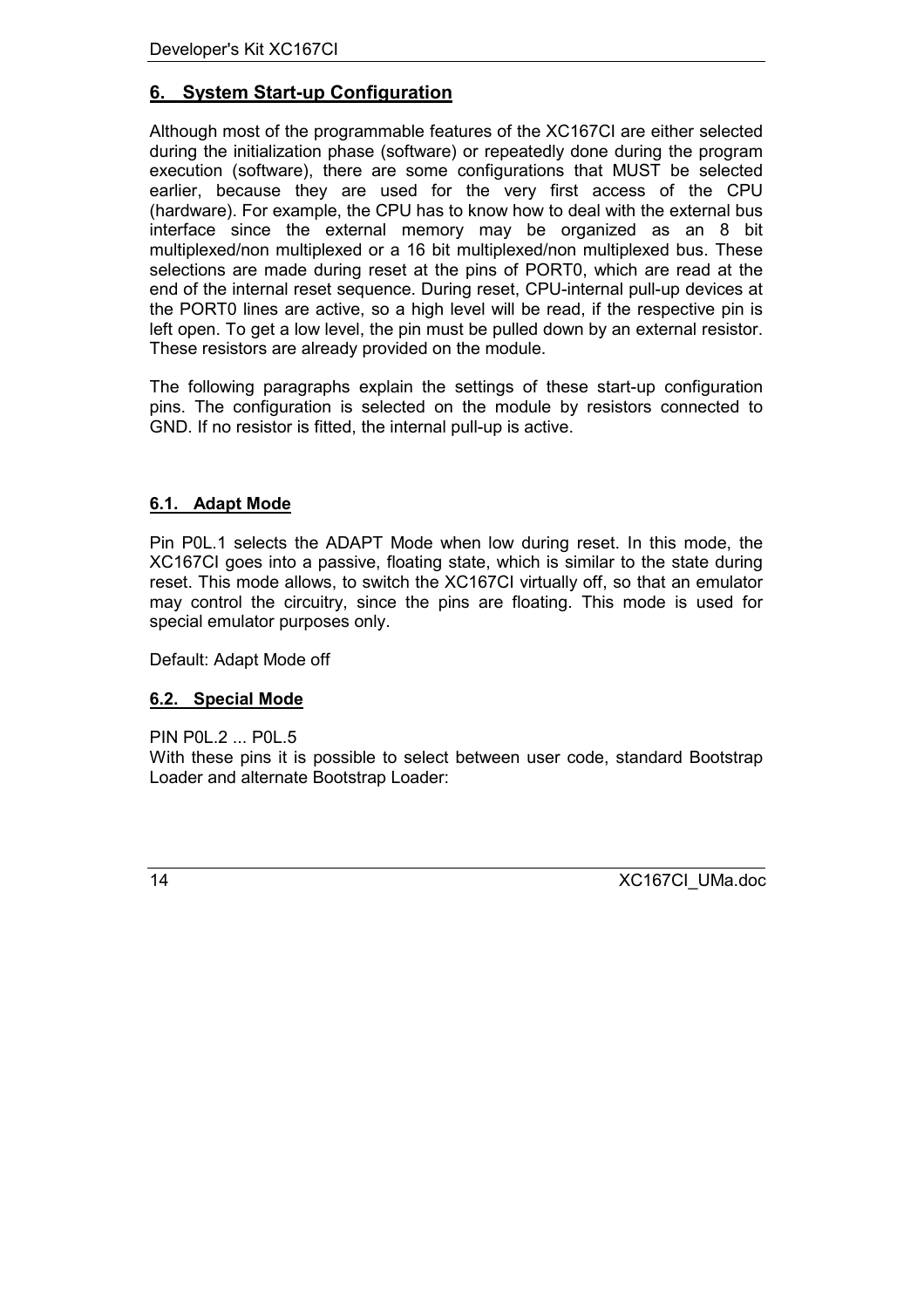<span id="page-14-0"></span>Table 2: Bootstrap Loader Mode Selection

| <b>P0L5P0L.2</b> | <b>Bootstrap Loader Mode</b>                                   |  |  |  |
|------------------|----------------------------------------------------------------|--|--|--|
| 0111             | Alternate start                                                |  |  |  |
| 1001             | Alternate bootstrap loader mode                                |  |  |  |
| 1011             | Bootstrap loader mode                                          |  |  |  |
| 1100             | Use configuration out of on-chip program memory<br>(Flash/ROM) |  |  |  |
| 1111             | Standard start (default)                                       |  |  |  |

All other combinations are reserved.

Refer to the user manual for more details.

#### **6.3. Bus-Access-Types**

With the pins P0L.6 and P0L.7 the bus type can be selected for /CS0.

Table 3: Boot Bus Mode Selection

| <b>P0L.7</b>     | <b>P0L.6</b> | <b>External</b><br>Data<br><b>Width</b> | <b>Bus External Address Bus Mode</b> |
|------------------|--------------|-----------------------------------------|--------------------------------------|
| 0                | 0            | 8-bit Data                              | <b>Demultiplexed Addresses</b>       |
| $\boldsymbol{0}$ | 1            | 8-bit Data                              | <b>Multiplexed Addresses</b>         |
|                  | 0            | 16-bit Data                             | <b>Demultiplexed Addresses</b>       |
|                  | 1            | 16-bit Data                             | <b>Multiplexed Addresses</b>         |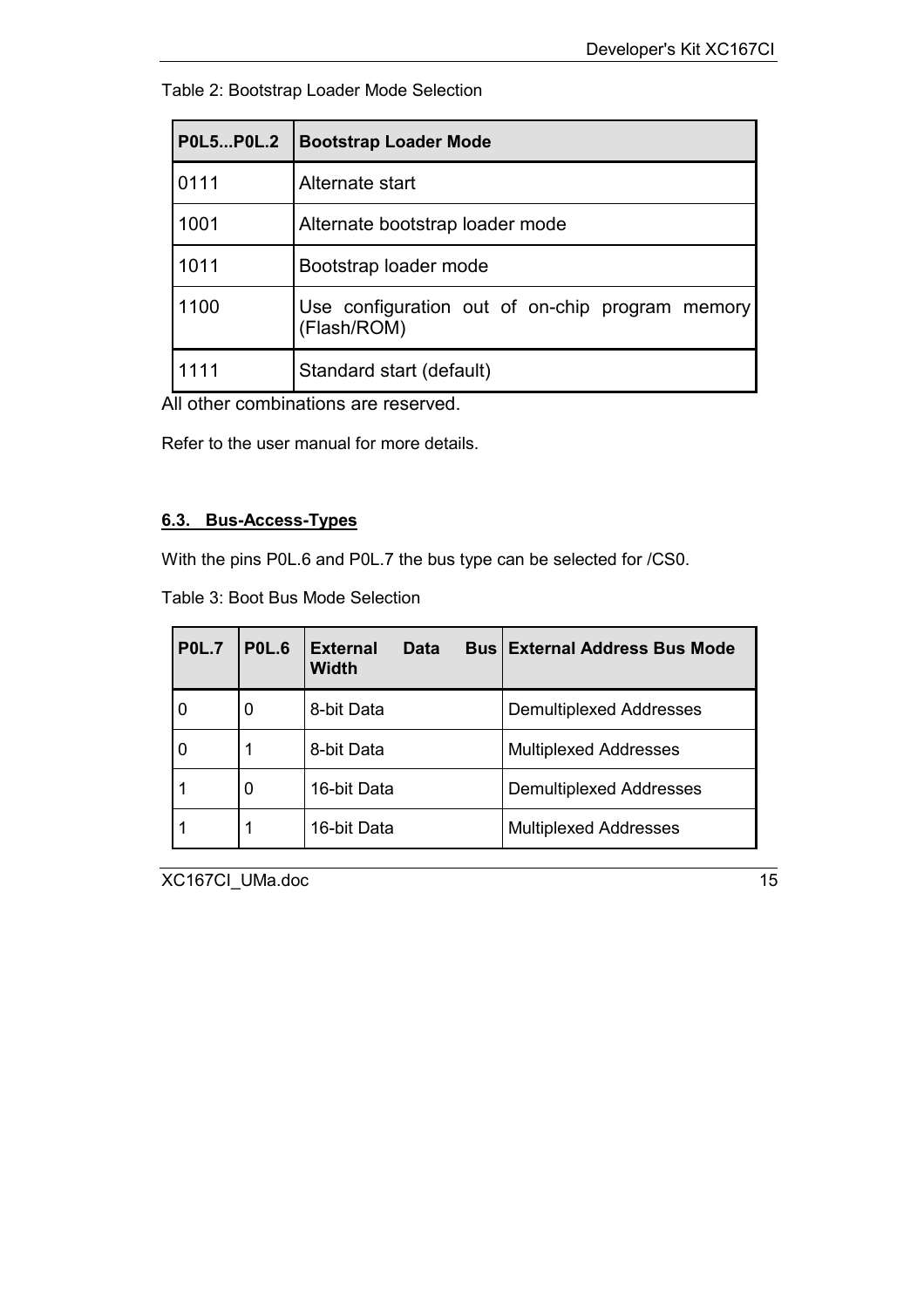#### <span id="page-15-0"></span>Developer's Kit XC167CI

In multiplexed bus modes PORT0 drives both, the 16-bit intra-segment address and the 8 (16) bit output data, while PORT1 remains in high impedance state. In demultiplexed bus modes PORT1 drives the 16-bit intra-segment address, while PORT0 (P0H, P0L) drives the 16-bit Data output. If a 8-bit data width has been selected, only P0L is driving the data output.

Default: Data-Bus-Width = 16-bit; Bus Mode = Multiplexed

#### **6.4. Write Configuration**

Pin P0H.0 selects the initial operation of the control pins /WR and /BHE. When set high (P0H.0=1), this pin selects the standard mode, i.e. /WR and /BHE. When set low (P0H.0=0) the alternate function is selected: /WR = /WRL and /BHE = /WRH

Default: Pins WR and BHE operate as WRL / WRH

#### **6.5. Chip-Select-Lines**

The signals choose the number of chip select lines, which are active after reset. Unused chip select lines may be used as general purpose I/O.

| <b>P0H.2</b> | POH.1 | active chip select | <b>Note</b>    |
|--------------|-------|--------------------|----------------|
| 0            | 0     | /CS0/CS2           |                |
| 0            |       | /CS0/CS1           |                |
|              | 0     | none               |                |
|              |       | /CS0/CS4           | <b>Default</b> |

Table 4: Active Chip Select

Default: All /CS signals used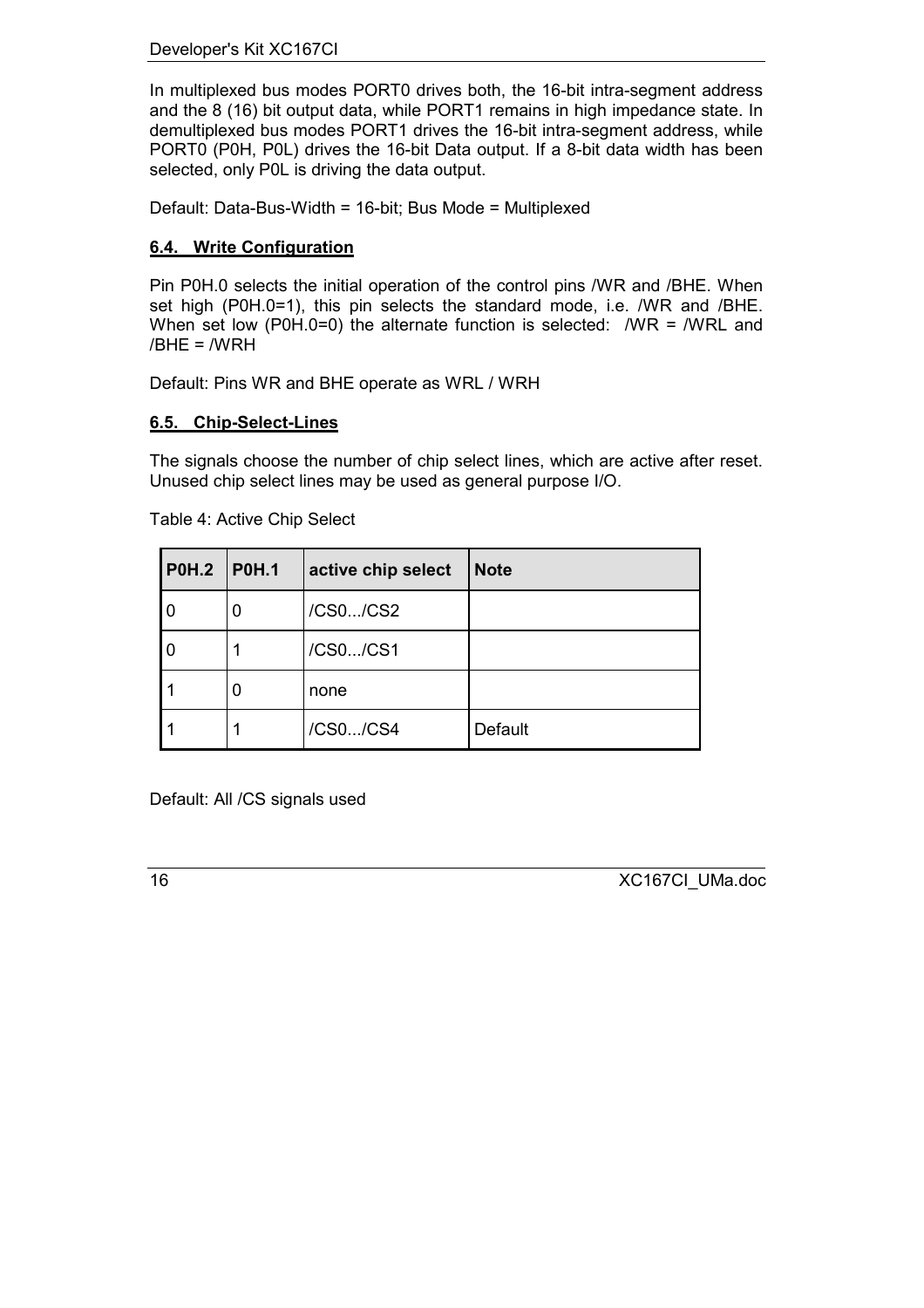#### <span id="page-16-0"></span>**6.6. Segment Address Lines**

During reset these control lines define the number of active segment address lines. This allows to select pins of port 4 to work as general I/O lines as well as to become a part of the controller address logic. Depending on the selection of SALSELx, the required address space is chosen right after the system start-up and the program may address all locations without prior programming. Even if not all segment address lines are enabled on port 4, the XC167CI uses it's complete 24-bit addressing mechanism. This allows to generate all CS signals over the entire address space even if the external bus width is less in size.

#### CAUTION!

The selected number of segment address lines *cannot* be changed by software after reset.

| <b>P0H.4</b> | <b>P0H.3</b><br><b>Segment Address Lines</b> |        | Directly addressable space |
|--------------|----------------------------------------------|--------|----------------------------|
| 0            | 0                                            | A19A16 | 1 Mbyte; Default           |
| 0            |                                              | None   | 64 kByte                   |
|              | 0                                            | A23A16 | 16 Mbyte, TwinCAN disabled |
|              |                                              | A17A16 | 256 kByte                  |

Table 5: Segment Address Lines

Default: 1MByte address space

#### Example:

Assume that your application requires the 128 kByte SRAM block at the absolute address 0x400000. Furthermore the /CS1 signal should control both, reading from and writing to the SRAM. The controller must at least supervise the address lines A0 to A16 in the direct addressing mode.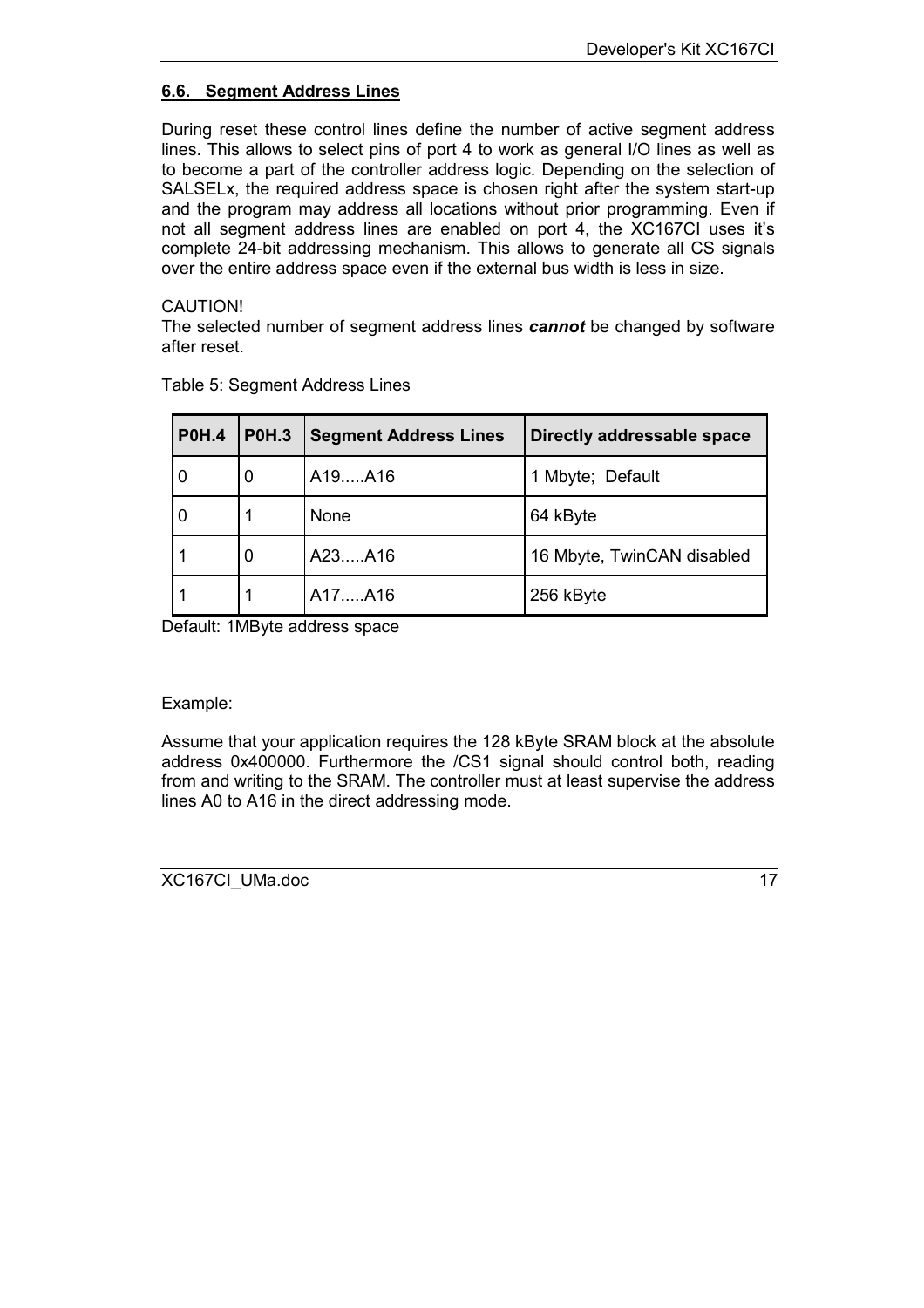### Figure 4: Example



### **Define FCONCS1 Register:**

ENCS1 = 1, RDYEN1 = 0; RDYMOD1 =  $0$  BTYP1 =  $0x03$ ;

### **Define TCONCS1 Register:**

PHA1 = PHB1 = 0, PHC1 = 1, PHD1 = 0, PHE1 = 2, RDPHF1 = WRPHF1 = 0;

### **Define ADDRSEL1 Register**

RGSZ (Range-Size-Selection) = 0101 (128 kByte block) RGSAD (Range-Start-Address ) = 0100000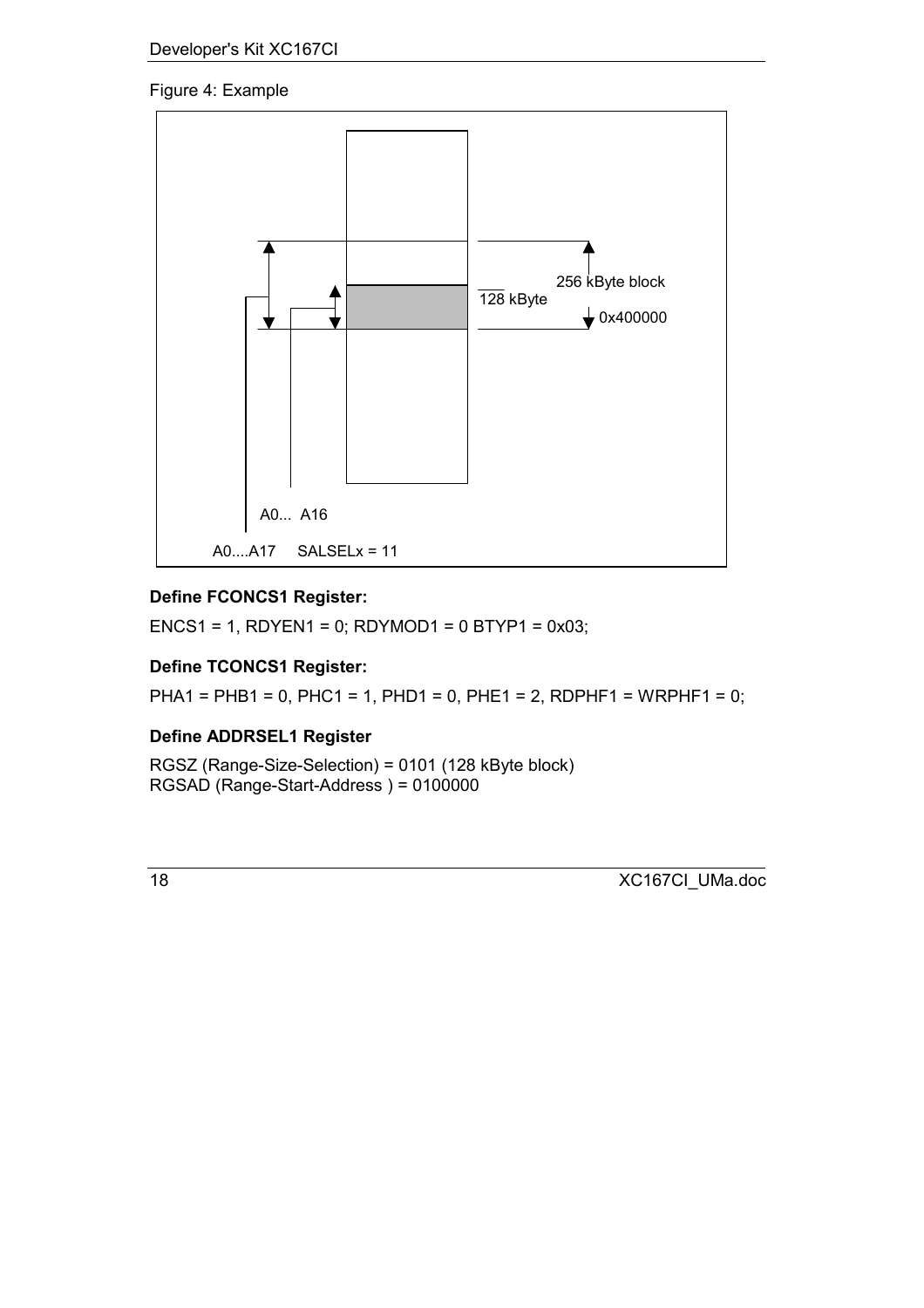#### <span id="page-18-0"></span>**6.7. Range Start Address**

Depending on the chosen block size (see previous example) the range start address "RRRRRRRxxxxx" specifies the upper bits (A23....A12) of the respective address area. An "R" stands for a bit which has to be set within the RGSAD register if this address line is not supervised by the controller bus logic. All bits expressed as an "x" are exclusively maintained by the bus address signals.

Referring to the example, the register configuration "RRRRRRRxxxxx" lets A12 to A16 being controlled by the address bus controller. The address lines from A17 to A23 are configured within the RGSAD bits which will be taken by the CPU to compute the internal, absolute 24-bit address.

All memory areas which are not handled by  $ADRSEL(x)$  (x = 1...4 ) are maintained by ADRSEL0.

Now specify ADRSEL1 register:

0x400000 = 0100.0000.0000.0000.0000.0000 \*

RGSAD = 0100.000*0.0000 \*\**

ADRSEL1 = 0100.0000.0000.0101

\* controlled by bus address lines A0..A16

\*\*cursive bits are discarded since they are already controlled by address bus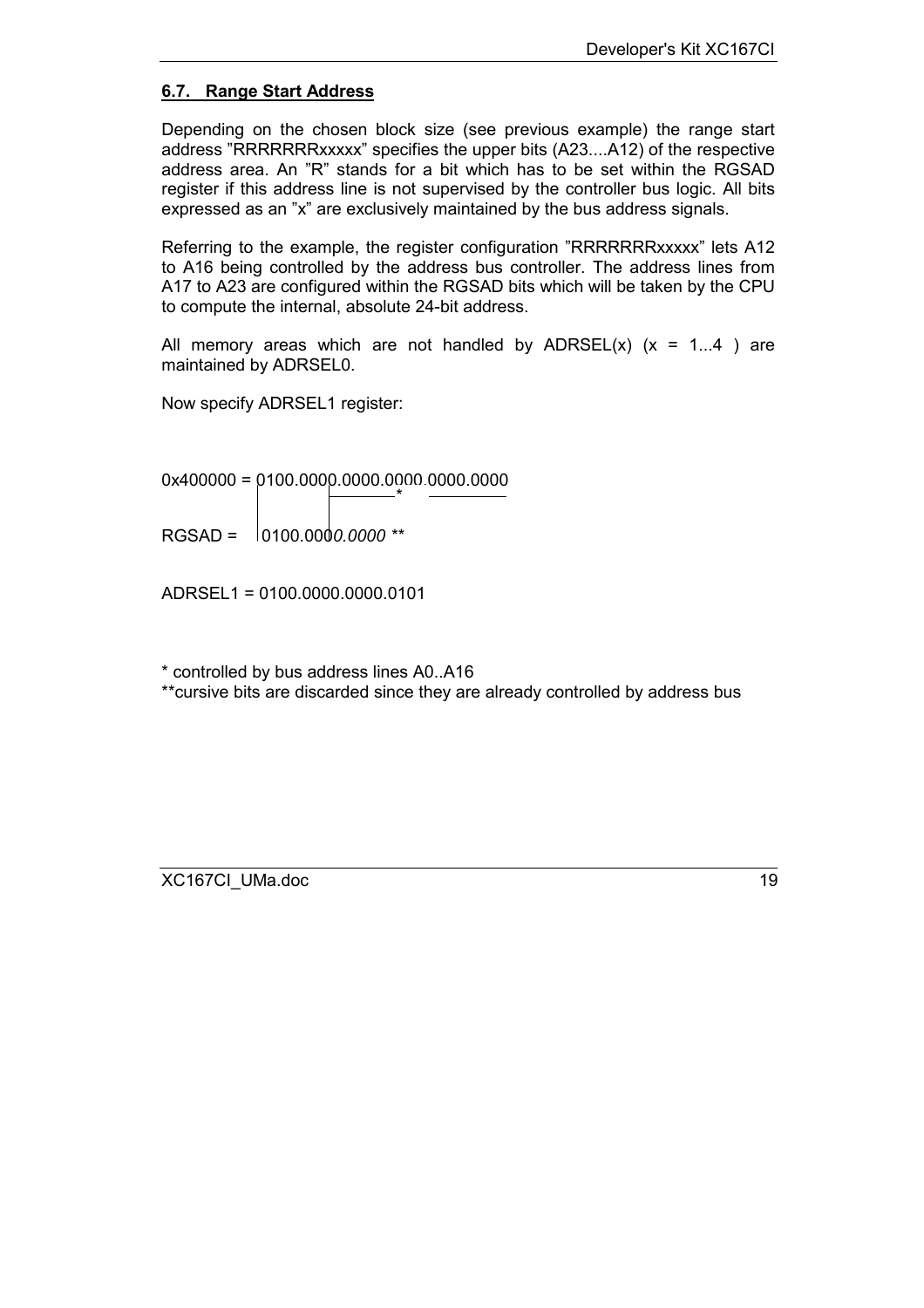### <span id="page-19-0"></span>**6.8. XC167CI Memory Layout**

The following table shows some address selections which are only suggestions by FS FORTH-SYSTEME. The memory areas may be changed to fulfill different user requirements. Use BUSCONx, ADRSELx registers and the configuration registers as already described in a previous chapter to setup your individual memory layout.

| <b>Address Range</b> | <b>Chip-Select</b> | <b>Bus Width   Function</b> |                                        |
|----------------------|--------------------|-----------------------------|----------------------------------------|
| 0x3F.FFFF            | /CS4               |                             | 16 bit MUX   Not connected yet         |
| 0x30.0000            |                    |                             |                                        |
| 0x1F.FFFF            | /CS <sub>3</sub>   |                             | 16 bit MUX   Flash, up to 1 MByte      |
| 0x10.0000            |                    |                             |                                        |
| 0x20.1FFF            | /CS <sub>2</sub>   | 8 bit MUX                   | <b>RTC</b>                             |
| 0x20.1000            |                    |                             |                                        |
| 0x4F.FFFF            | /CS1               |                             | 16 bit MUX   SRAM, up to 1 MByte       |
| 0x40.0000            |                    |                             |                                        |
| 0x0F.FFFF            | /CS0               |                             | 16 bit MUX   Boot-Flash, up to 1 MByte |
| 0x00.0000            |                    |                             |                                        |

Table 6: Typical Memory Layout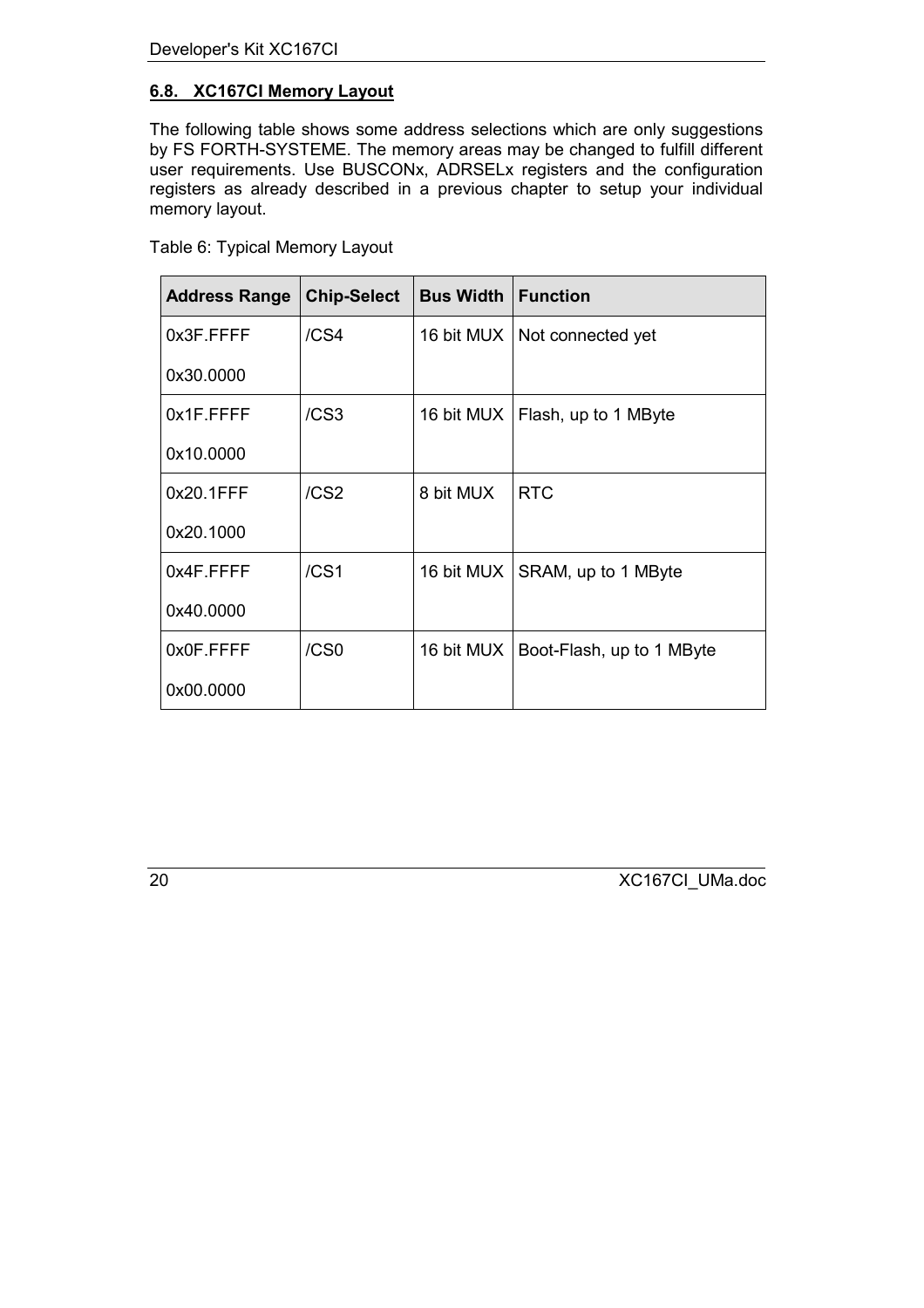#### <span id="page-20-0"></span>**6.9. Clock Generation**

The external clock input range refers to a CPU clock range of 1...40 MHz. Besides, the PLL usage is limited to a 4-50MHz input frequency range. All configurations need a crystal to generate the CPU clock through the internal oscillator amplifier, except the Direct Drive mode (oscillator amplifier disabled, so no crystal or resonator can be used). Vice versa, the clock can be forced through an external clock source only in Direct Drive mode.

|                |   |   | P0H.7   P0H.6   P0H.5   CPU-Clock | External Clock Input f <sub>osc</sub> |
|----------------|---|---|-----------------------------------|---------------------------------------|
|                |   |   | $f_{PLL} = f_{OSC} * F$           | Range in MHz (1)                      |
|                | 0 | 0 | fosc $*0.5$                       | $4 - 50$                              |
| $\overline{0}$ | 0 |   | fosc $*2.5$                       | $12 - 16$                             |
| $\mathbf 0$    |   | 0 | fosc $*$ 2.5                      | $8 - 12$                              |
| $\mathbf{0}$   |   |   | $f$ OSC $*$ 1                     | $4 - 40$                              |
|                | 0 | 0 | fosc $*$ 5                        | $4 - 6$                               |
|                | 0 |   | fosc $*$ 2                        | $12.5 - 18.7$                         |
|                |   | 0 | fosc $*$ 4.5                      | $5.6 - 8.3$                           |
|                |   |   | $f$ OSC $*$ 3                     | $8.3 - 12.5$                          |

Table 7: Selection of CPU clock

(1) The Developer's Kit XC161CI comes with an external 5 MHz quartz. The CLKCFG pins are set by default to a factor of 5 (CPU internal = 25 MHz !).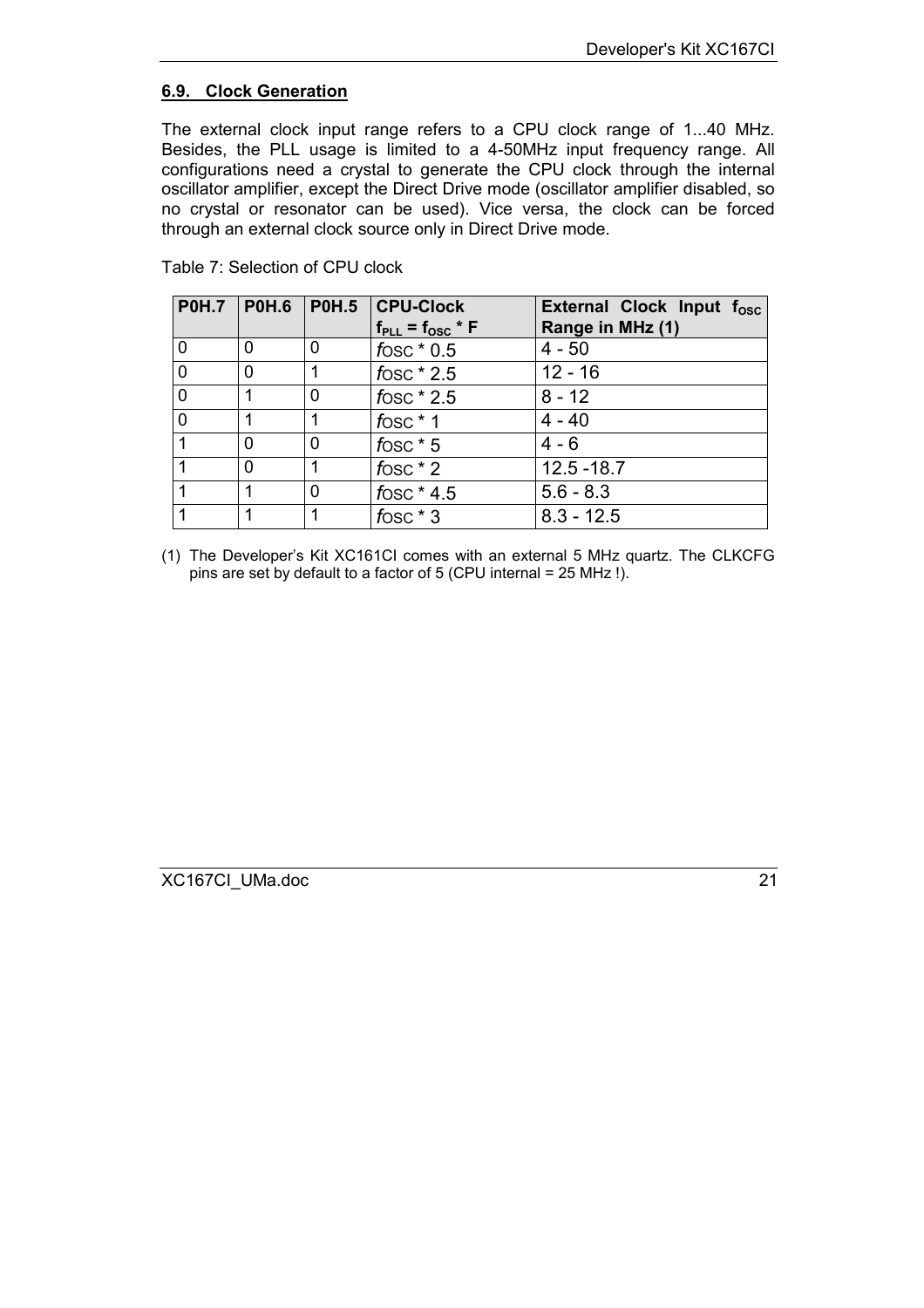### <span id="page-21-0"></span>Figure 5: Clock generation



#### **6.10. Single-Chip-Mode**

In single chip mode the program is fetched from the on-chip Flash memory. Therefore the embedded Flash memory must contain a valid program to execute correctly. A utility for this can be found on the CD shipped with your Developer's Kit XC167CI.

Single chip mode is entered when pin EA# is set high during reset. The module is configured to boot from external Flash by default. To use single chip mode, the tin-solder has to be removed from the pads of LB1, before restarting the CPU. If the tin-solder is removed, a pull-up resistor configures the CPU to run in internal bus mode. Refer to Figure 2.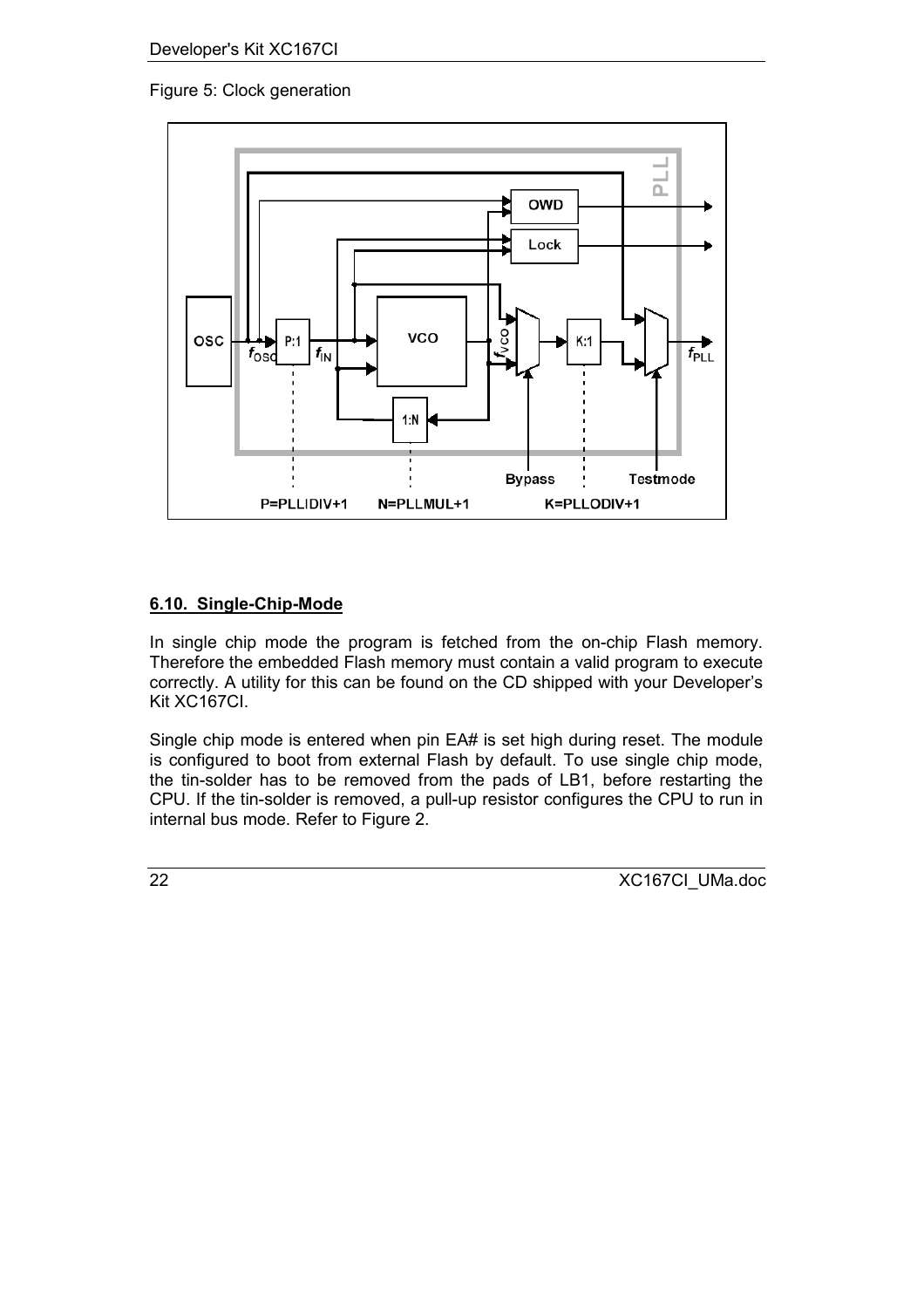### <span id="page-22-0"></span>**7. Module Specification**

#### **7.1. Power Supply**

The module is powered with +5V only. Internal core voltage of +2.5V is generated with an on board fixed 2.5V LDO MAX8877 (U17). Maximal current of the core at 40MHz is 119mA (15 + 2.6X40), typical value is less than 100mA. Current limit of U17 is 150mA, junction temperature is about 35°C higher than ambient temperature, thermal shutdown is at 150°C junction temperature typical. A working temperature of +85°C of the module will lead to a junction temperature of about 120°C for U17. A copper plane under U17 may reduce this temperature rise.

#### **7.2. Clock**

Input clock at XTAL1 is 5MHz, generated by a SMD oszillator G1. This frequency will be transformed to a CPU clock of 40MHz with the internal PLL. The board starts with 25MHz after power up due to configuration settings at D13..15. Software can set the PLL multipliers and dividers to other values (PLLCON register). PLLCON is write protected after execution of EINIT. Successful tested settings are 40MHz, 53.3MHz and 80MHz CPU clock, measured at CLKOUT (P3.15).

#### **7.3. Bus Timing XC167CI**

Access times are programmable for 5 phases at the XC167CI: Phase A, Phase B, Phase C, Phase D, Phase E, Phase F.

- Phase A and Phase B are the time until addresses become valid. They need 1..2 cycles minimum with the same chip select; 0..3 cycles are inserted at a chip select change (address window change).
- Phase C is a command delay phase 0..3 cycles
- Phase D is the write data setup or MUX tristate phase with 0..1 cycles
- Phase E is the access time with 1..32 cycles
- Phase F is the address/data hold time phase with 0..3 cycles

The cycle time is 25ns @40MHz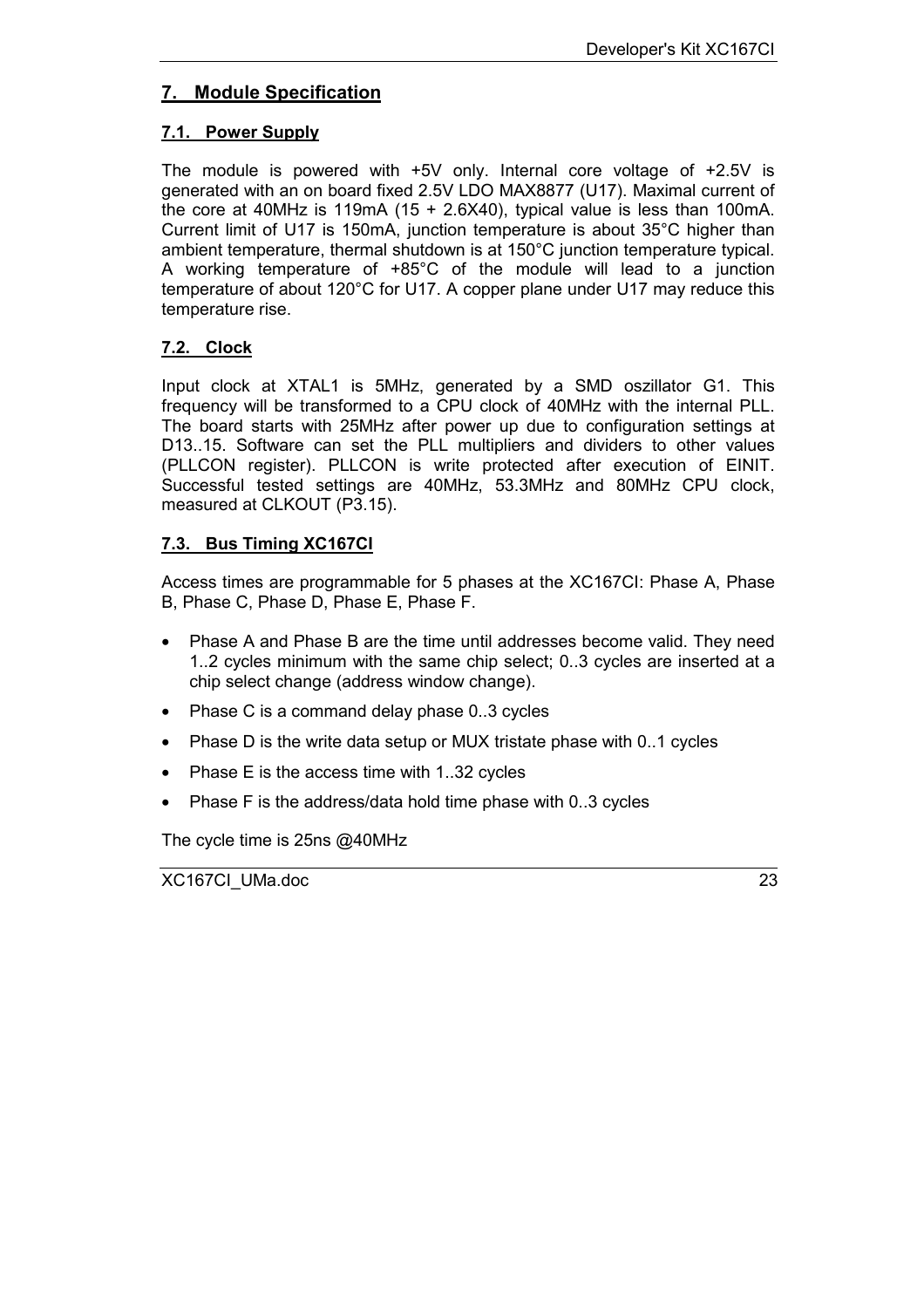XC167CI has TOH = 14ns min for output delay addresses (muxed and non muxed)

toutd = 6ns for output valid delay

tsetup = 24ns for data input setup time

Figure 6: Multiplexed Bus Read



#### Figure 7: Multiplexed Bus Write

| phases<br><b>ALE</b> | $A$ $B$ $C$ $D$ |                                      | E        | F       |              |
|----------------------|-----------------|--------------------------------------|----------|---------|--------------|
| ADDR, CS             |                 |                                      | valid    |         |              |
| <b>WR</b>            |                 |                                      |          |         |              |
| <b>WR DATA</b>       | address valid   |                                      | data out |         | next address |
| programmable clocks  | $0-3$ 1-2 $0-3$ | $0-1$ $\blacksquare$<br>$\mathbf{I}$ | $1 - 32$ | $0 - 3$ |              |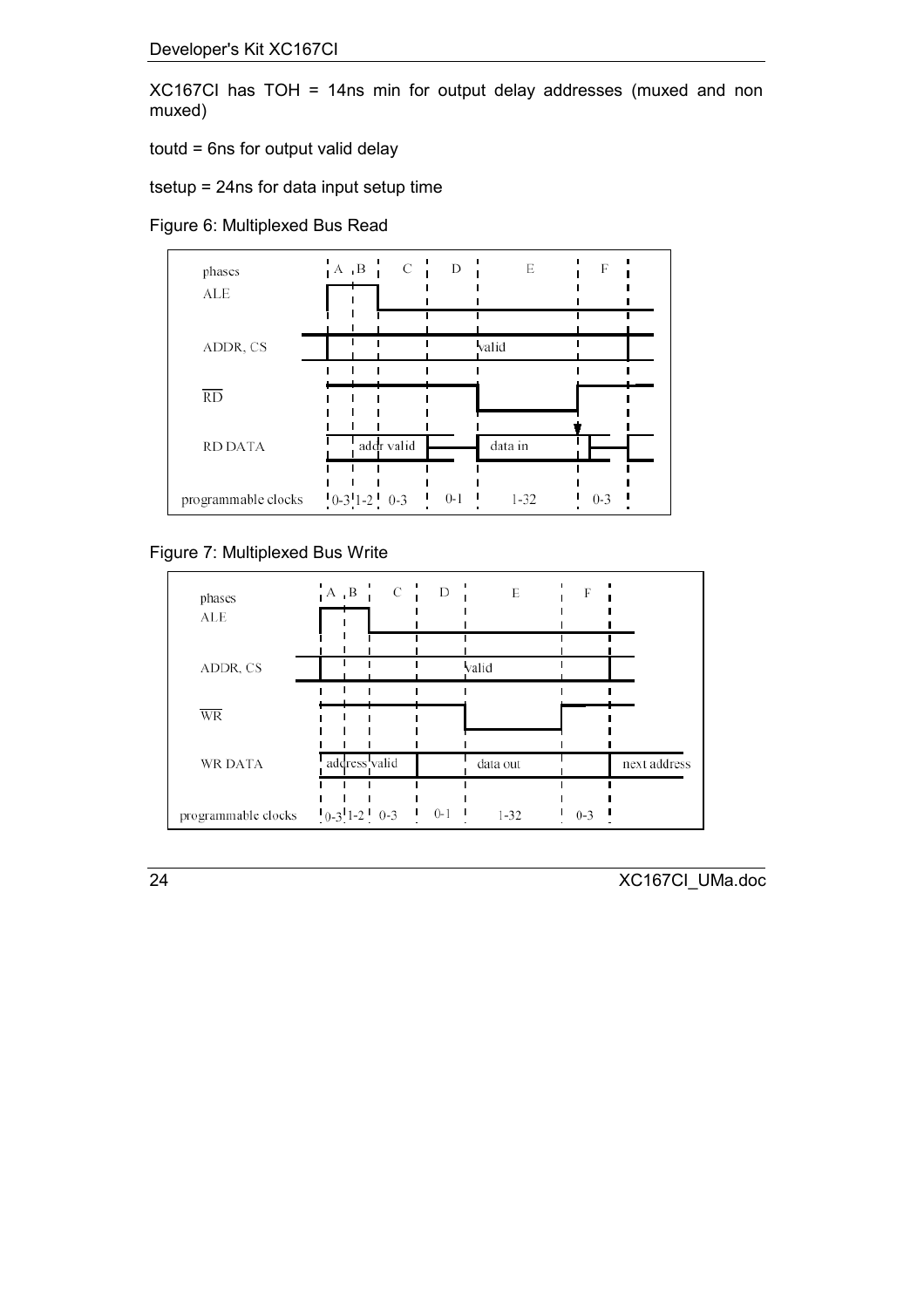#### <span id="page-24-0"></span>**7.4. Flash Banks**

Depending on the state of EA# at power up, the module will either start from the internal flash or the external flash connected to CS0#. This external flash U8 can have up to 2Mbytes (1MX16). 2Mbytes will need P4.4 as A20 disabling the TwinCAN unit, connected to P4.4..P4.7.

A 2<sup>nd</sup> external flash bank is implemented with U12 controlled by CS3#. Maximum size is 2Mbyte too with the restrictions mentioned above.

A 70ns device example AMD 29F800/AM29F160 has tRC=70ns, tACE=70ns, tDOE=30ns, tDF=20ns

fastest read cycle is toutd + tDOE + tsetup =  $6 + 30 + 24 = 60$ ns

setting with Phase A = 0, Phase B = 1, Phase C = 1, Phase D = 0, Phase E = 2, Phase  $F = 0$  is safe (4 cycles) for non multiplexed bus.

setting with Phase A = 0, Phase B = 1, Phase C = 1, Phase D = 0, Phase E = 2, Phase  $F = 0$  is safe (4 cycles) for multiplexed bus.

#### **7.5. SRAM**

Up to 1Mbyte SRAM can be populated on the module. Either fast or slow SRAMs can be used (15..20ns devices U6,7 or 70nsec devices U20,21). CS1# is used to access the SRAM.

Calculating access times for 15ns example NEC µPD434008ALE: tRC=15ns, tACE=15ns, tDOE=7ns, tDF=7ns

Fastest read/write cycle is toutd + tDOE + tsetup =  $6 + 7 + 24 = 37$ ns

setting with Phase A = 0, Phase B = 1, Phase C = 1, Phase D = 0, Phase E = 3, Phase  $F = 0$  is ok (5 cycles) for multiplexed bus.

Calculating access time for 55ns example Samsung K6T1008C2E: tRC=55ns, tACE=55ns, tDOE=25ns, tDF=20ns

Fastest read/write cycle is toutd + tDOE + tsetup =  $6 + 25 + 24 = 55$ ns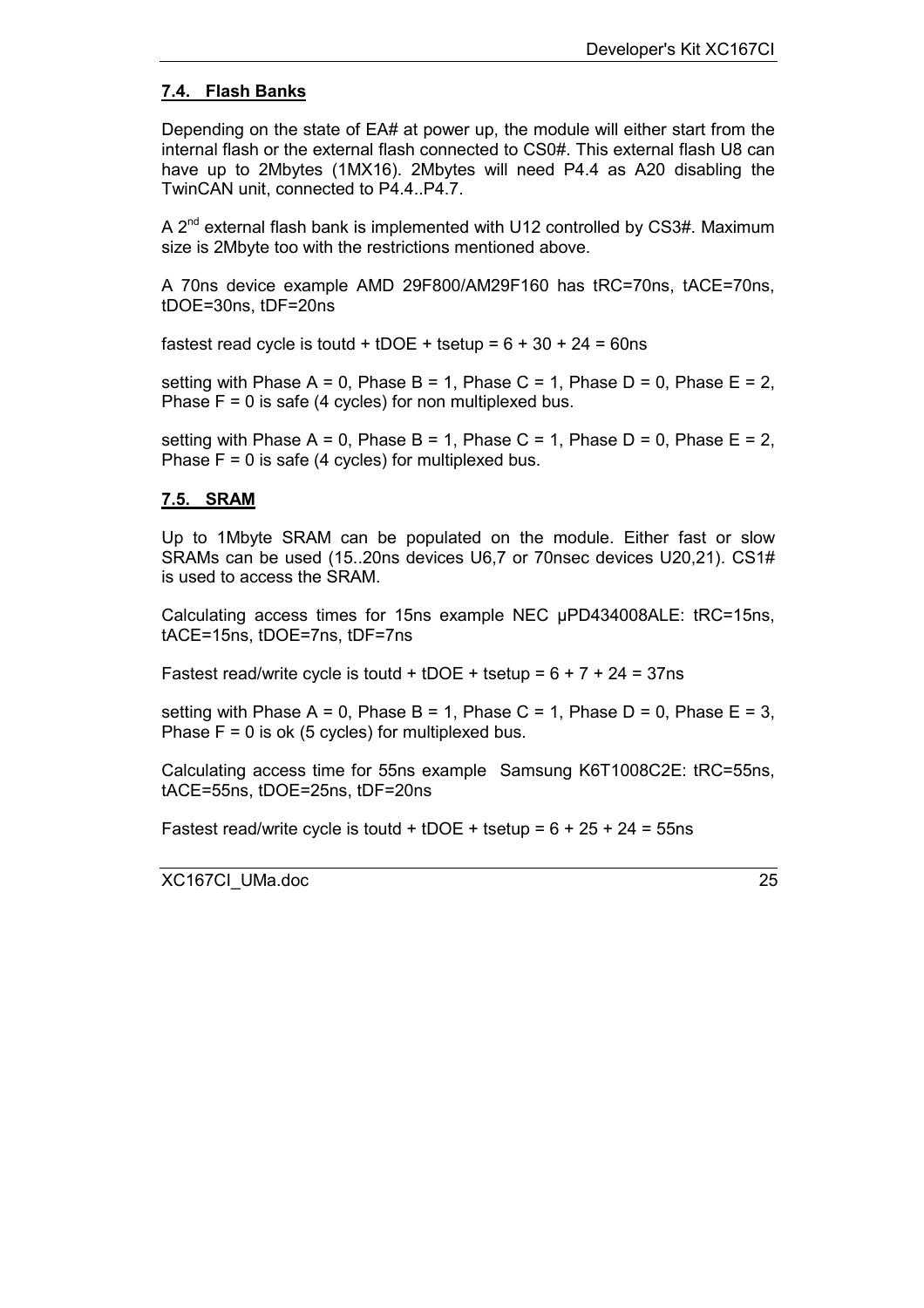<span id="page-25-0"></span>setting with Phase A = 0, Phase B = 1, Phase C = 1, Phase D = 0, Phase E = 2, Phase  $F = 0$  is safe (4 cycles)

Slow SRAM can be used as battery buffered nonvolatile RAM. Battery buffering is not recommended for fast devices (standby current >10mA per device and no data retention at voltages < 4.5V guaranteed; U6,7 connected to +5V).

### **7.6. RTC**

An external RTC (U16) is populated on the module. It is accessed by CS2#. The internal RTC of the CPU can be used, if no battery buffering of time is necessary. Internal RTC needs 5V and approximately 120..150µA (CPU in sleep mode).

The values of the RTC can be read either by polling or by interrupt requests. At the bottom side of the module there are the pads of LB2. If the LB2 is open (default) the values of the RTC have to be polled. When closing the pads with tin-solder, the interrupt output of the RTC is connected to port pin 2.8 of the XC167CI.

#### **7.7. Battery Buffering Control, RESET# Generation**

Battery supervisor BQ2201 (U14) switches from +5V power to battery at power fail. It provides battery buffered voltage for slow SRAMs (U20,21), if populated, and for RTC U16.

RESET generation is done by a supervisor MAX705 (U15). U15 supervises +5V, and +2.5V with its power fail path, and generates the system reset. The signal is connected to RSTIN# of the CPU. External signal RESET# (Reset button on base board) is connected to the input MR# of U15.

#### **7.8. 2nd UART**

XC167CI has a 2nd serial UART channel on chip (P3.0/TXD1 and P3.1/RXD1, P3.10/TXD0 and P3.11/RXD0). No hand shake signals are provided for both channels, but two handshake lines of the second RS232 interface (X3) are connected to the module header at the base board. These pins are routed at the module to port P4.0 (A16) and port P4.1 (A17) via a buffer with a fix direction. Therefore the handshake signals should not be used at X3 connector.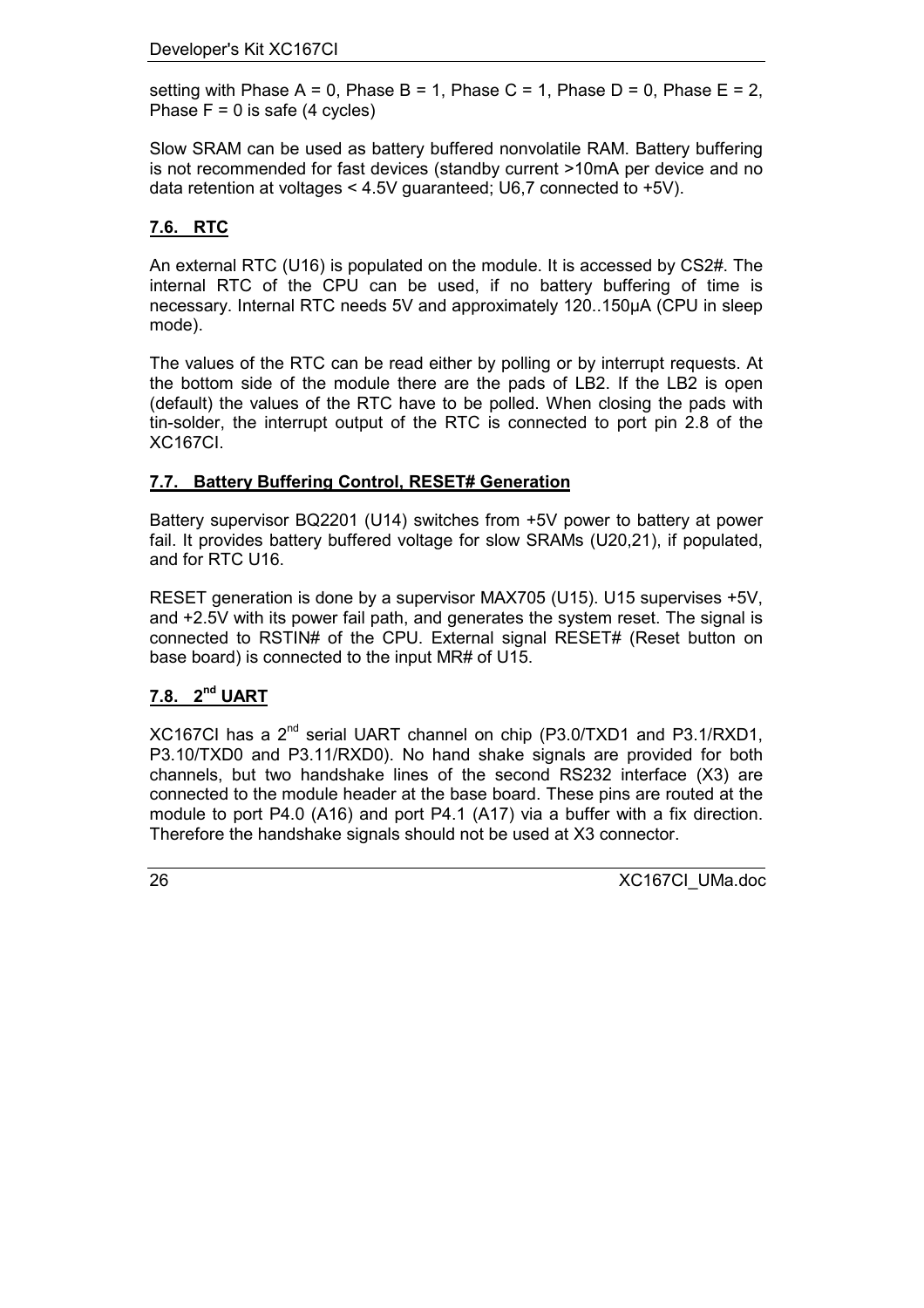#### <span id="page-26-0"></span>**7.9. TwinCAN Unit**

Two CAN nodes are provided by the XC167CI at P4.4..P4.7.

Node A is connected optional either to a driver U18 on board generating CANH at pin 83 and CANL at pin 115 or the direct port signals P4.6/CAN1\_TXD to pin 83 and P4.5/CAN1\_RXD to pin 115 at the base board connector.

Node B is connected with P4.4/CAN2\_RXD at pin 84 and P4.7/CAN2\_TXD at pin 114 at the base board connector.

Both nodes can be mapped by software to other port pins of the CPU:

- CAN1\_TXD: P7.7 (pin 22) or P9.3 (pin 16)
- CAN1 RXD: P7.6 (pin 54) or P9.2 (pin 48)
- CAN2\_TXD: P7.5 (pin 21) or P9.1 (pin 15)
- CAN2 RXD: P7.4 (pin 53) or P9.0 (pin 47)

#### **7.10. External Bus**

External signals ED0..7, EA0..18 (16..18 optional), RD#, WR#, CS4# and ERSTOUT# are buffered with U1..4. It allows external connection of 8-bit devices. Data direction is switched with CS4# and RD#.

#### **7.11. Serial EEPROM**

A serial non volatile EEPROM (U9) with IIC interface is populated on the module. Range is 128bytes..8Kbytes. Control is done with P2.10 (SCLK, X2 D31) and P2.11 (SDAT, X2 C30). Device address is 0xA0/1. Connection of external IIC devices with addresses <> 0xA0..1 is possible. Only 5V devices are allowed without additional circuitry.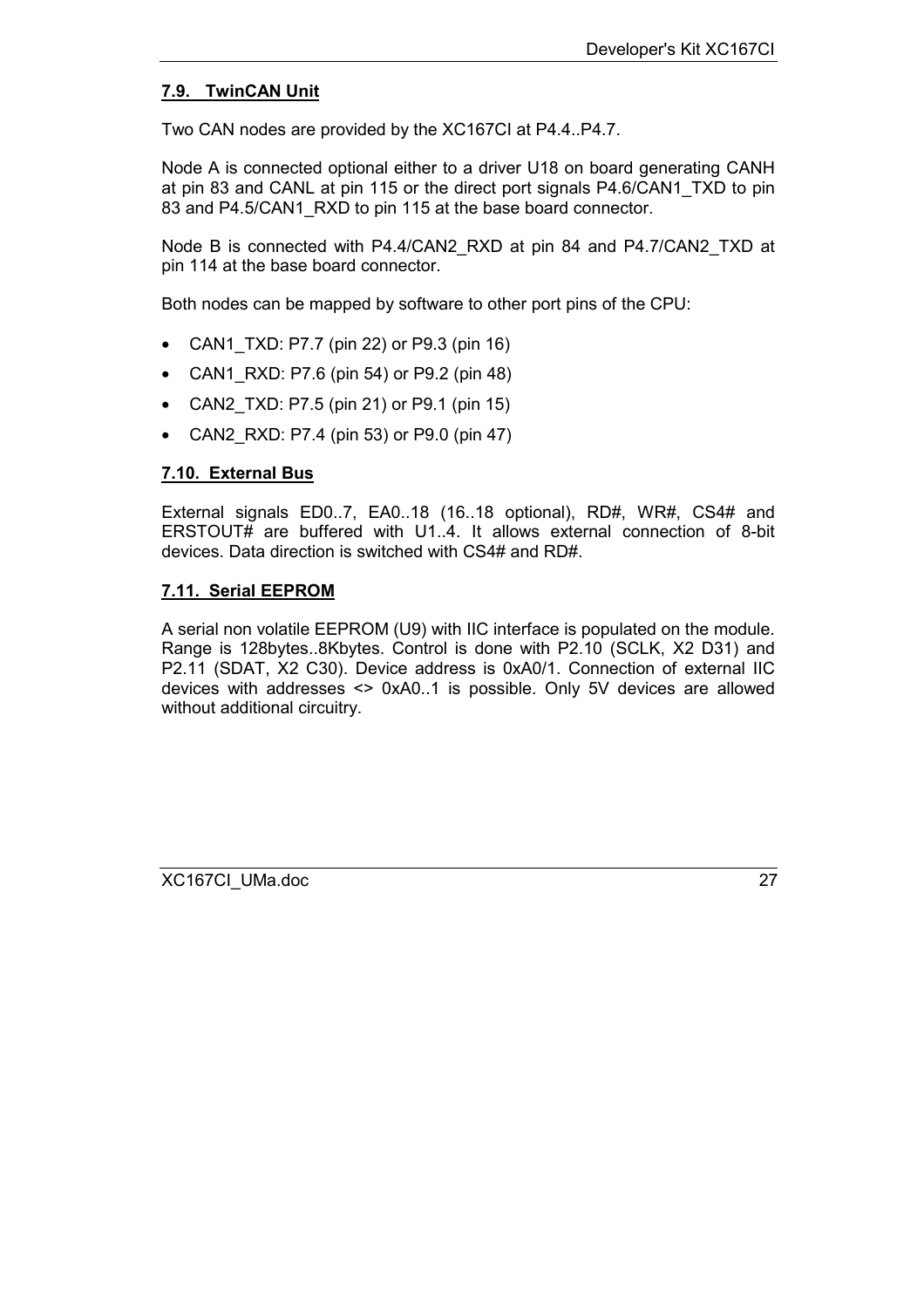### <span id="page-27-0"></span>**8. Base Board Specification**

#### **8.1. Power Supply**

The base board expects a stabilized 5 VDC (±0.25V) voltage at the X4 power connector (see Figure 8). An external power mains unit is also part of the Developer's Kit XC167CI.



Figure 8: Power Supply

#### *CAUTION:*

DON'T USE ANY OTHER POWER SUPPLY THAN THAT ONE COMING WITH THE DEVELOPER'S KIT XC167CI. OTHERWISE YOU TOLERATE THE DAMAGE OF THE ENTIRE BORD !

#### **IN THIS CASE WE CANNOT GRANT ANY WARRANTY!**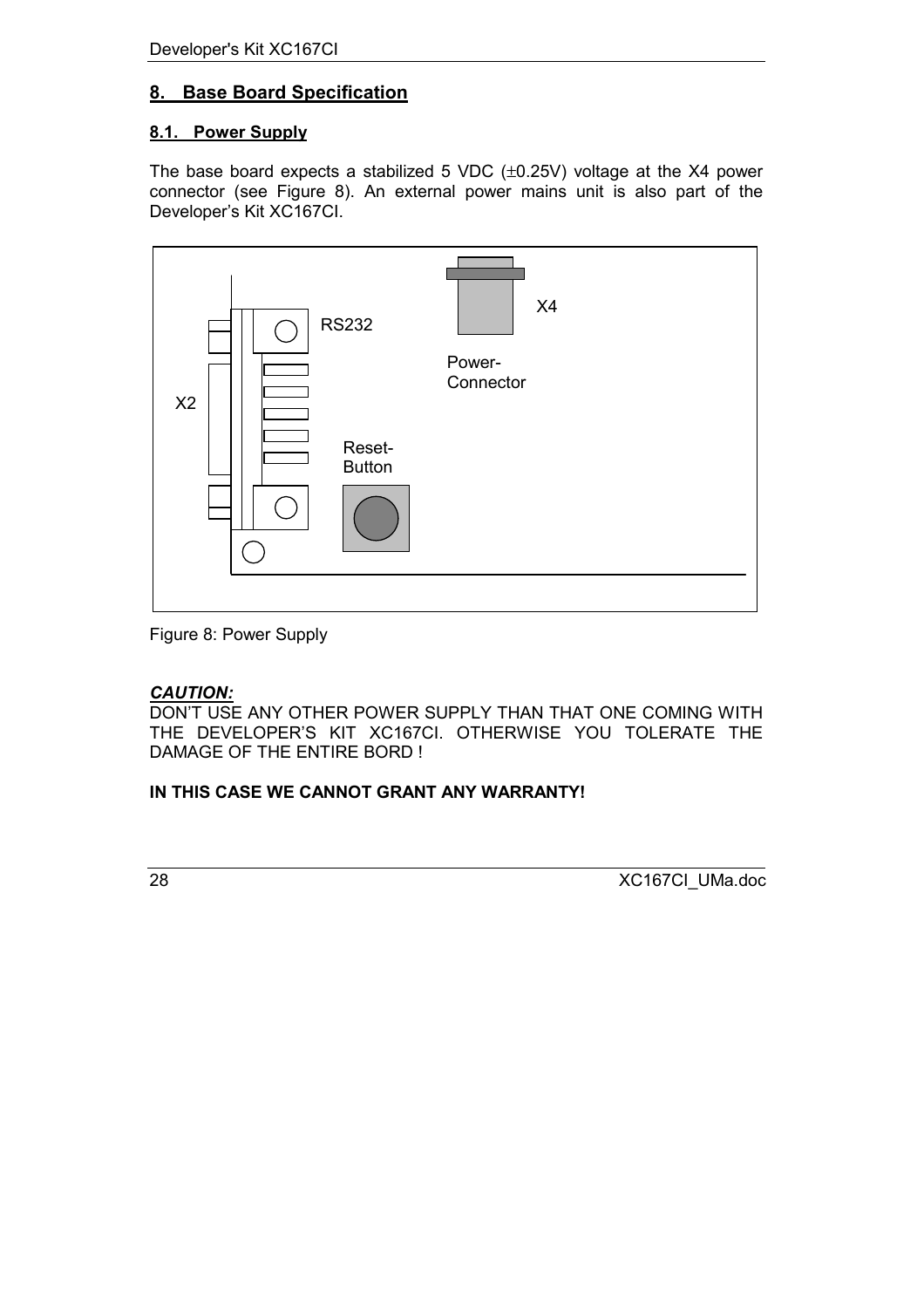#### <span id="page-28-0"></span>**8.2. Switch S1**

The signals have pull-up resistors provided. If the switch is closed, the signal is tied to GND.

#### Table 8: User Switch S1

| <b>PIN</b> | Port Pin at XC167Cl |
|------------|---------------------|
|            | P9.0                |
| റ          | P9.1                |
| 3          | P9.2                |
| 4          | P9.3                |
| 5          | P9.4                |
| 6          | P9.5                |
|            | P1L.7               |
| 8          | P1H.0               |

#### **8.3. LED V2**

All user LEDs are connected to a high level (+5V) through series resistors (2K2). A low level at the corresponding port pin of the CPU switches these LEDs **ON.**

Table 9: User LED V2

| <b>LED</b> | Port Pin at XC167Cl |
|------------|---------------------|
| 1          | P1L.0               |
| 2          | P <sub>1</sub> L.2  |
| 3          | <b>P1L.4</b>        |
| 4          | P1H.4               |
| 5          | P1H.5               |
| 6          | P6.5                |
| 7          | P6.6                |
| 8          | P6.7                |
| 9          | ERSTOUT#            |
| 10         | <b>GND</b>          |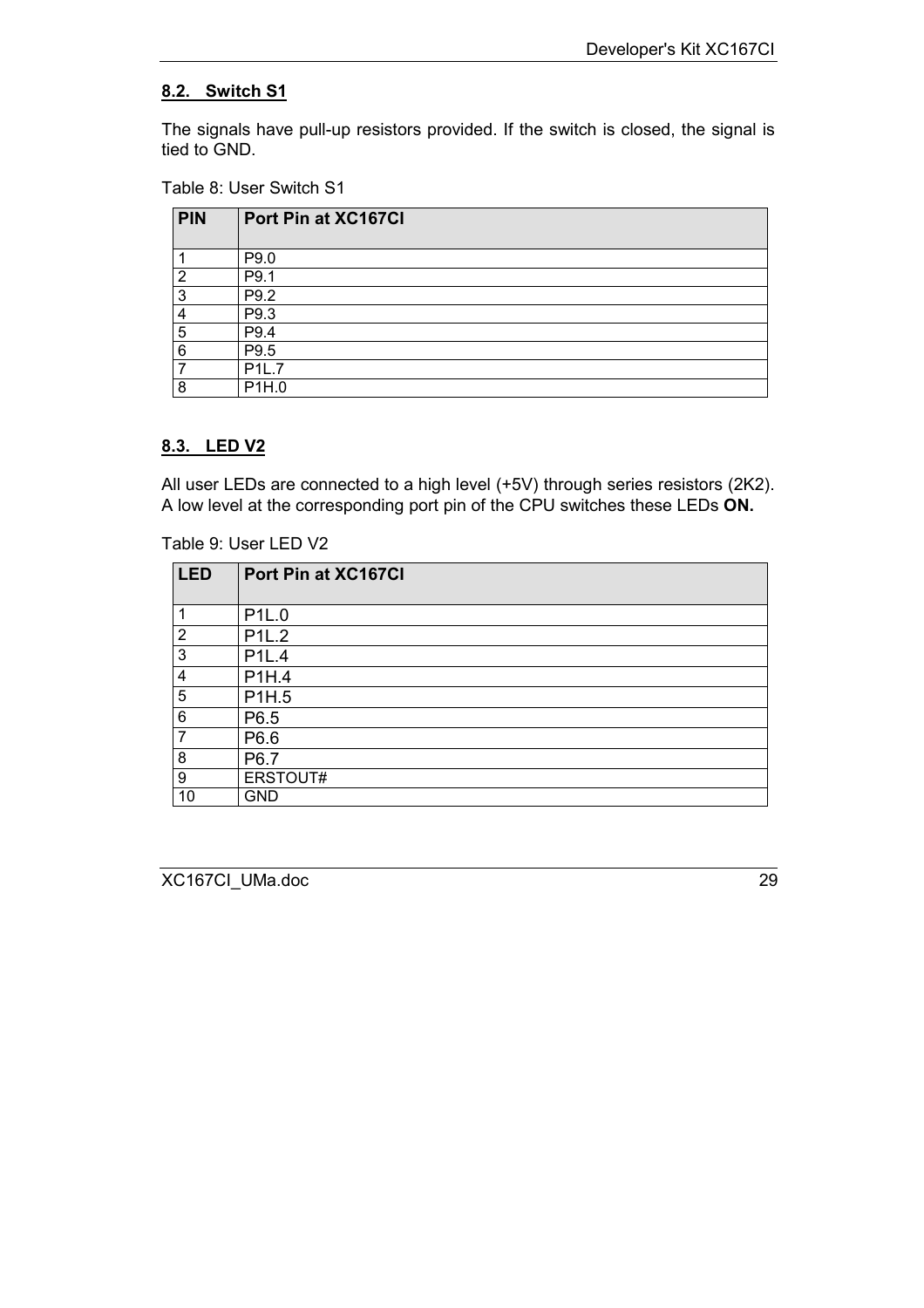### <span id="page-29-0"></span>**8.4. Push button S2**

Push button S2 is the Reset key, which is connected to the Reset Generator device on the module.

#### **8.5. Jumper J1**

With this jumper setting it can be choosen, if the RTC, or the slow SRAMs on the module are supplied by the battery.

| <b>PIN</b>                                             | A                                   |  | <b>Description</b>              | <b>Pre-configured</b> |
|--------------------------------------------------------|-------------------------------------|--|---------------------------------|-----------------------|
|                                                        | Pin BATT of X7 connected to battery |  | Yes                             |                       |
|                                                        |                                     |  |                                 |                       |
| 2                                                      |                                     |  | Pin BATT of X7 connected to GND | <b>No</b>             |
| Table 10: Jumper settings for J1<br>$= connected pins$ |                                     |  |                                 |                       |

#### **8.6. Jumper J2**

This jumper enables the Bootstrap-Mode.

| <b>PIN</b> | А | <i>Description</i>         | <b>Pre-configured</b> |
|------------|---|----------------------------|-----------------------|
|            |   | A: Bootstrap Mode enabled  | Yes                   |
|            |   | B: Bootstrap Mode disabled | No                    |

Table 11: Jumper settings for J2 *= connected pins*

#### **8.7. Jumper J3**

This jumper switches on the CAN bus termination of 120R.

| <b>PIN</b>                                             | A | в                                | Description               | <b>Pre-configured</b> |     |
|--------------------------------------------------------|---|----------------------------------|---------------------------|-----------------------|-----|
|                                                        |   |                                  | A: CAN bus termination on |                       | Yes |
|                                                        |   | B: CAN bus termination off<br>No |                           |                       |     |
| Table 12: Jumper settings for J3<br>$= connected pins$ |   |                                  |                           |                       |     |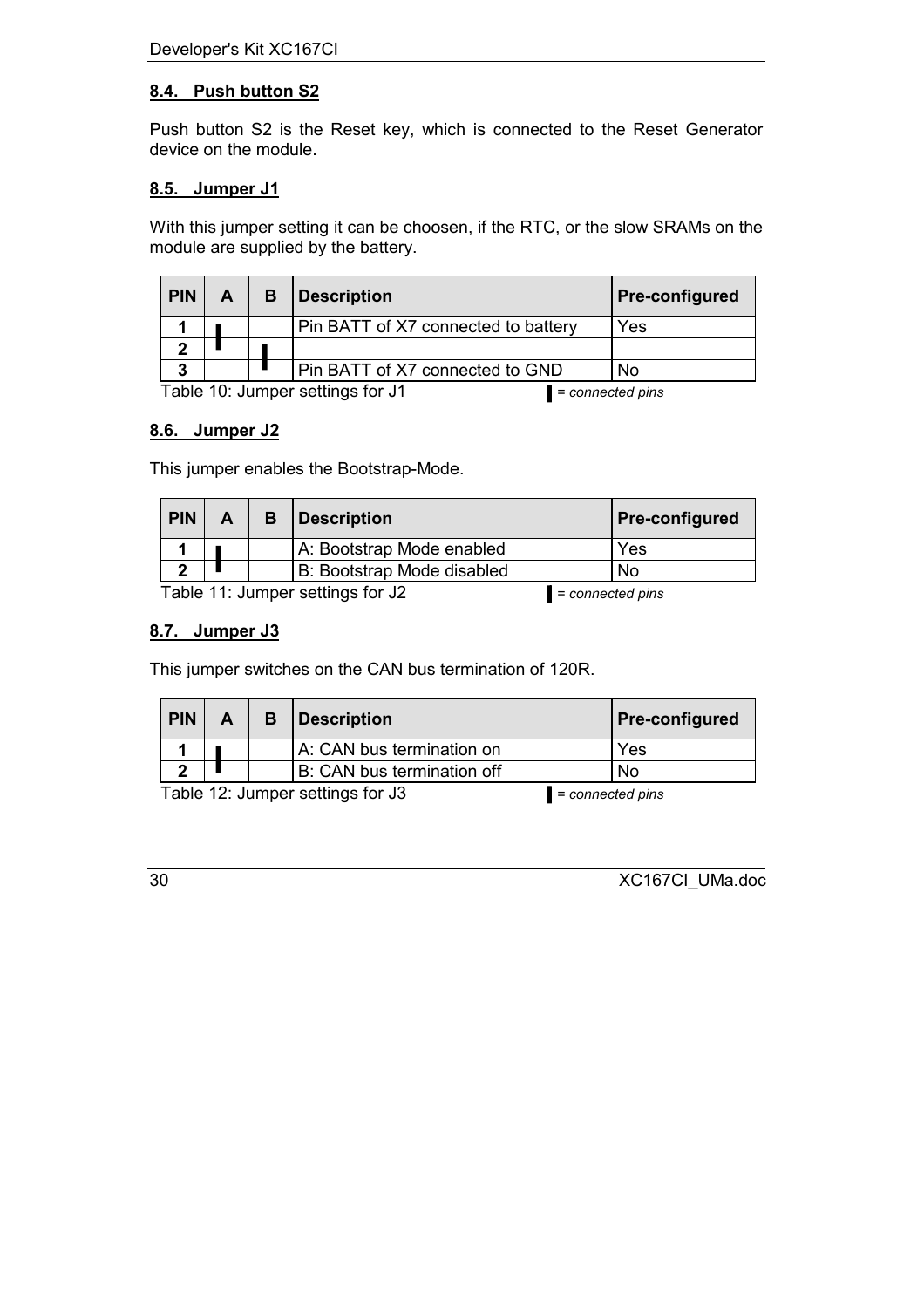<span id="page-30-0"></span>A CAN bus system has to be terminated at both ends of the network with two resistors. The resistors should have a value of nominal 124 Ω (typically 120 Ω). The terminating resistor can be activated through jumper J3.

Caution: Never use more than two termination resistors for a network. This might result into any unexpected bus transmission errors or may force the transceiver circuits to drop down their operation.

The connector X1 provides one D-Sub male connector for the CAN-interface.

#### **8.8. RS232 Interface**

The RS232 is interfaced to the board through D-Sub female connector X2. It allows the download of the monitor and bootstrap loader as well as the user application file. If the monitor is not in use, this interface can be taken as a standard RS232 for individual purposes. The RS232 hardware does not support any handshake signals, like RTS, CTS or DTR.

A second RS232-interface is provided at the 10pin header X3. This interface also doesn't support handshake signals.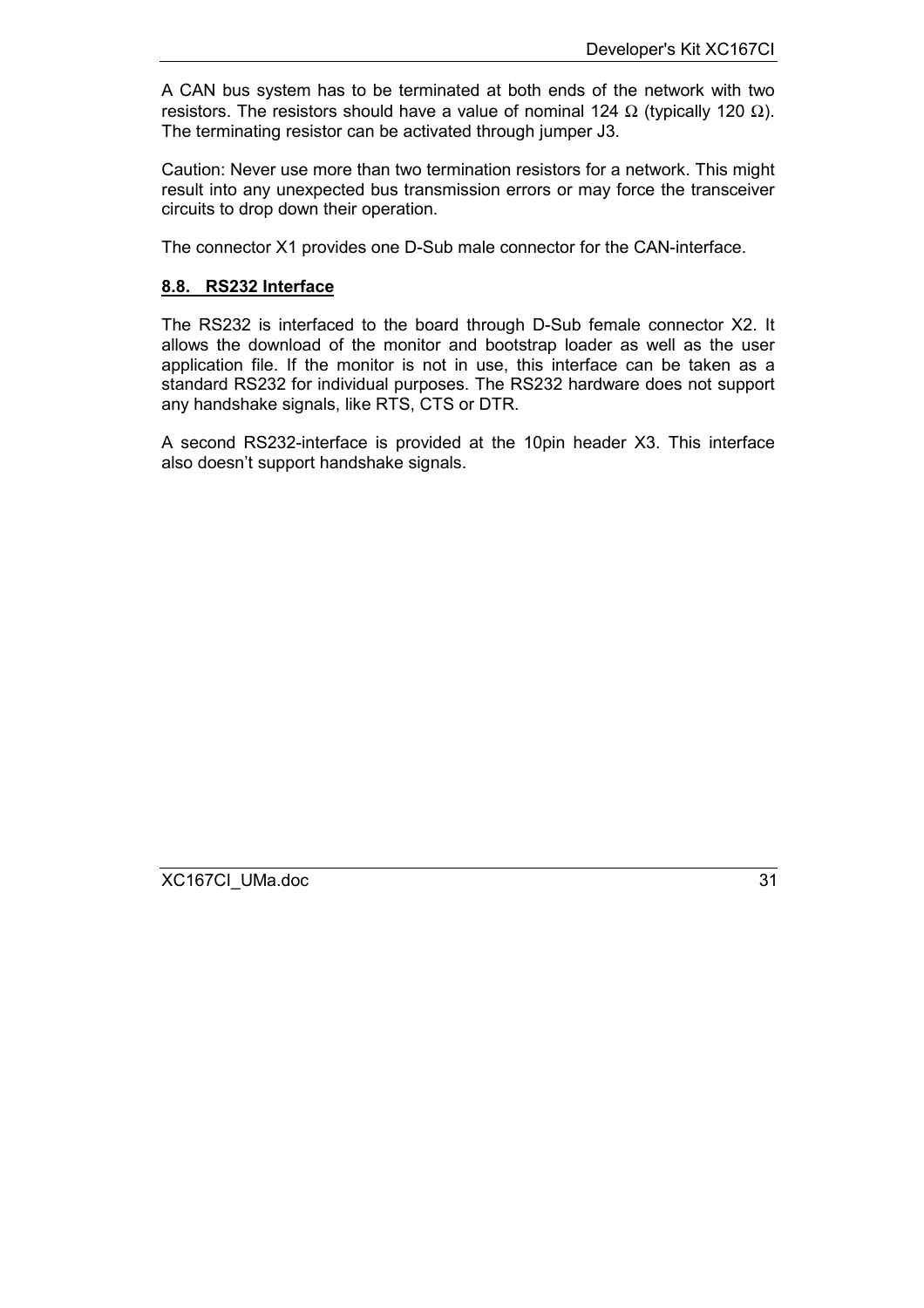### <span id="page-31-0"></span>**9. Connectors**

### **9.1. Module connector X1**

| Pin             | <b>Row A</b>                | <b>Description</b>   | <b>Row B</b>                         | <b>Description</b>   |
|-----------------|-----------------------------|----------------------|--------------------------------------|----------------------|
| 1               | P1L.1/A1/COUT60             | Direct port pin, 1.) | P1L.0/A0/CC60                        | Direct port pin, 1.) |
| $\overline{2}$  | P1L.3/A3/COUT61             | Direct port pin, 1.) | P1L.2/A2/CC61                        | Direct port pin, 1.) |
| $\overline{3}$  | P1L.5/A5/COUT62             | Direct port pin, 1.) | P1L.4/A4/CC62                        | Direct port pin, 1.) |
| 4               | P1L.7/A7/CTRAP#/C<br>C22IO  | Direct port pin, 1.) | P1L.6/A6/COUT63                      | Direct port pin, 1.) |
| 5               | P1H.7/A15/CC27IO            | Direct port pin, 1.) | NMH                                  | Direct pin, Pull-Up  |
| $\overline{6}$  | P1H.5/A13/CC25IO            | Direct port pin, 1.) | P1H.6/A14/CC26IO                     | Direct port pin, 1.) |
| $\overline{7}$  | P1H.3/A11/SCLK1/E<br>X0IN A | Direct port pin, 1.) | P1H.4/A12/CC24IO                     | Direct port pin, 1.) |
| 8               | P1H.1/A9/CC6POS1<br>#/MRST1 | Direct port pin, 1.) | P1H.2/A10/CC6POS<br>2#/MTSR1         | Direct port pin, 1.) |
| 9               | CC60 (P1L.0)                | Direct Port Pin, 1.) | P1H.0/A8/CC6POS0<br>#/EX0IN B/CC23IO | Direct port pin, 1.) |
| 10              | CC25IO (P1H.5)              | Direct Port Pin, 1.) | CC62 (P1L.4)                         | Direct Port Pin, 1.) |
| 11              | CC7IO (P6.7)                | Direct Port Pin      | CC6IO (P6.6)                         | Direct Port Pin      |
| 12              | CC24IO (P1H.4)              | Direct Port Pin, 1.) | CC5IO (P6.5)                         | Direct Port Pin      |
| $\overline{13}$ | P6.5                        | Direct Port Pin      | CC61 (P1L.2)                         | Direct Port Pin, 1.) |
| 14              | P6.7                        | Direct Port Pin      | P6.6                                 | Direct Port Pin      |
| 15              | P9.1                        | Direct Port Pin      | P9.0                                 | Direct Port Pin      |
| 16              | P9.3                        | Direct Port Pin      | P9.2                                 | Direct Port Pin      |
| 17              | P9.5                        | Direct Port Pin      | P9.4                                 | Direct Port Pin      |
| $\overline{18}$ | CC23IO (P1H.0)              | Direct Port Pin, 1.) | CC22IO (P1L.7)                       | Direct Port Pin, 1.) |
| $\overline{19}$ | COUT61 (P1L.3)              | Direct Port Pin, 1.) | <b>COUT60 (P1L.1)</b>                | Direct Port Pin, 1.) |
| 20              | <b>COUT63 (P1L.6)</b>       | Direct Port Pin, 1.) | <b>COUT62 (P1L.5)</b>                | Direct Port Pin, 1.) |
| 21              | P7.5                        | Direct Port Pin      | P7.4                                 | Direct Port Pin      |
| 22              | P7.7                        | Direct Port Pin      | P7.6                                 | Direct Port Pin      |
| 23              | P <sub>5.1</sub>            | Analog Input         | P <sub>5.0</sub>                     | Analog Input         |
| 24              | P5.3                        | Analog Input         | P <sub>5.2</sub>                     | Analog Input         |
| 25              | P5.5                        | Analog Input         | P5.4                                 | Analog Input         |
| 26              | P5.7                        | Analog Input         | P5.6                                 | Analog Input         |
| 27              | P5.9                        | Analog Input         | P5.8                                 | Analog Input         |
| 28              | P5.14                       | Analog Input         | P5.15                                | Analog Input         |
| 29              | P5.12                       | Analog Input         | P5.13                                | Analog Input         |
| 30              | P5.10                       | Analog Input         | P <sub>5.11</sub>                    | Analog Input         |
| 31              | <b>VAREF</b>                | Analog Ref. Voltage  | <b>VAGND</b>                         | <b>Analog Ground</b> |
| 32              | <b>GND</b>                  |                      | <b>GND</b>                           |                      |

1.) Usable as port lines only when multiplexed address/data, otherwise address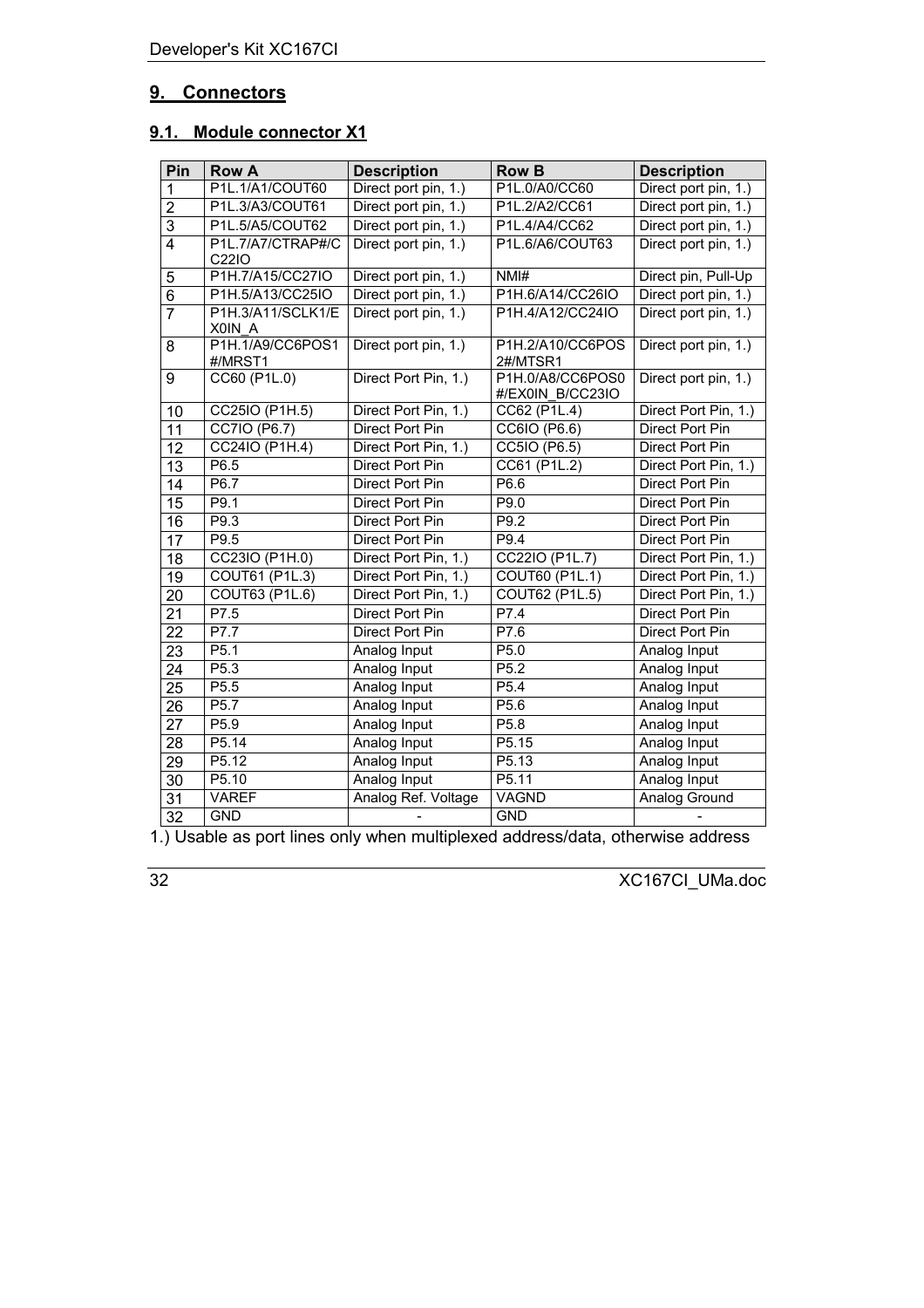#### <span id="page-32-0"></span>**9.2. Module connector X2**

| Pin             | <b>Row C</b>                 | <b>Description</b>     | <b>Row D</b>            | <b>Description</b>           |
|-----------------|------------------------------|------------------------|-------------------------|------------------------------|
| $\mathbf{1}$    | <b>VCC</b>                   | $+5V$                  | <b>VCC</b>              | $+5V$                        |
| $\overline{2}$  | RESET#                       | Reset Input            | <b>BATT</b>             | Standby<br>Power<br>SRAM/RTC |
| 3               | <b>EA13</b>                  | Demuxed Addr. buffered | <b>EA15</b>             | Demuxed Addr. buffered       |
| 4               | EAB                          | Demuxed Addr. buffered | E <sub>A14</sub>        | Demuxed Addr. buffered       |
| $\overline{5}$  | EA7                          | Demuxed Addr. buffered | EA9                     | Demuxed Addr. buffered       |
| $\overline{6}$  | EA <sub>6</sub>              | Demuxed Addr. buffered | <b>EA10</b>             | Demuxed Addr. buffered       |
| 7               | ERSTOUT#                     | Buffered RSTOUT#       | ECS4#                   | <b>External Chip Select</b>  |
| 8               | EAS                          | Demuxed Addr. buffered | <b>EA12</b>             | Demuxed Addr. buffered       |
| $\overline{9}$  | EAA                          | Demuxed Addr. buffered | ERD#                    | <b>Buffered RD#</b>          |
| 10              | EA <sub>3</sub>              | Demuxed Addr. buffered | <b>EA11</b>             | Demuxed Addr. buffered       |
| 11              | EA <sub>2</sub>              | Demuxed Addr. buffered | EA1                     | Demuxed Addr. buffered       |
| 12              | <b>EALE</b>                  | <b>Buffered ALE</b>    | EWR#/WRL#               | Buffered P3.13/WR#           |
| 13              | EA0                          | Demuxed Addr. buffered | ED <sub>7</sub>         | <b>Buffered Data</b>         |
| 14              | ED <sub>0</sub>              | <b>Buffered Data</b>   | E <sub>D6</sub>         | <b>Buffered Data</b>         |
| $\overline{15}$ | ED <sub>1</sub>              | <b>Buffered Data</b>   | ED5                     | <b>Buffered Data</b>         |
| 16              | ED <sub>2</sub>              | <b>Buffered Data</b>   | ED <sub>4</sub>         | <b>Buffered Data</b>         |
| 17              | BOOTSTR#                     | Bootstrap Enable Input | ED3                     | <b>Buffered Data</b>         |
| 18              | TXD1/EA18                    | optional               | P4.7                    | <b>Direct Port Pin</b>       |
| 19              | CANH/CAN TXD                 | optional               | <b>CANL/CAN RX</b><br>D | optional                     |
| 20              | P4.4/A20/CAN2R<br>XD/EX5IN B | optional               | RXD1/EA16               | optional                     |
| 21              | n.c./EA17                    | optional               | P3.15                   | <b>Direct Port Pin</b>       |
| $\overline{22}$ | <b>P3.13/SCLK</b>            | <b>Direct Port Pin</b> | P3.11/RXD0              | <b>Direct Port Pin</b>       |
| $\overline{23}$ | P3.10/TXD0                   | <b>Direct Port Pin</b> | P3.9/MTSR               | <b>Direct Port Pin</b>       |
| 24              | P3.8/MRST                    | Direct Port Pin        | P3.7                    | Direct Port Pin              |
| $\overline{25}$ | P3.6                         | <b>Direct Port Pin</b> | P2.13                   | <b>Direct Port Pin</b>       |
| 26              | P2.14                        | Direct Port Pin        | P2.15                   | Direct Port Pin              |
| 27              | P3.0                         | Direct Port Pin        | P3.1                    | Direct Port Pin              |
| 28              | P3.2                         | Direct Port Pin        | P3.3                    | Direct Port Pin              |
| 29              | P3.4                         | <b>Direct Port Pin</b> | P3.5                    | <b>Direct Port Pin</b>       |
| 30              | P2.11                        | Direct Port Pin        |                         | n.c.                         |
| $\overline{31}$ | P2.8                         | <b>Direct Port Pin</b> | P2.10                   | <b>Direct Port Pin</b>       |
| $\overline{32}$ | P2.12                        | Direct Port Pin        | P2.9                    | Direct Port Pin              |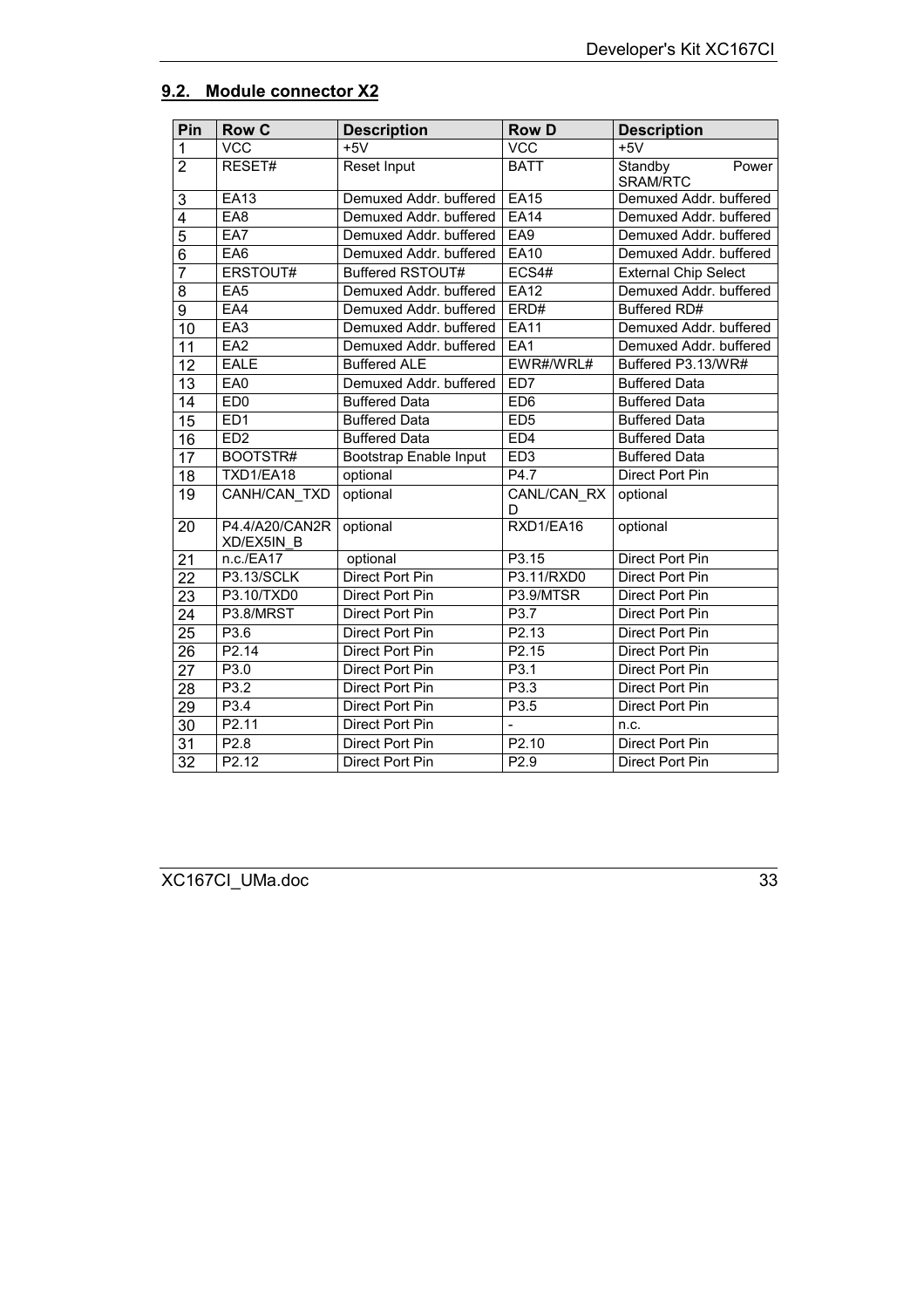### <span id="page-33-0"></span>**9.3. JTAG Connector X3**

X3: JTAG/Emulator Connector on the module, 2 X 8 pin RM2.54

| <b>PIN</b> | <b>Signal</b>  | <b>Description</b>   |  |
|------------|----------------|----------------------|--|
| 1          | <b>TMS</b>     | <b>JTAG</b>          |  |
| 2          | $+5V$          | Power                |  |
| 3          | <b>TDO</b>     | <b>JTAG</b>          |  |
| 4          | <b>GND</b>     |                      |  |
| 5          | <b>CPU CLK</b> | Connected to GND     |  |
| 6          | <b>GND</b>     |                      |  |
| 7          | TDI            | <b>JTAG</b>          |  |
| 8          | RSTIN#         | <b>System RESET</b>  |  |
| 9          | TRST#          | <b>JTAG</b>          |  |
| 10         | <b>BRKOUT#</b> | Emulator             |  |
| 11         | <b>TCK</b>     | <b>JTAG</b>          |  |
| 12         | <b>GND</b>     |                      |  |
| 13         | BRKIN#         | Emulator             |  |
| 14         | <b>NC</b>      | reserved for OCDS E# |  |
| 15         | <b>NC</b>      | RCAP1, free for user |  |
| 16         | <b>NC</b>      | RCAP2, free for user |  |

### **9.4. X1, CAN Connector**

Sub-D 9 pin male connector on base board

| <b>PIN</b>     | <b>Signal</b>                   |
|----------------|---------------------------------|
|                | <b>NC</b>                       |
| $\overline{2}$ | CAN_L, differential Low signal  |
| $\overline{3}$ | GND, optional                   |
| 4              | <b>NC</b>                       |
| 5              | <b>NC</b>                       |
| 6              | GND, optional                   |
|                | CAN H, differential High signal |
| 8              | <b>NC</b>                       |
| 9              | <b>NC</b>                       |

Pins 2 and 7 may be connected via a terminating resistor (120  $\Omega$ ) via jumper J3.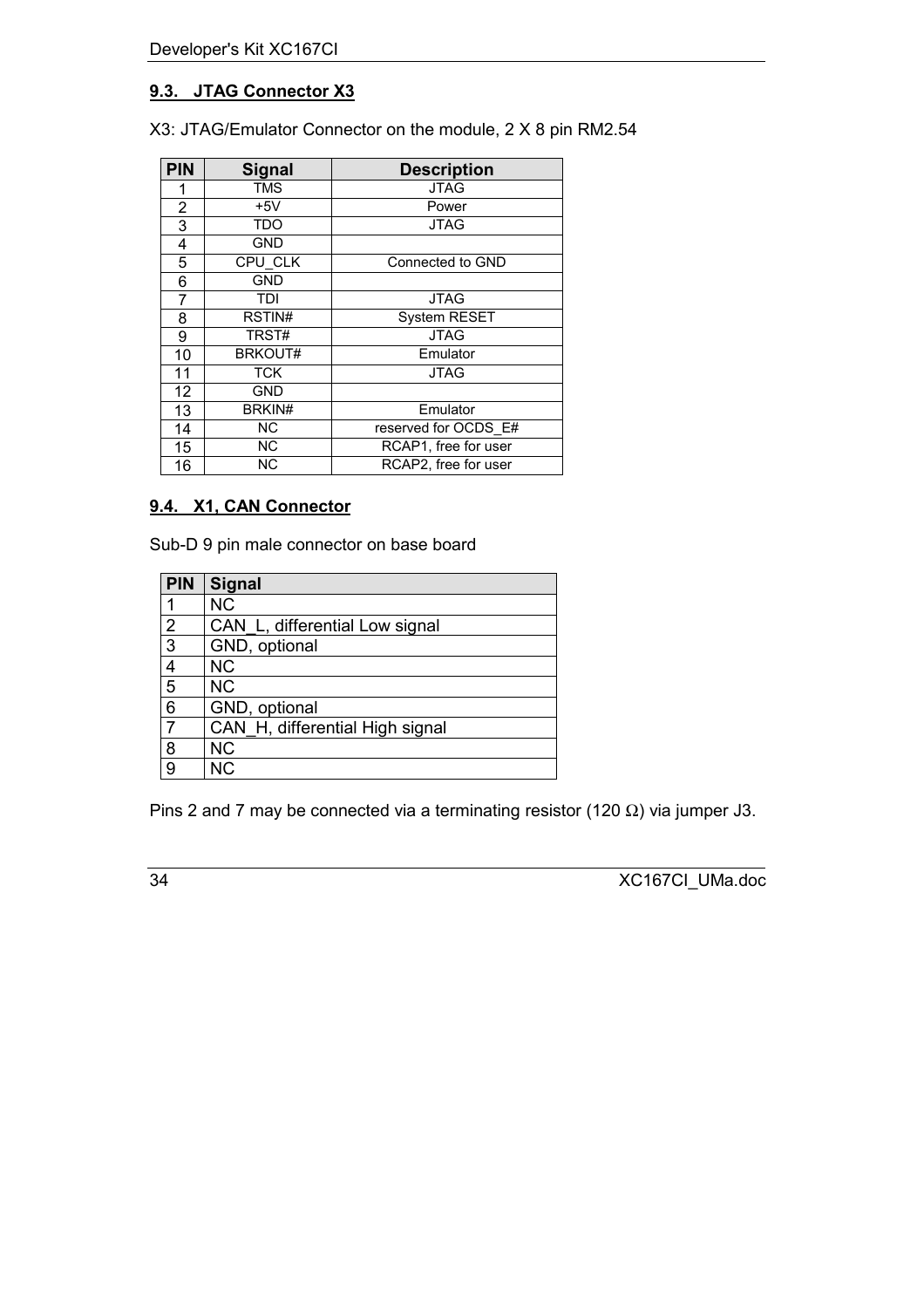#### <span id="page-34-0"></span>**9.5. X2, RS232 Interface**

Sub-D 9 pin female connector on base board

| <b>PIN</b>     | Signal                         |
|----------------|--------------------------------|
| ◀              | <b>NC</b>                      |
| $\overline{2}$ | TXD <sub>0</sub>               |
| $\overline{3}$ | RXD <sub>0</sub>               |
| 4              | <b>NC</b>                      |
| 5              | <b>GND</b>                     |
| 6              | DTR0, static 10V, no handshake |
| 7              | <b>NC</b>                      |
| 8              | <b>NC</b>                      |
| 9              | <b>NC</b>                      |

### **9.6. X3, RS232 Interface**

Header connector 10 pin, on base board

| <b>PIN</b>     | Signal                         |
|----------------|--------------------------------|
| 1              | <b>NC</b>                      |
| $\overline{2}$ | DTR1, static 10V, no handshake |
| $\overline{3}$ | TXD1                           |
| 4              | CTS1, don't use this signal    |
| 5              | RXD <sub>1</sub>               |
| 6              | RTS1, don't use this signal    |
| $\overline{7}$ | <b>NC</b>                      |
| 8              | <b>NC</b>                      |
| 9              | <b>GND</b>                     |
| 10             | ΝC                             |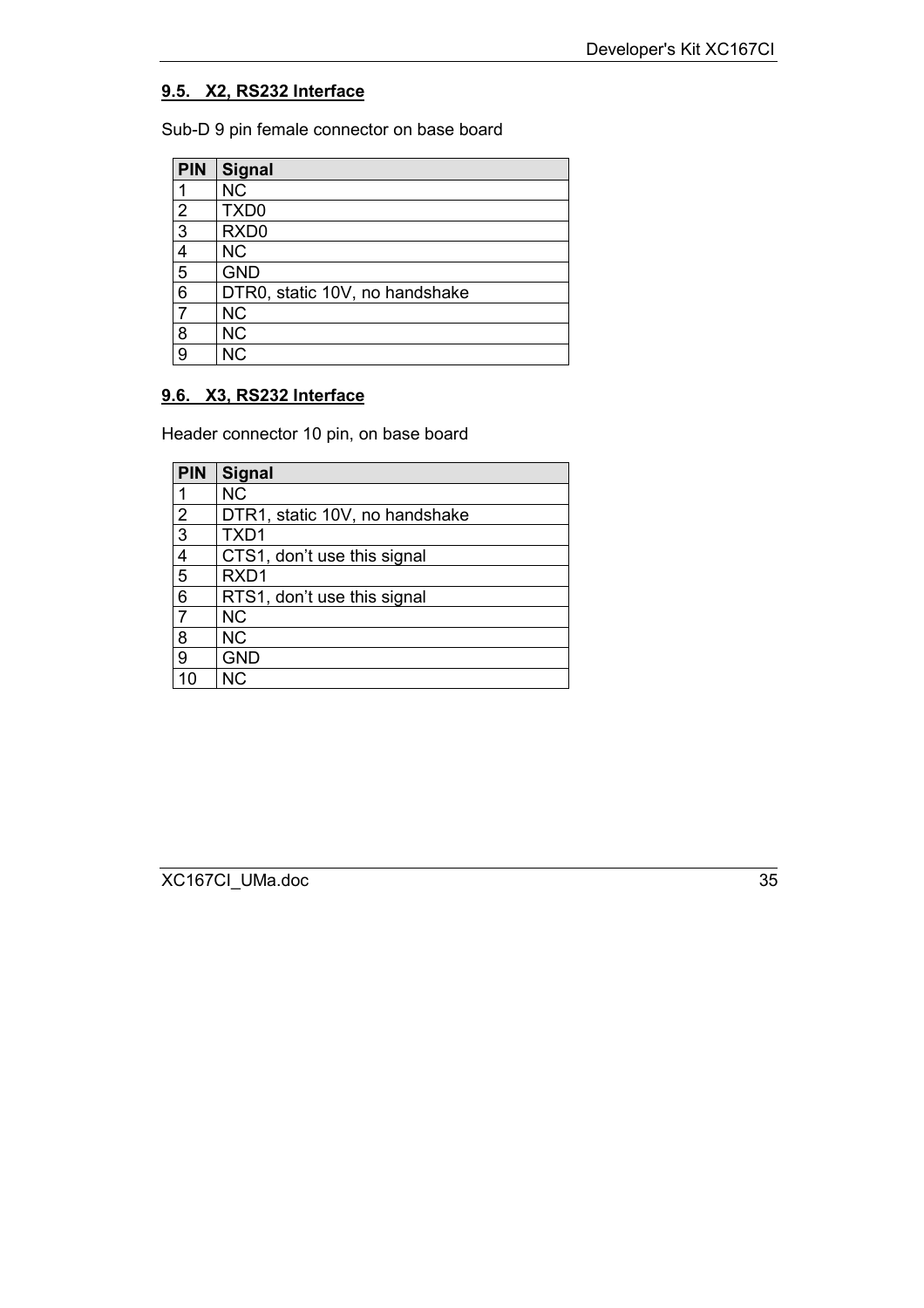### <span id="page-35-0"></span>**10. CD-ROM**

Within the Developer's Kit XC167CI you will find everything you need for a fast start-up development. Two C compilers (demo versions) coming from KEIL and TASKING allow you to write small sample programs or to run the examples provided on the CD-ROM. The use of the compiler is reduced in memory size. You will find datasheets of the devices on the CD-ROM as well as a utility to program and erase the embedded Flash memory.

#### **10.1. Content of CD-ROM**

On your CD, you can find four main directories. The content is described below. Please refer to the TXT files in the sub-folders for detailed information.

- DC166 Tasking demo, board configuration for the monitor and examples.
- Keil Keil demo, monitor, examples.
- Manual Manual of the Developer's Kit XC167CI and datasheets of the XC167CI.
- Tools This directory contains tools for programming the external/internal Flash of the XC167CI and the UDE demo debugger from PLS.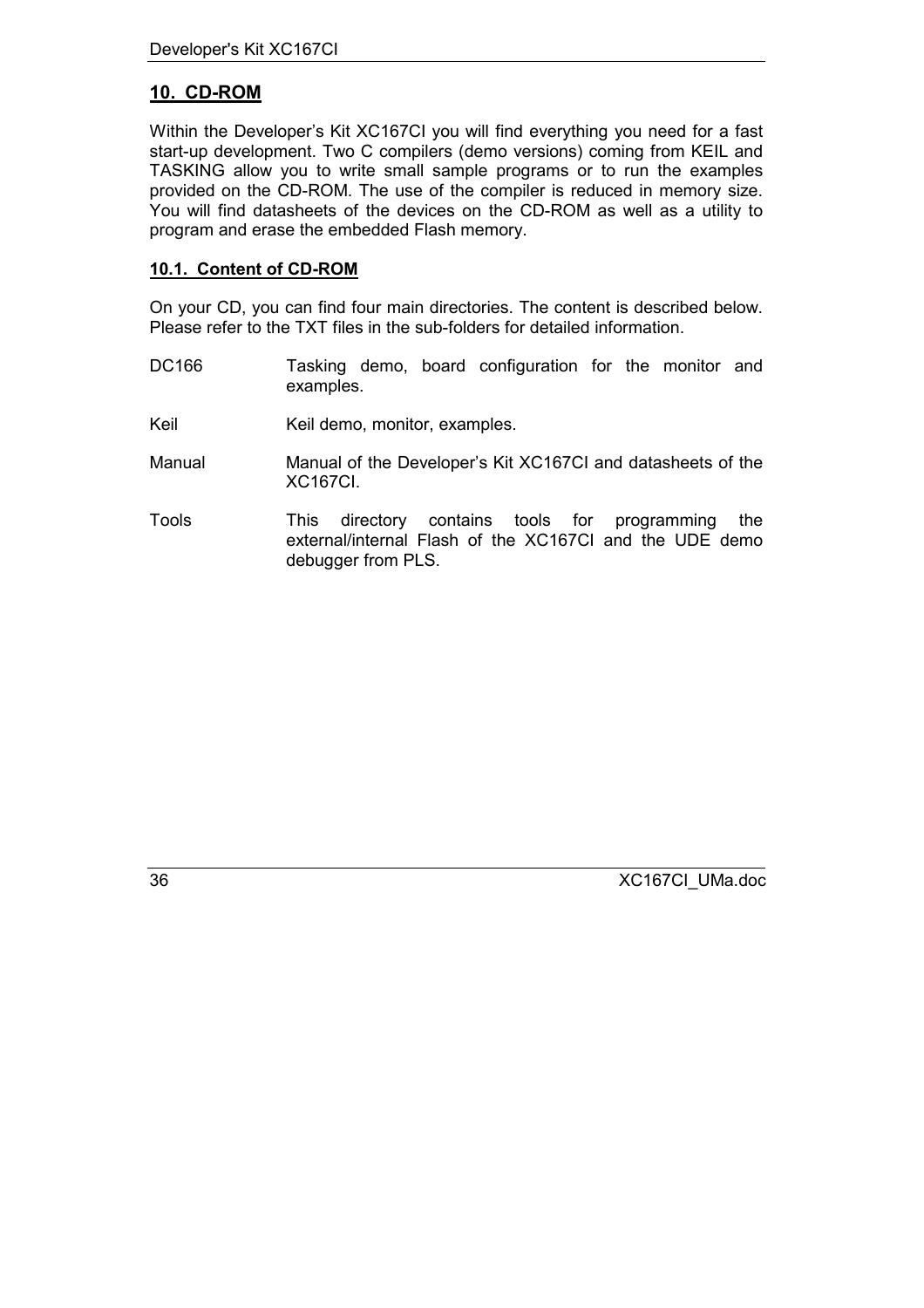#### <span id="page-36-0"></span>**10.2. DEMO for KEIL**

The example RTC72423 can be built, using a KEIL C compiler (full or demo version). Within the workspace you can choose between a Debug-version, a version running from the internal Flash and a version, running from the external Flash as well as an OCDS version.

Debug: Shows how to make a project for a debug session.

- On-Chip Flash: Shows how to make a project for the internal Flashmemory of the XC167CI.
- External Flash: Shows how to make a project for the external Flashmemory.

OCDS: Shows how to debug with OCDS.

#### **10.3. DEMO for TASKING**

The example RTC72423 can be built, using a TASKING C compiler (full or demo version). Within the workspace you can choose between a Debug-version, a version running from the internal Flash and a version, running from the external Flash as well as an OCDS version.

| Debug: | Shows how to make a project for a debug session. |  |
|--------|--------------------------------------------------|--|
|        |                                                  |  |

- On-Chip\_Flash: Shows how to make a project for the internal Flashmemory of the XC167CI.
- ExtFlash: Shows how to make a project for the external Flashmemory.

OCDS: Shows how to debug with OCDS.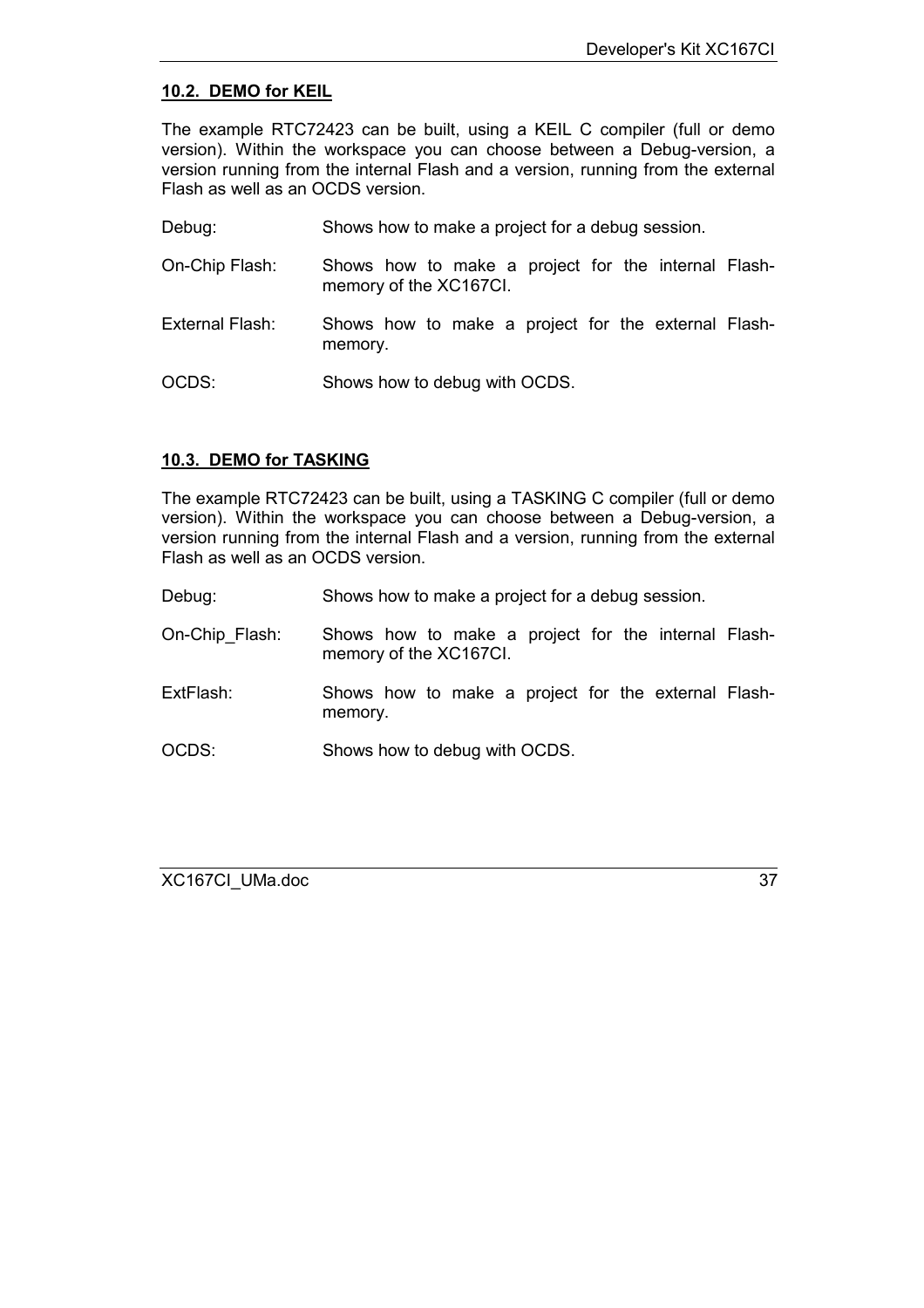### <span id="page-37-0"></span>**10.4. TOOLS\FLASH166**

In this folder you will find the FLASH166 tool which has already been mentioned in this manual. Furthermore this directory keeps the technical documentation of the Flash tool, where you can find all needed information for debugging and downloading binaries into the Flash circuit. FLASH166 supports a lot of different Flash memory types.

Each sample folder for the release version includes a certain batch execution file (prog.bat) which makes it easy for you to create a binary file. FCONV is used to generate a binary output file, based on a hex file typically generated by all Ccompilers. Since FLASH166 expects a binary formatted file you should use FCONV and FLASH166 to program the XC167CI controller. You must not pay attention to these subjects if you are using any other programming tool.

We are permanently upgrading the FLASH166 tool. So we actually support a large number of different standard FLASH memories. If you are planning to use a Flash type which is not supported by FLASH166 yet, you should not hesitate to contact us.

Furthermore, if you are planning to use FLASh166 for your own application later on, please contact us by phone (+49 7667 908 122), or email (sales@fsforth.de) We will make you an interesting offer for the tool and additional licences.

#### **10.5. Board configuration**

For each demonstration program refer to the associated text file, like readme.txt or abstract.txt. Herein you will find all technical details about the board configuration, CPU speed and other parameters. Also have a look at the PDF file, provided by Infineon, which represents the datasheet of the XC167CI.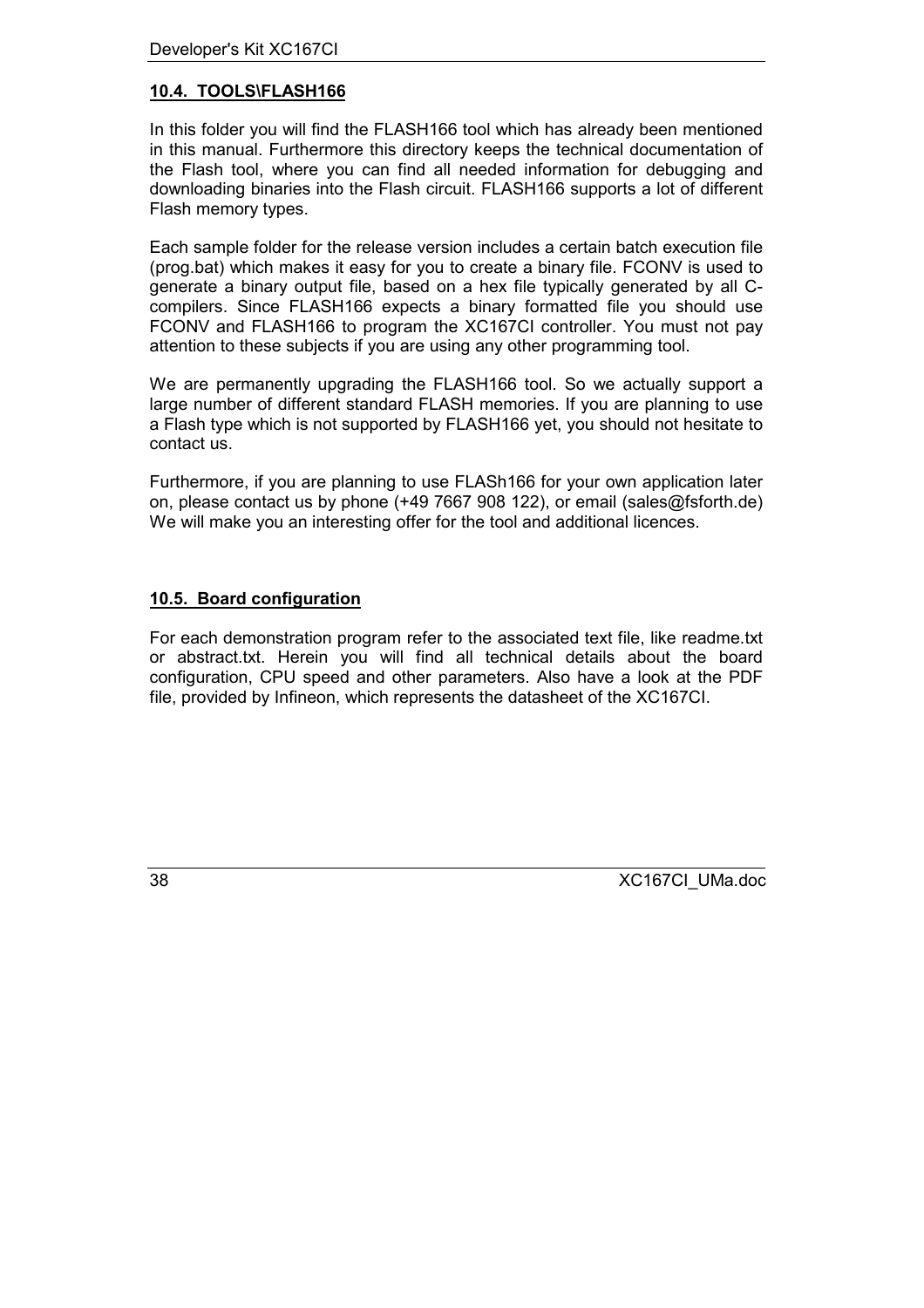#### <span id="page-38-0"></span>**10.6. Error conditions FLASH166**

| Batch file does not run: | Make sure that you have adapted the batch<br>file according to your individual path<br>structure. You may be forced to edit the<br>batch file slightly. |  |
|--------------------------|---------------------------------------------------------------------------------------------------------------------------------------------------------|--|
| Wrong Flash number:      | Please note that FLASH166 expects a Flash<br>device at the address 0x00,000, (ICSO) If                                                                  |  |

device at the address 0x00.0000 (/CS0). If you have changed the chip selection lines this error message occurs. The switch "/CSx" changes the chip select line.

Bootstrap mode timeout. Make sure that you have connected a serial (RS232) cable to COM1 (COM2) and X2 of your board. Then press the RESET push button again. Check if the BSL jumper J2 is in bootstrap mode. If you are using a serial interface different than COM1 you must revise the "prog.bat" file according to: "flash166 /P <file.bin> /COM2".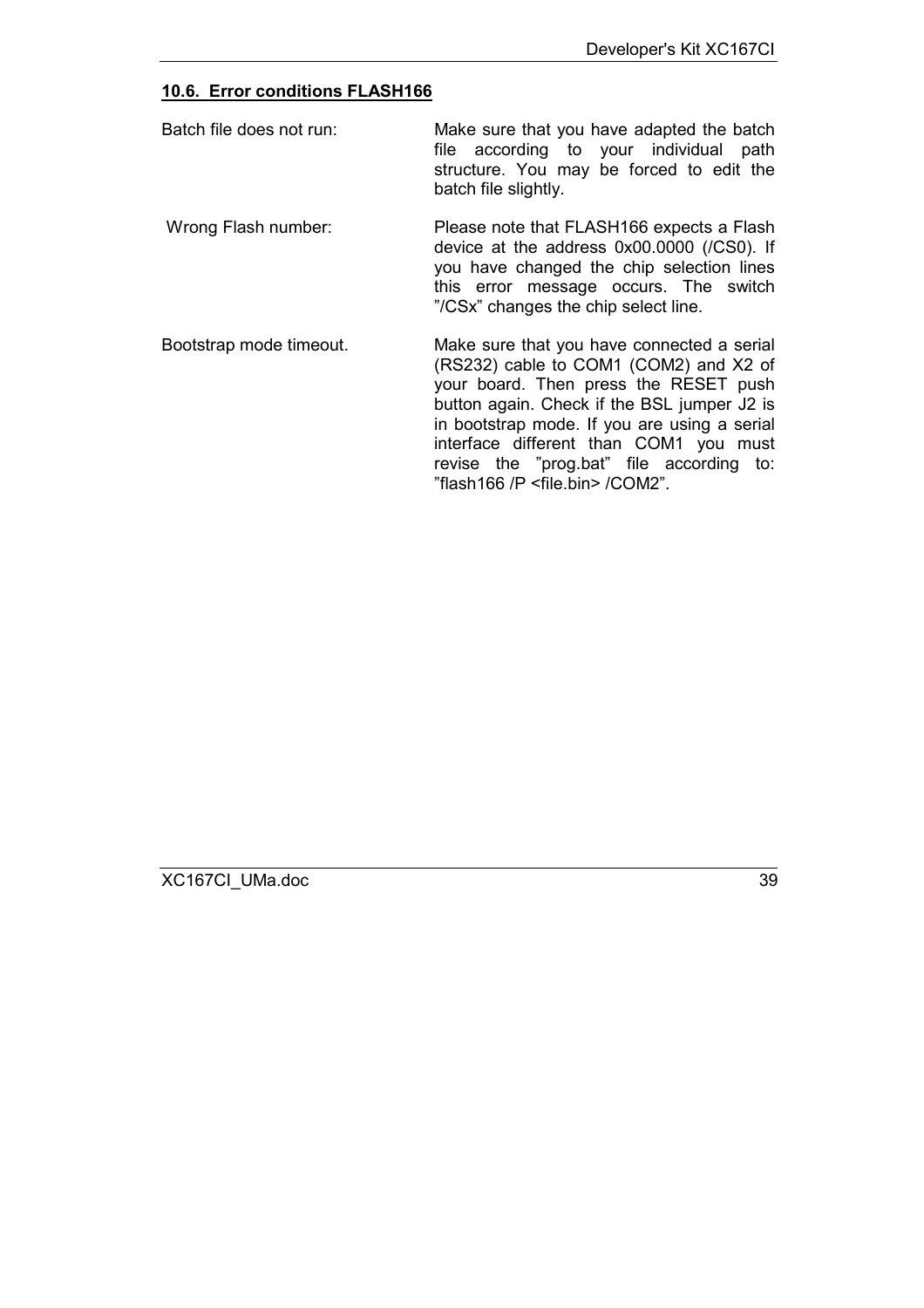#### <span id="page-39-0"></span>**10.7. PLS UDE**

This Debugger allows also programming the internal Flash memory of the XC167CI controller. The tool is provided within the tool directory on CD-ROM.

Run "SETUP.EXE" to install the tool.

Before running UDE, establish the connection between your PC and the Base board, by using the enclosed OCDS adapter and switch on the power supply.

Now you can run UDE, open the corresponding workspace of your board and open the Add-In Components menu from the Config-menu, where you have to select UDE FLASH/OTP Memory Programming Tool.

| <b>UDE Add-On Components Load State</b>     |  |  |
|---------------------------------------------|--|--|
| UDE Add-In Component Description            |  |  |
| Interface to RTI Stehoscope                 |  |  |
| Support of PXROS<br><b>UDE CAN Recorder</b> |  |  |
| Support of Case Tools Connection            |  |  |
| Support of DAVE Version 2.x                 |  |  |
| ☑ UDE FLASH/OTP Memory Programming Tool     |  |  |
|                                             |  |  |
|                                             |  |  |
|                                             |  |  |
| Delete stored settings after unload         |  |  |
| Cancel                                      |  |  |
|                                             |  |  |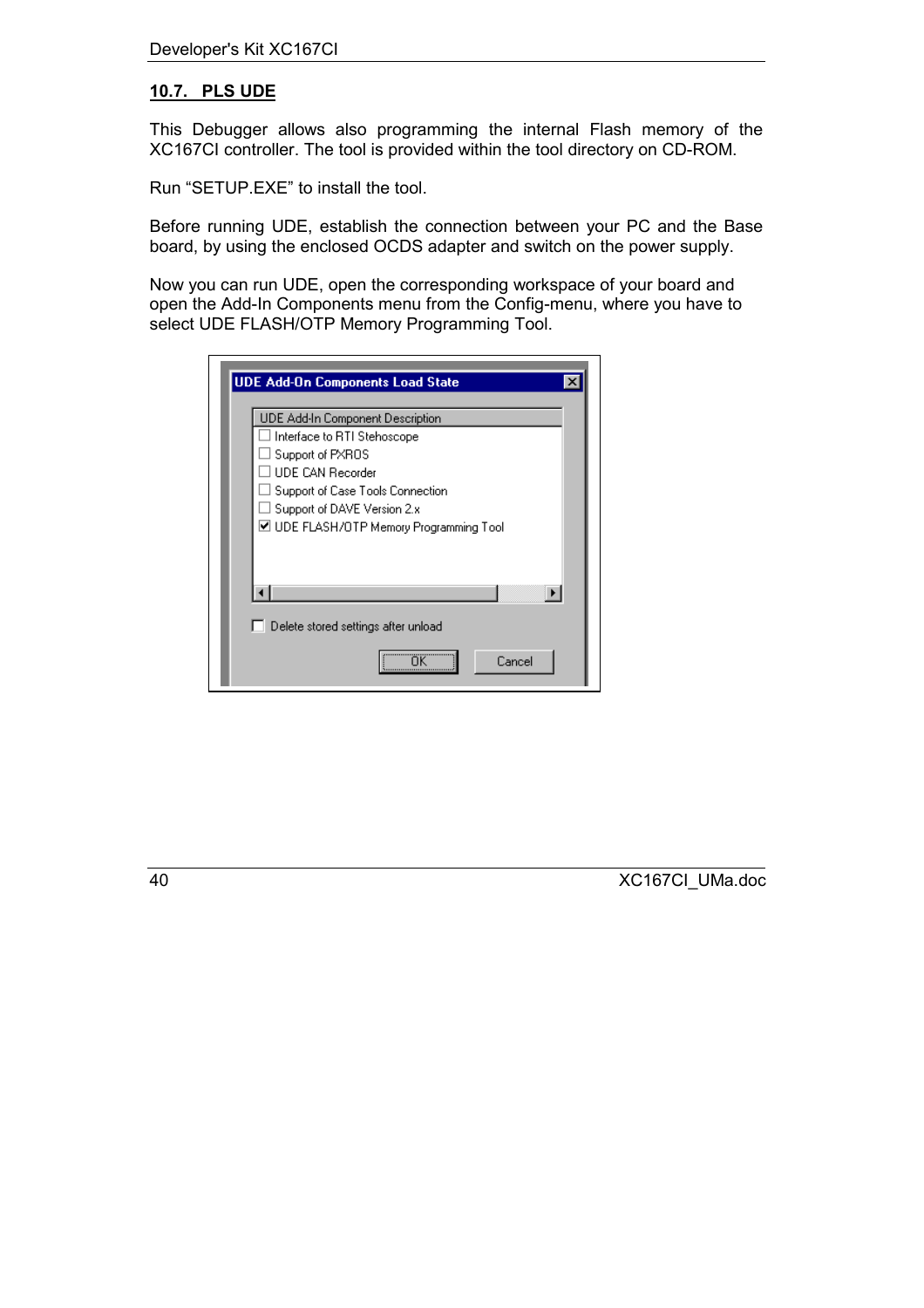Save the workspace and open the Flash Programming tool, to enable the internal Flash support. Setup the programming tool:

| X UDE - FLASH/OTP Memory Programming Tool<br>FLASH/OTP - Memory Device                                                                                                                                                 | $\boldsymbol{\mathsf{x}}$ |
|------------------------------------------------------------------------------------------------------------------------------------------------------------------------------------------------------------------------|---------------------------|
| 128 KByte on-chip Program FLASH (Demo)<br>⊽<br>Enable                                                                                                                                                                  | Exit                      |
| 00c00000h - 00c01fffh<br>Section 0:<br>(8K)<br>Remove All<br>Erase<br>00c02000h - 00c03fffh<br>Sector 1:<br>18K)<br>00c04000h - 00c05fffh<br>Sector 2:<br>18K)<br>Program<br><b>Setup OnChip FLASH/OTP Device</b><br>× | About                     |
| Verify<br>General Driver Verify                                                                                                                                                                                        |                           |
| otect<br>Remap first 32 KBytes to Segment 1                                                                                                                                                                            |                           |
| Automatic Chip Erase before Program<br>State                                                                                                                                                                           |                           |
| Ⅳ Automatic Sector Erase before Program<br>etup                                                                                                                                                                        |                           |
| Simulate Random Access Mode                                                                                                                                                                                            |                           |
| Ⅳ Automatic Verify after Program                                                                                                                                                                                       |                           |
| Password to disable Protection (hex):                                                                                                                                                                                  |                           |
| □ Save Password to Disk                                                                                                                                                                                                |                           |
| Abbrechen<br>0K                                                                                                                                                                                                        |                           |

Then you can select the Hex-file to download into the internal Flash via the "Load" button:

"\dc166\Examples\FORTH\_EVA167\_XC167\RTC72423\on-chip\_flash.hex"

After the programming was successful, switch off the power supply and remove the OCDS adapter. Then switch on the power supply.

**Attention:** Before the CPU can be used in Single Chip mode, the tin-solder at LB1 on the module has to be removed.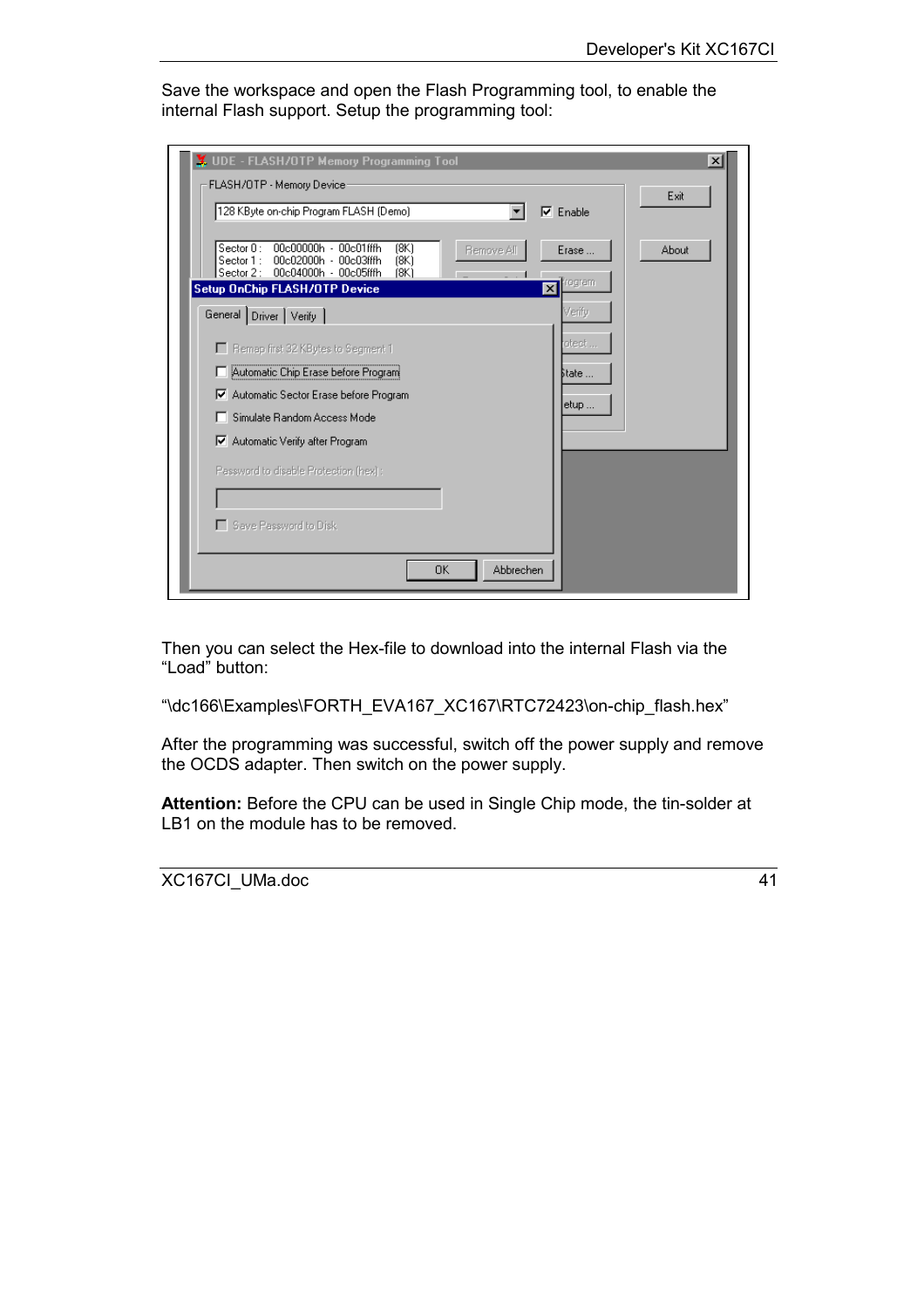### <span id="page-41-0"></span>**11. Building the sample project with the TASKING C-Compiler**

First of all you have to install the Tasking C166 Compiler:

Copy the file DC166-801.zip to a free directory on your harddisk and unzip this file. Then run the setup.exe to install the Tasking Compiler. We recommend to use the default directories and to copy the files from the \TOOLS\FLASH166 directory of the CD-ROM into a directory on your Hard disk, which is known by your system.

Now copy the files from the structure \DC166\... from the CD-ROM to the corresponding directories on your harddisk, remove the "Read-only"-attribute from all of these files.

Then run the Tasking Compiler and select from the menu:

Project -> Project Space -> Open

From the next menu select the file "XC167.PSP" from the directory \DC166\EXAMPLES\.

Now you will see the project space from the XC167-sample project:



Go to the menu Build and select the item "Scan all dependencies"

If you have the license for the full version of EDE, you can remove the macro \_TASKING\_DEMO from the preprocessing project options of the C-compiler options.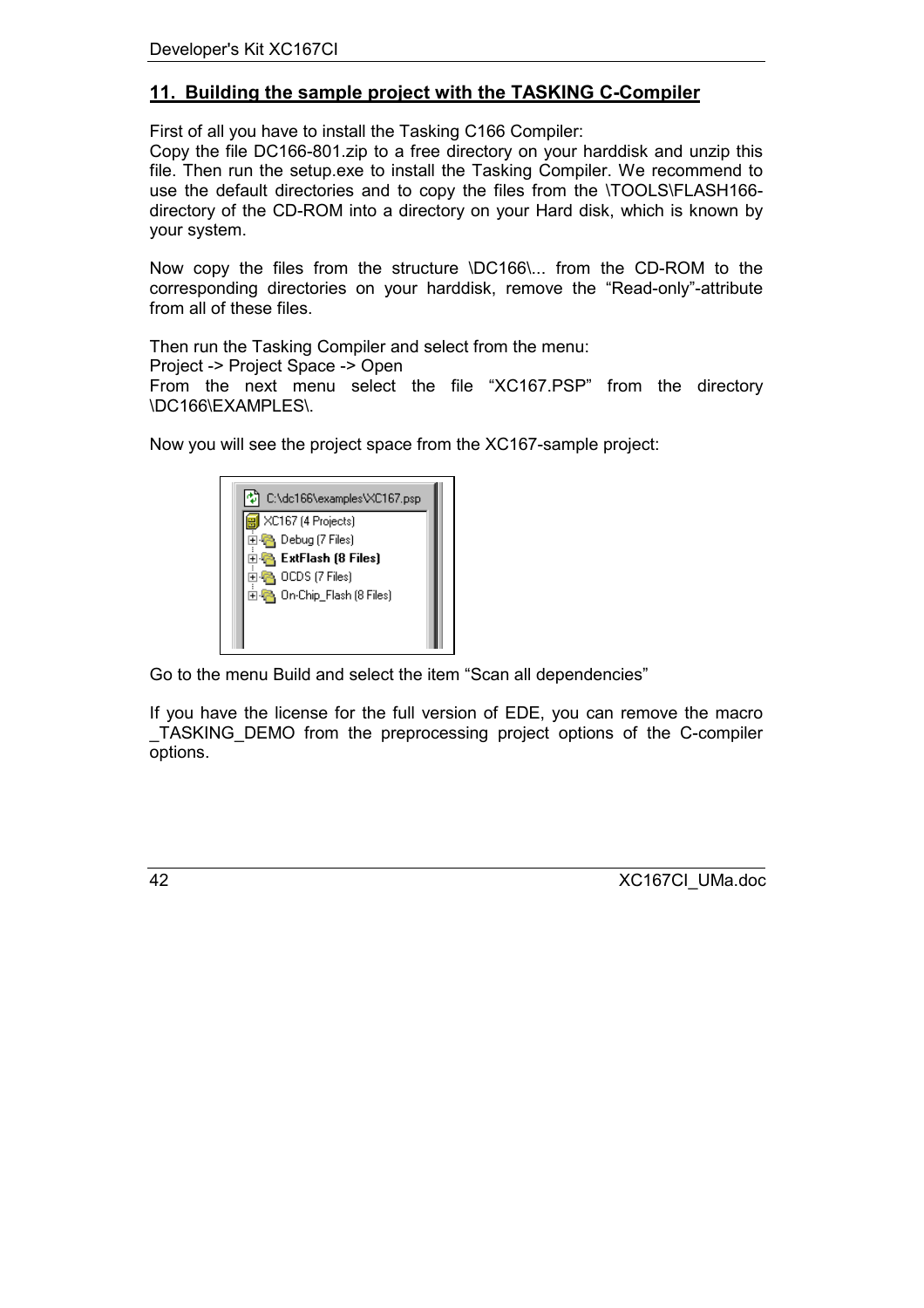#### <span id="page-42-0"></span>**11.1. Project for the debugger**

To build the project for the debugger, choose the project "Debug" as current project and "Rebuild" the project. The results can be found in the projectdirectory.

Connect the delivered cable for the RS232-interface between your PC and the connector X2 on the Base board. Plug on jumper JP2 and switch on the power supply of the board.

Now you can start the CrossView debugger by choosing the item "Debug" at the menu "Project". After the correct download of the project you will see the environment of the debugger. Here you can start the application by choosing the item "Run" from the menu "Run".

Now you will see the output of the target in the Terminal window.

If you will get an error message from the CrossView debugger, belonging to a directory, you have to quit the debugger and enter the correct drive letter into the appearing window:

#### **11.2. Project for the external FLASH**

To build the project, running from the external FLASH, select the project "ExtFlash" as current project and "Rebuild" the project. The results can be found in the project-directory.

Connect the delivered cable for the RS232-interface between your PC and the connector X2 on the Base board. Plug on jumper JP2 and switch on the power supply of the board.

Start the batch-file "PROG.BAT", which converts the hex-file of the project into a binary file, which will be downloaded into the external FLASH, by the FLASH166 program.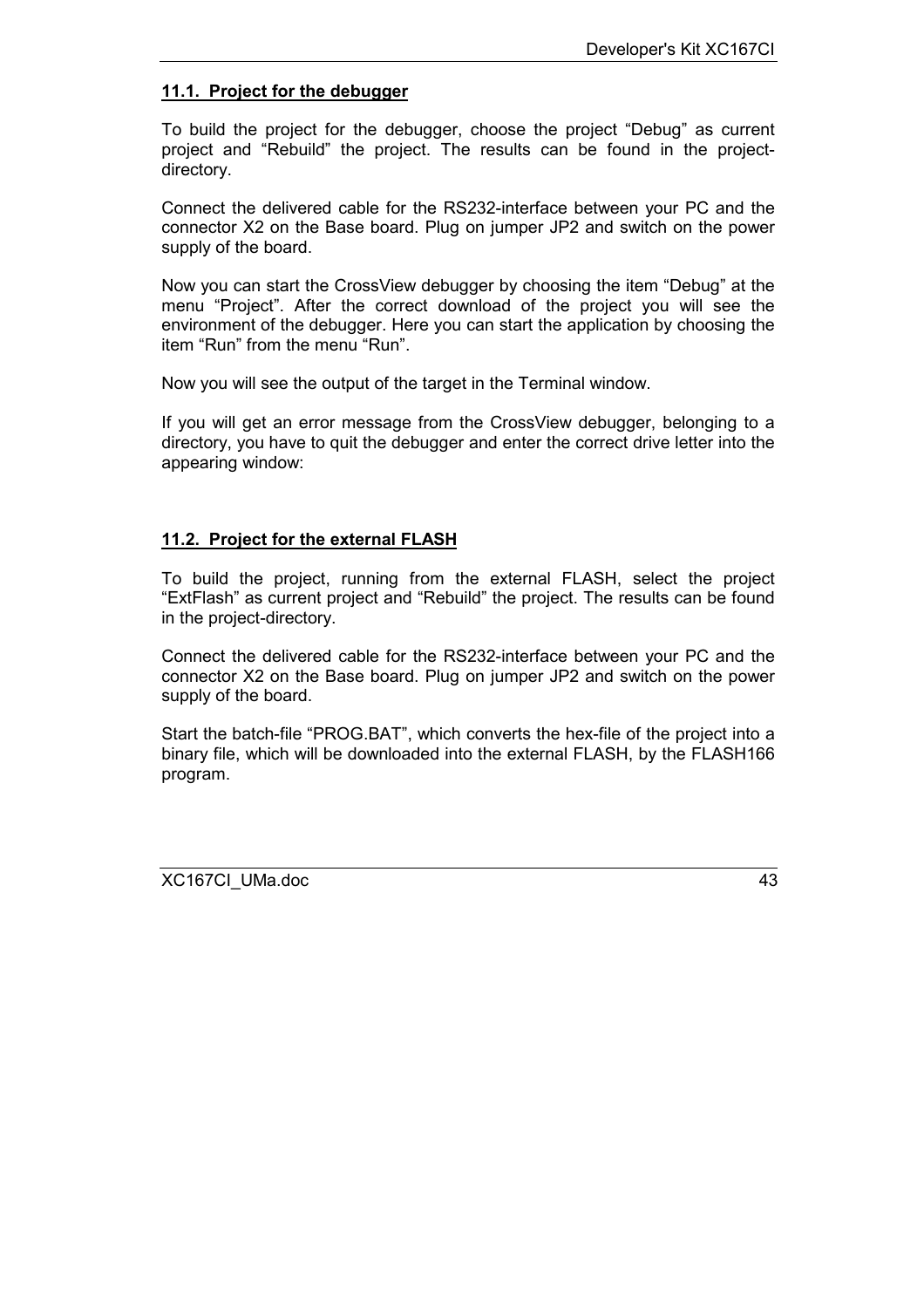#### <span id="page-43-0"></span>Developer's Kit XC167CI

After the correct download, you have to remove jumper JP2, press the Reset push button S2 and start a terminal program on your PC with the line parameters 9600Baud, no parity, 8 bit data and 1 stop bit.

At the terminal program you will receive the output from the Base board.

### **11.3. Project for OCDS**

To debug the application via OCDS perform the following steps:

- Build and download the project for the external Flash, as described above
- Select the project "OCDS" as current project and "Rebuild" the project
- Switch off the power supply
- Connect the OCDS adapter to JTAG connector X3 on the module
- Connect the OCDS adapter to LPT1 of your PC
- Remove jumper JP2
- Switch on the power supply
- Enter the Crossview Debugger

#### **11.4. Project for the internal Flash**

To build the project, running from the internal Flash, select the project "On-Chip\_Flash" as current project and "Rebuild" the project.

**Attention:** Before the CPU can be used in Single Chip mode, the tin-solder at LB1 on the module has to be removed.

Use UDE from PLS to download your application into the internal Flash of XC167CI.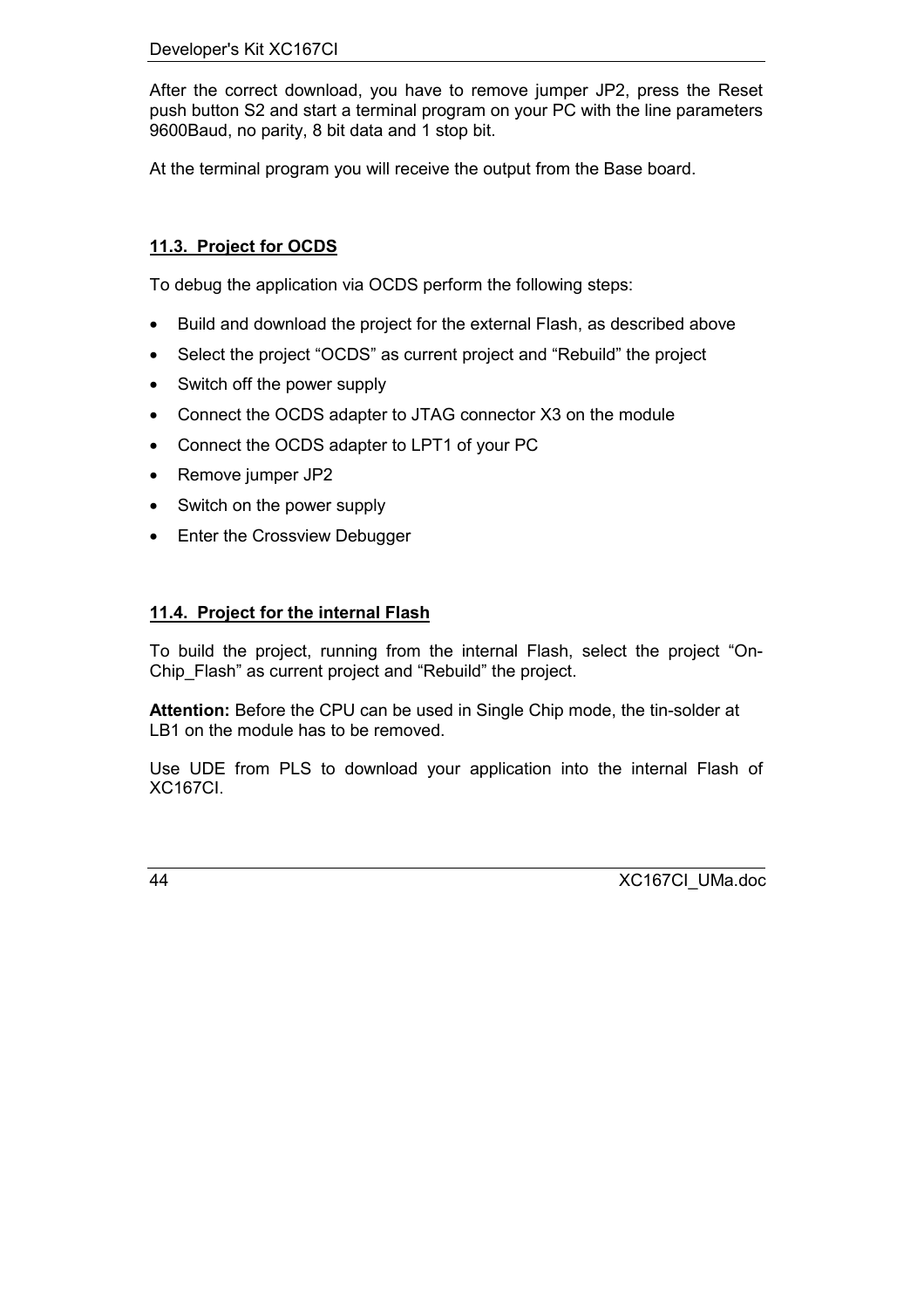### <span id="page-44-0"></span>**12. Building the sample project with the KEIL C-Compiler**

First of all you have to install the Keil C166 Compiler:

Copy the file ek166v427.exe to a free directory on your harddisk and run it to install the Keil Compiler. We recommend to use the default directories and to copy the files from the \TOOLS\FLASH166-directory of the CD-ROM into a directory on your Hard disk, which is known by your system.

Now copy the files from the structure \Keil\... from the CD-ROM to the corresponding directories on your harddisk, remove the "Read-only"-attribute from all of these files.

Before starting to work with the debugger, you have to choose the correct monitor for the debug session:

Open the project "RTC72423.UV2" from the directory: "\Keil\C166\EXAMPLES\BOARDS\FORTH\_EVA167\_XC167\RTC72423\"

Select Debug as target.

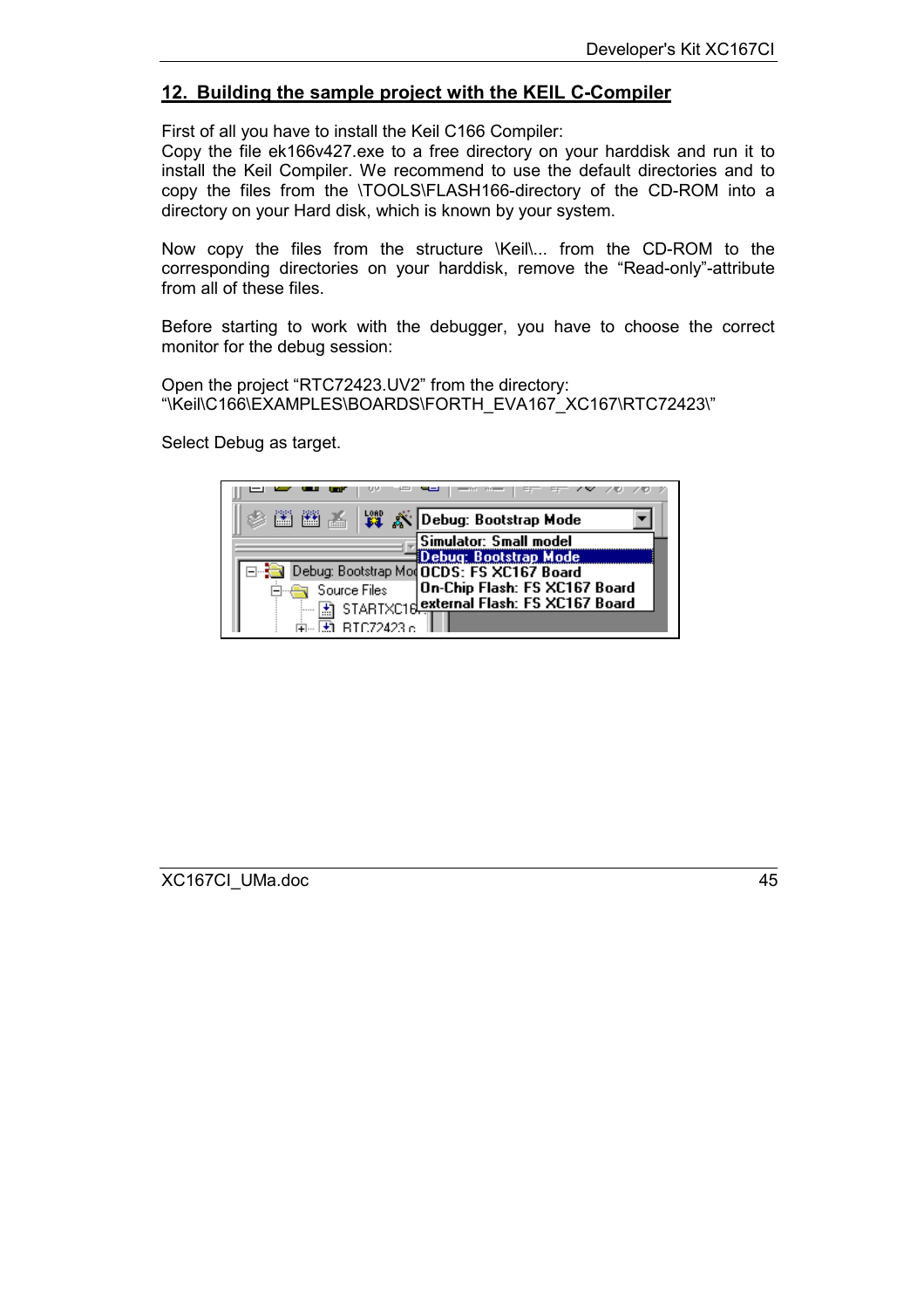#### <span id="page-45-0"></span>**12.1. Project for the debugger**

To build the project for the debugger, select "Debug" as target and "Rebuild" the project. The results can be found in the directories:

\RTC72423\Debug\List and \ RTC72423\Debug\Obj

Connect the delivered cable for the RS232-interface between your PC and the connector X2 on the Base board. Plug on jumper JP2 and switch on the power supply of the board.

To start the debugger, Select Debug -> Start/Stop Debug Session. After the correct download of the project you will see the environment of the debugger. Here you can start the application by choosing the item Go from the menu Debug.

After you have started the application, you will see the output from the target in the serial #1-window.

### **12.2. Project for the external FLASH**

To build the project, running from the external FLASH, select "External Flash" as target and "Rebuild" the project. The results can be found in the directories:

\ RTC72423\Release\List and \ RTC72423\Release\Obj

Connect the delivered cable for the RS232-interface between your PC and the connector X2 on the Base board. Plug on jumper JP2 and switch on the power supply of the board.

To make the project ready to download you can either open a DOS-box to start the batch-file "PROG.BAT" in your project-directory, or you can enter the call of the batch-file "PROG.BAT" at "Customize Tools Menu" from the menu Tools:

#### **Don't forget to select the option "Run independant" !**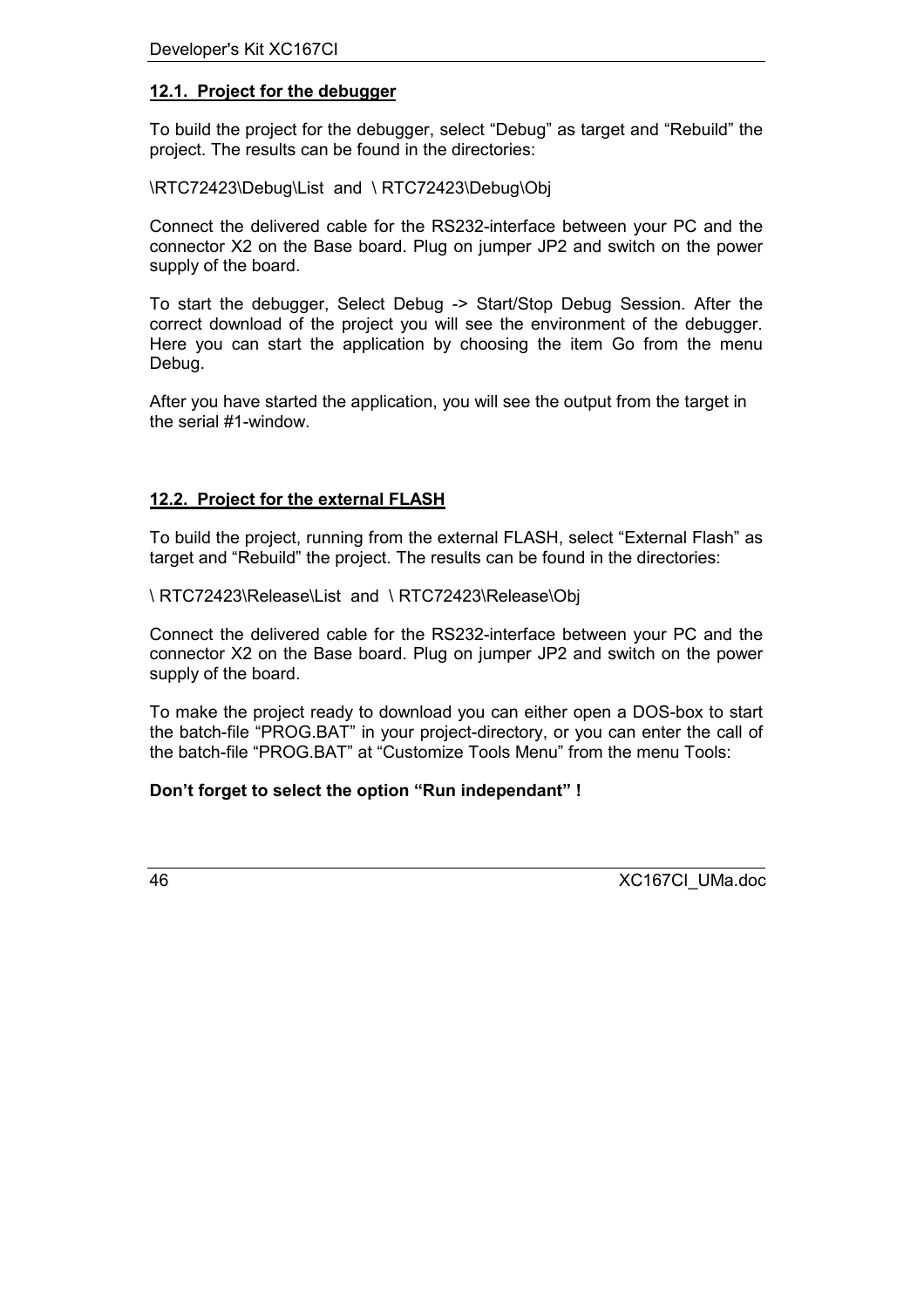The batch-file "PROG.BAT" converts the hex-file of the project into a binary file, which will be downloaded into the external FLASH, by the FLASH166 program.

After the correct download, you have to remove the jumper JP2, press the Reset push button S2 and start a terminal program on your PC with the line parameters 9600Baud, no parity, 8 bit data and 1 stop bit.

At the terminal program you will receive the output from the Base board.

### **12.3. Project for OCDS**

To debug the application via OCDS perform the following steps:

- Build and download the project for the external Flash, as described above
- Select the project "OCDS" as current project and "Rebuild" the project
- Switch off the power supply
- Connect the OCDS adapter to JTAG connector X3 on the module
- Connect the OCDS adapter to LPT1 of your PC
- Remove jumper JP2
- Switch on the power supply
- Enter the Debugger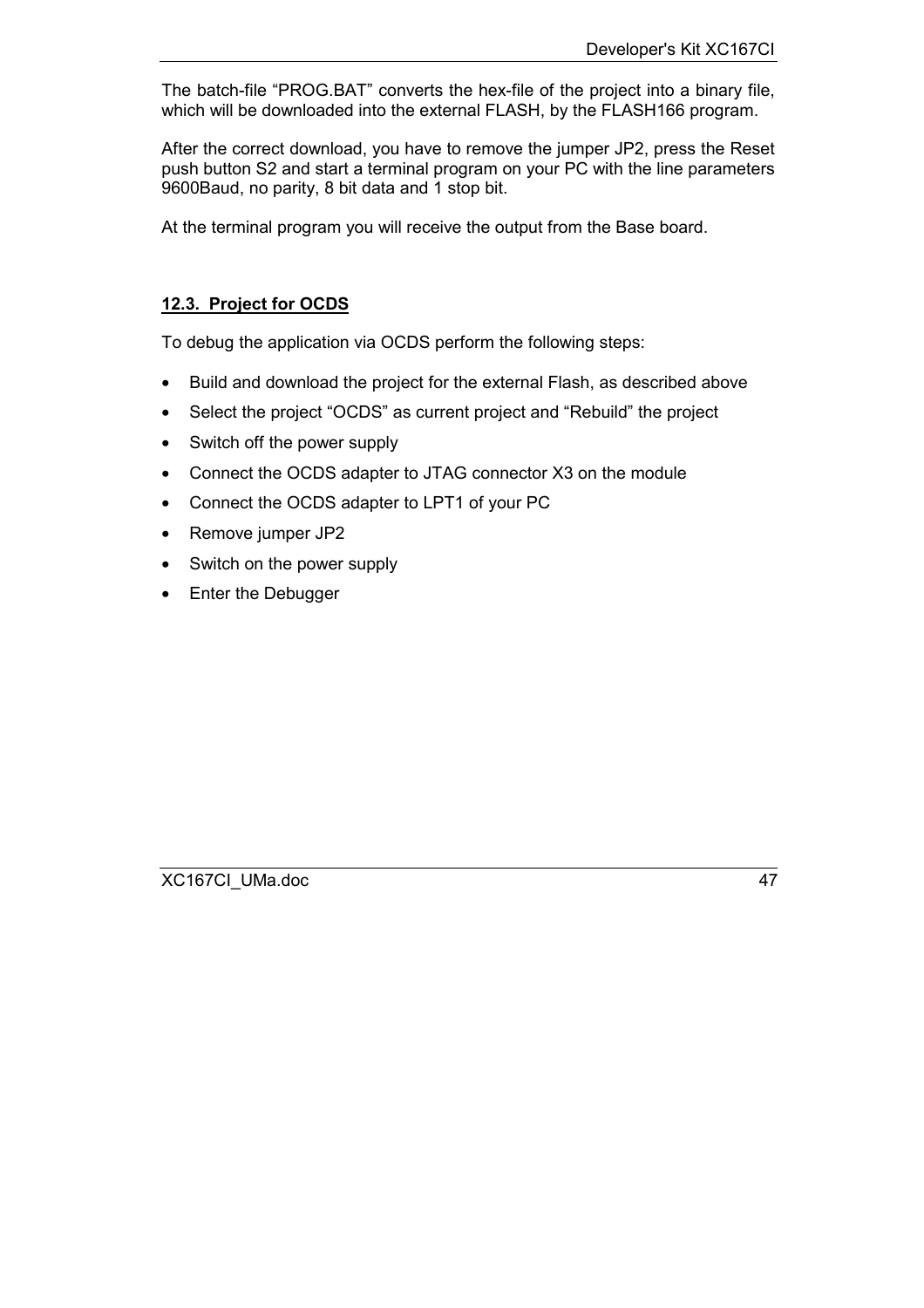#### <span id="page-47-0"></span>**12.4. Project for the internal Flash**

To build the project, running from the internal Flash, select "On-Chip Flash" as target and "Rebuild" the project. The results can be found in the directories:

\RTC72423\Intern\List and \ RTC72423\Intern\Obj

**Attention:** Before the CPU can be used in Single Chip mode, the tin-solder at LB1 on the module has to be removed.

Use UDE from PLS to download your application into the internal Flash of XC167CI.

### **13. Know-how for handling XC167CI IDEs**

There is no general way how to handle IDEs to get fast and good results but we can give some useful hints to avoid mistakes.

There are a few differences in handling projects for debugging the application and for making a release version for the ROM (Flash).

**For a debug session**, you need a RAM or ROM monitor. This is a small program which initializes registers and provides functions in order to make your hardware able to communicate with a debugger, usually via serial line. The most important point is, that the registers for RAM memory are set to a correct value by the monitor, because the remote debugger loads your application into RAM and has to modify it for setting breakpoints. The configuration for the Keil monitor can be found in the project MONITOR.UV2 and the configuration for the Tasking monitor can be found, when opening the file \ FORTH\_EVA167\_XC167\ fsf debug xc167ci.cfg

A RAM monitor is loaded via bootstrap loader, the ROM monitor has to be programmed into the ROM (Flash) and is automatically activated after RESET. This Evaluation Kit works mainly with RAM monitors because the download time is so short that a direct start from ROM yields no advantages.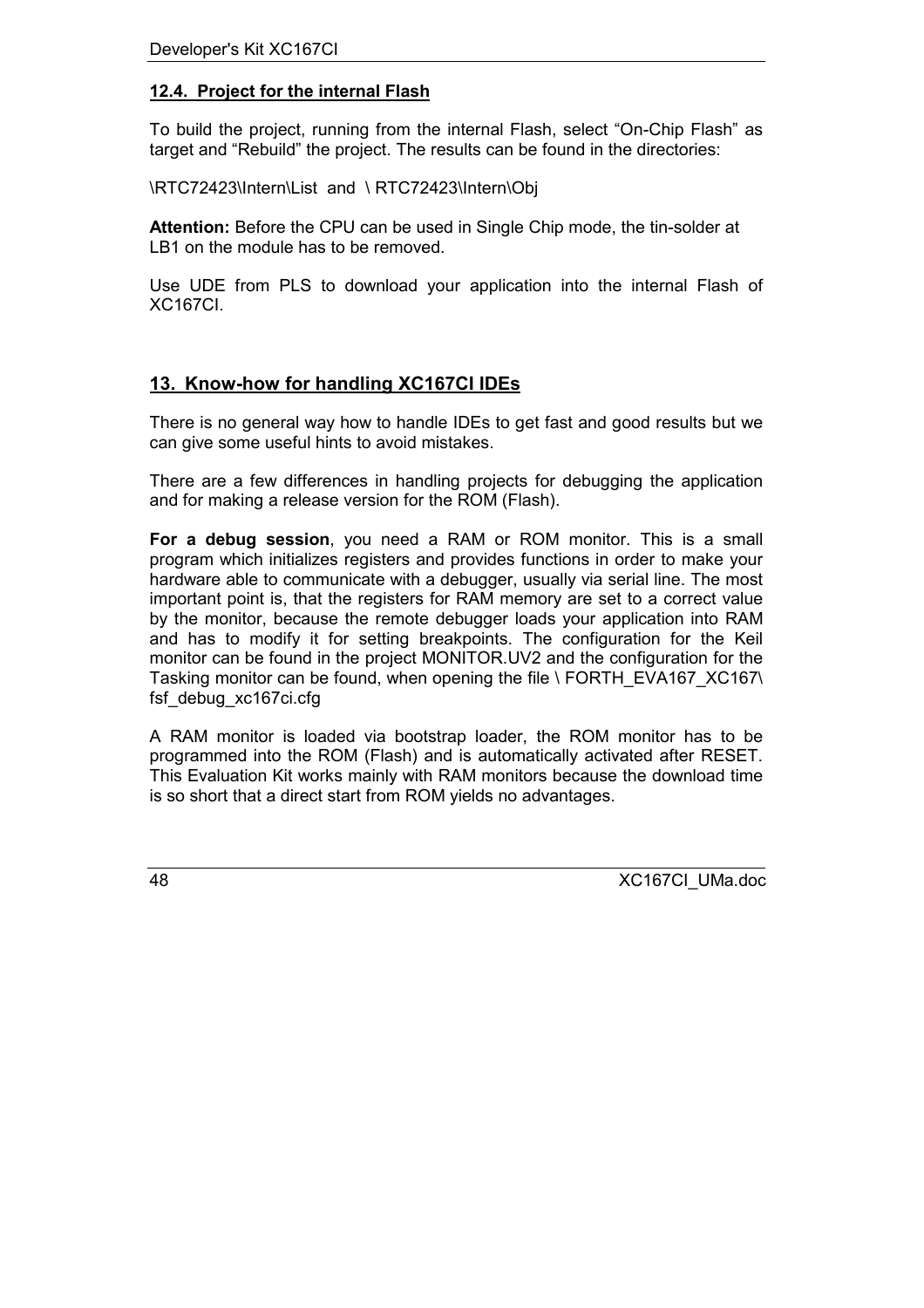Please make sure that your application doesn't overwrite the monitor in the RAM!

**For a release session**, you have to link a "start-up" to your application, which is automatically started after RESET. The start-up is usually an assembler program, linked to your application (Keil example **RTC72423**: STARTXC167.A66), or is automatically generated via the project settings (Tasking example **XC167**). The memory settings for linker/locator has to match with the start-up settings! I.e., if you set the address selection register for RAM to 100 000h and locate your data to 10 000h your program won't run.

Generally, the start-up initializes your hardware. Please check the settings for memory access times for RAM and ROM (Flash) to avoid your hardware running slower than it could. **If you have any questions, please don't hesitate to contact the technical support of FS FORTH-SYSTEME!**

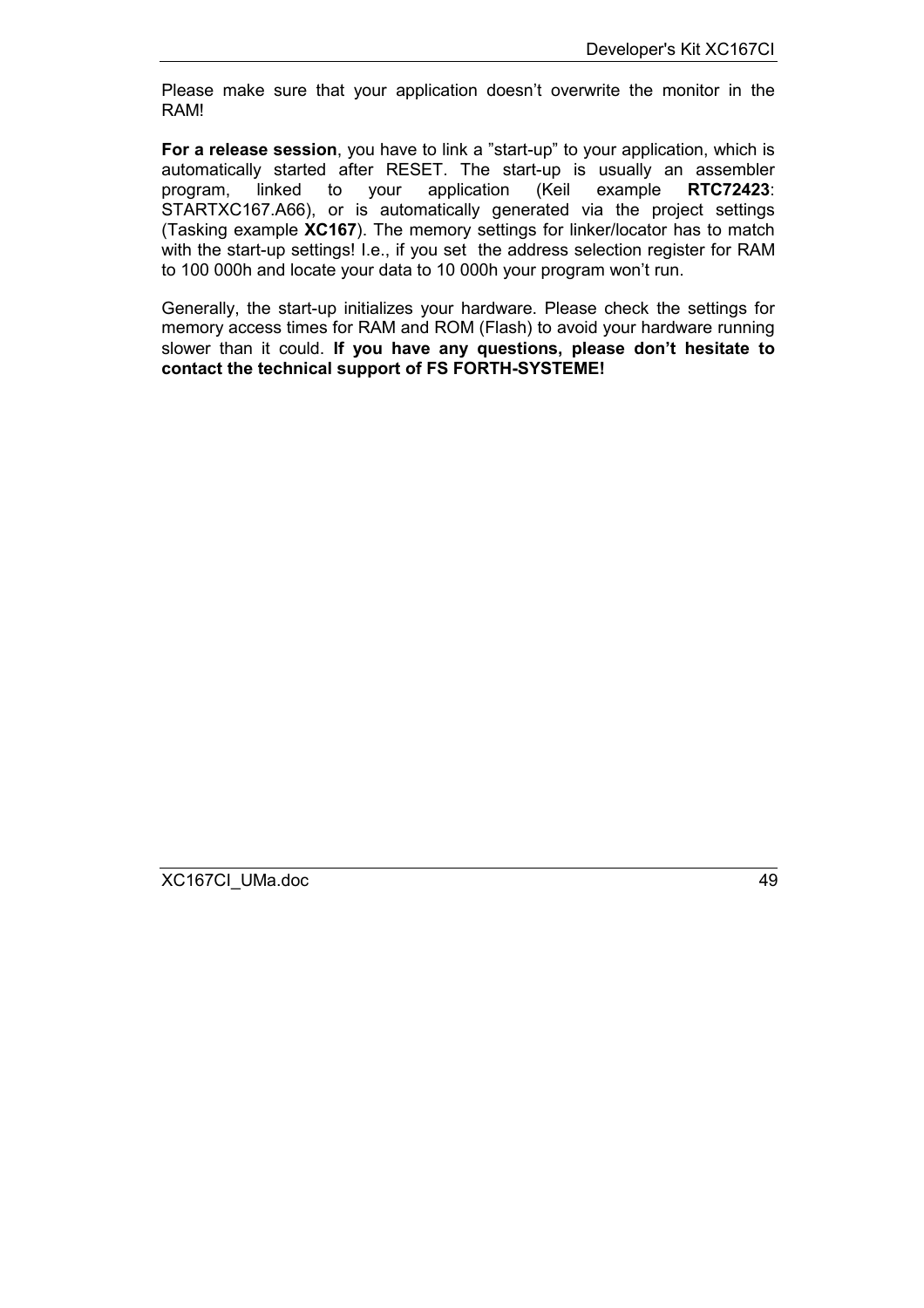<span id="page-49-0"></span>Developer's Kit XC167CI

### **14. Appendix**

### **14.1. Top View of the Base board**

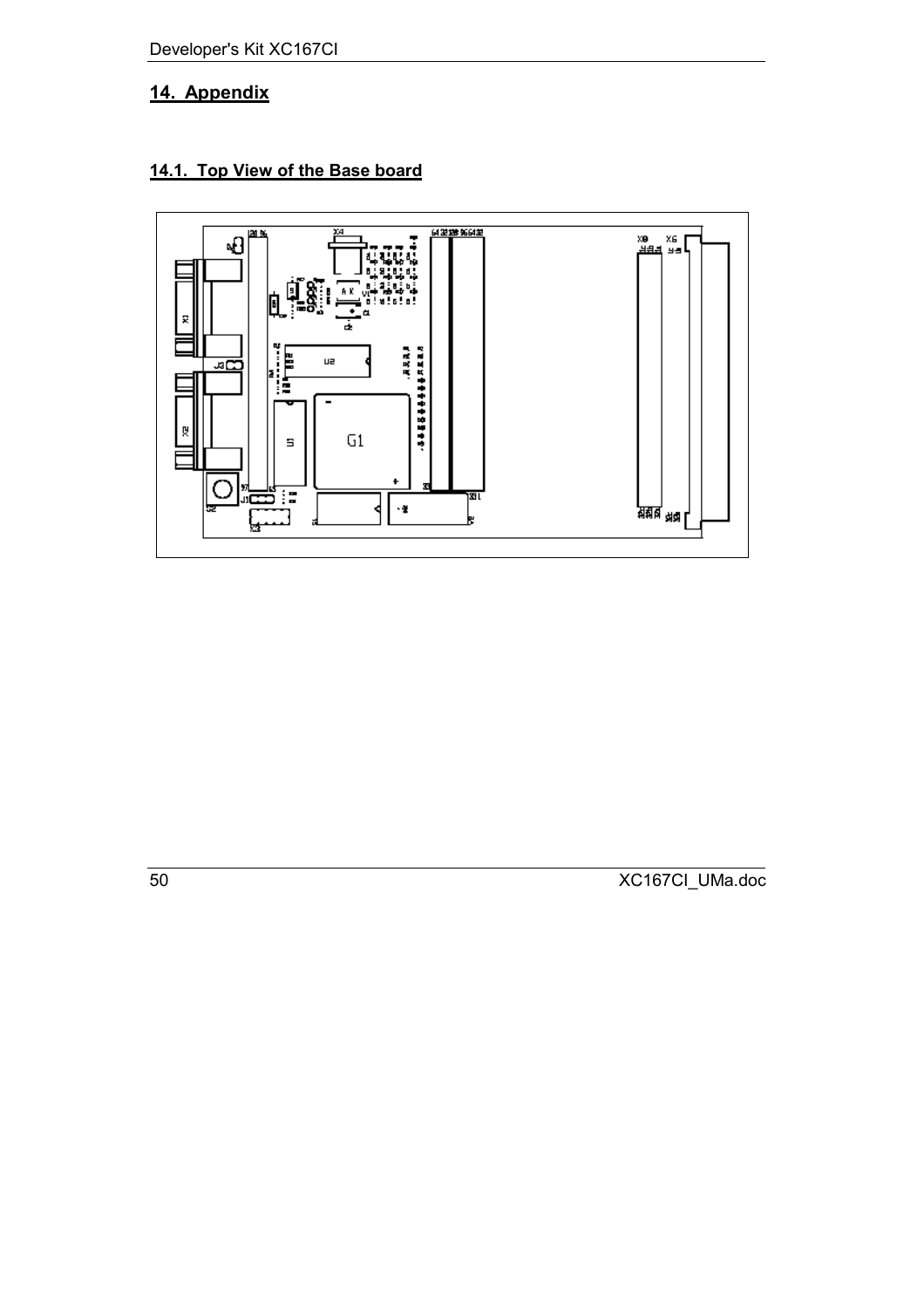#### **14.2. Top View of the Module**

<span id="page-50-0"></span>